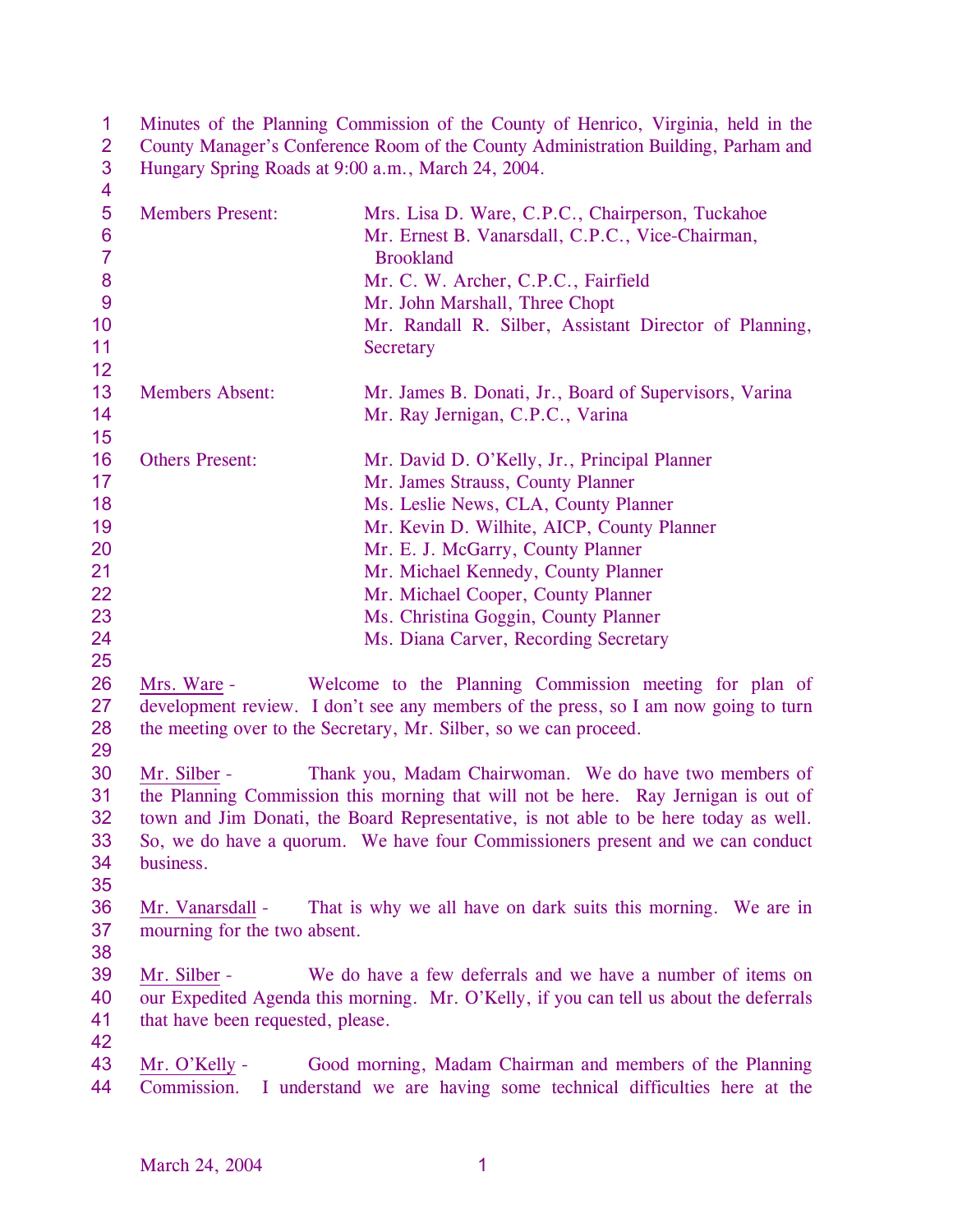45 46 47 podium, so I hope no one has any power point presentations this morning. We do have three requests for deferrals that staff is aware of, and the first is on Page 2 of your Agenda. It is a Transfer of Approval.

48

#### 49 **TRANSFER OF APPROVAL (Deferred from the February 25, 2004 Meeting)**

50

POD-10-88 North Court @ Innsbrook **John F. McIntyre for 5030 Sadler Place, LLC and 5040 Sadler Place, LLC:** Request for approval of a transfer of approval, as required by Chapter 24, Section 24-106 of the Henrico County Code from Sadler Place, LLC and Financial Enterprises III, LLC to 5030 Sadler Place, LLL and 5040 Sadler Place, LLC. The 1.685 acre site is located at the southwest corner of the intersection of Nuckols Road and Cox Road on parcels 750-766-8562 and 9480. The zoning is O-2C, Office District (Conditional). County water and sewer. **(Three Chopt)** 

|    | 52 Mr. O'Kelly - | The applicant requests deferral to your April 21, 2004 meeting. |
|----|------------------|-----------------------------------------------------------------|
| 53 |                  |                                                                 |

54 55 Mrs. Ware - Is there any opposition to the deferral of this case? No opposition.

56

51

57 58 Mr. Marshall - Madam Chairman, I move that POD-10-88 be deferred to April 21, 2004, at the request of the applicant.

59

60 61 Mr. Vanarsdall - Second.

62 63 Mr. Vanarsdall - Motion made by Mr. Marshall and seconded by Mr. Vanarsdall. All in favor say aye. All opposed say no. The motion passes.

64

65 At the request of the applicant, the Planning Commission deferred Transfer of

- 66 Approval for POD-10-88, North Court @ Innsbrook, to its meeting on April 21, 2004.
- 67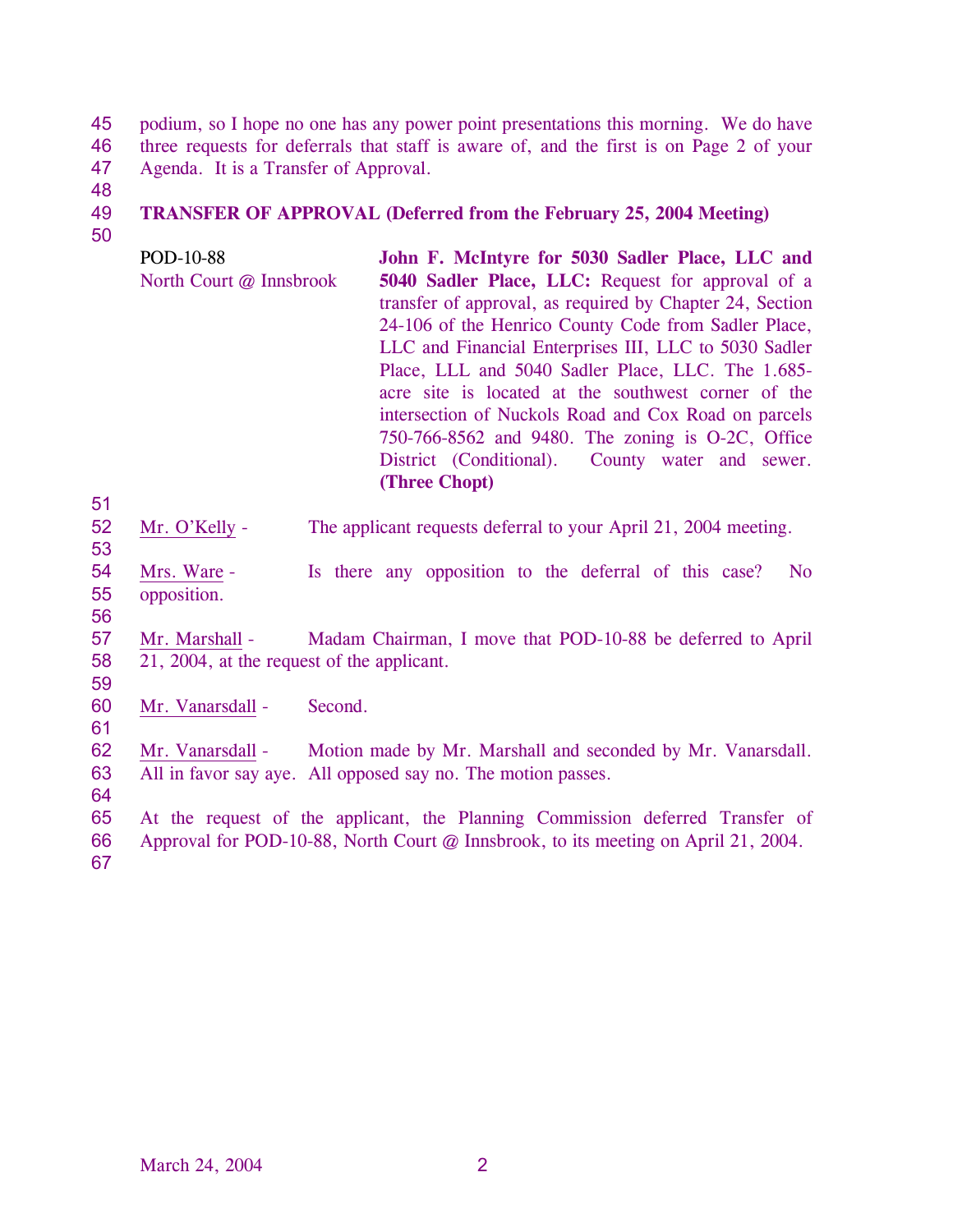### 67 **TRANSFER OF APPROVAL**

# 68

|    | POD-144-88                 | Leopoldo Lugo for L J Lugo, LLC: Request for                                     |
|----|----------------------------|----------------------------------------------------------------------------------|
|    | <b>Mexican Restaurant</b>  | approval of a transfer of approval, as required by                               |
|    | (Formerly El Paso          | Chapter 24, Section 24-106 of the Henrico County Code                            |
|    | Restaurant)                | form John G. Dankos, Jr., Mark A. Dankos, Glenn D.                               |
|    |                            | Dankos, Tracey L. Dankos, Holly D. Angel, Trustees                               |
|    |                            | of the Dankos Family Irrevocable Trust of January 5,                             |
|    |                            | 1988 to L J Lugo, LLC. The 0.550-acre site is located                            |
|    |                            | at 910 Parham Road, approximately 200 feet west of the                           |
|    |                            | intersection of Parham Road and Brook Road (U.S.                                 |
|    |                            | Route 1) on parcel 783-756-9858. The zoning is B-2,                              |
|    |                            | Business District. County water and sewer. (Fairfield)                           |
| 69 |                            |                                                                                  |
| 70 | Mr. O'Kelly -              | The applicant requests deferral to your April 21, 2004, meeting.                 |
| 71 |                            |                                                                                  |
| 72 | Mrs. Ware -                | Is there any opposition to the deferral of this case? Mr. Archer.                |
| 73 |                            |                                                                                  |
| 74 | Mr. Archer -               | Madam Chairman, I move deferral of Transfer of Approval for                      |
| 75 |                            | POD-144-88 to the April 21, 2004, meeting, at the applicant's request.           |
| 76 |                            |                                                                                  |
| 77 | Mr. Vanarsdall -           | Second.                                                                          |
| 78 |                            |                                                                                  |
| 79 | Mrs. Ware -                | Motion made by Mr. Archer and seconded by Mr. Vanarsdall.                        |
| 80 |                            | All in favor say aye. All opposed say no. The motion passes.                     |
| 81 |                            |                                                                                  |
| 82 |                            | At the request of the applicant, the Planning Commission deferred Transfer of    |
| 83 |                            | Approval for POD-144-88, Mexican Restaurant (Formerly El Paso Restaurant) to its |
| 84 | meeting on April 21, 2004. |                                                                                  |
| 85 |                            |                                                                                  |
| 86 | Mr. O'Kelly -              | The next request is on Page 11.                                                  |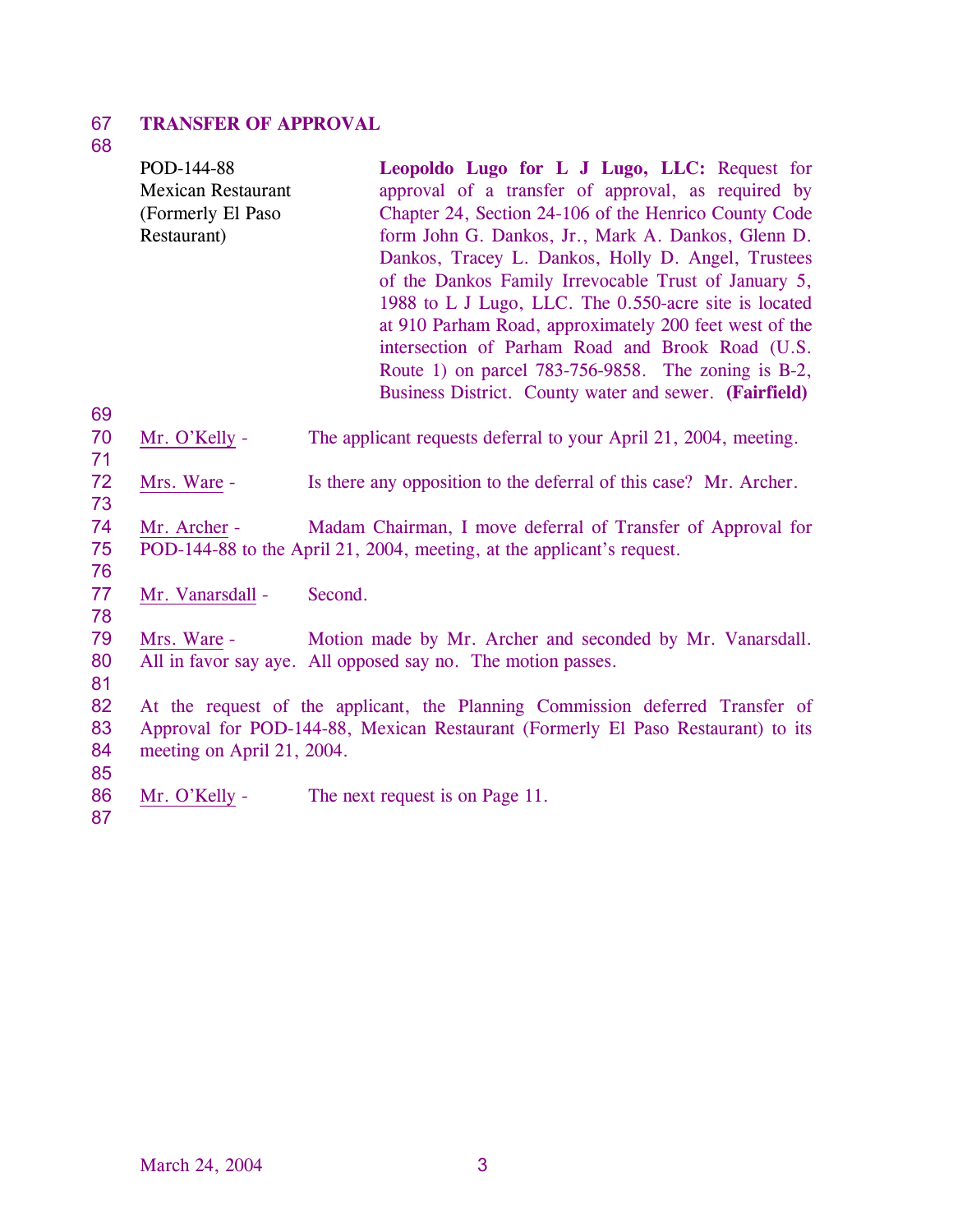#### 87 88 **PLAN OF DEVELOPMENT, TRANSITIONAL BUFFER DEVIATION & MASTER PLAN (Deferred from the March 11, 2004 Meeting)**

89

POD-21-04 Bowl America @ Downtown Short Pump **Jordan Consulting Engineers for Short Pump Mini Storage Associates, LC and Bowl America, Inc.:**  Request for approval of a plan of development, transitional buffer deviation and master plan, as required by Chapter 24, Sections 24-106 and 106.2 of the Henrico County Code, to construct a one-story, 35,165 square foot, 40-lane bowling alley on a 3.61 acre site and a master plan for a 8.95 acre addition to the Downtown Short Pump shopping center. The site is located on the southwest corner of Pouncey Tract Road and I-64 on parcel 739-763-7376. The zoning is M-1C, Light Industrial District (Conditional). County water and sewer. **(Three Chopt)** 

| 91 Mr. O'Kelly - | The applicant requests deferral again to your April 21, 2004 |  |  |  |  |
|------------------|--------------------------------------------------------------|--|--|--|--|
| 92 meeting.      |                                                              |  |  |  |  |

93

95

98

90

94 Mrs. Ware - Is there any opposition to the deferral of this case? No opposition.

96 97 Mr. Marshall - Madam Chairman, I move that POD-21-04 be deferred to the April 21, 2004 meeting, at the request of the applicant.

- 99 Mr. Vanarsdall - Second.
- 100

103

109

111

101 102 Mrs. Ware - Motion made by Mr. Marshall and seconded by Mr. Vanarsdall. All in favor say aye. All opposed say no. The motion passes.

104 105 106 107 At the request of the applicant, the Planning Commission deferred Plan of Development, Transitional Buffer Deviation and Master Plan (Deferred from the March 11, 2004 meeting) for POD-21-04, Bowl America @ Downtown Short Pump, to its meeting on April 21, 2004.

108 Mr. Silber - Are we aware of any other deferrals, Mr. O'Kelly?

110 Mr. O'Kelly - Not at this time.

Mr. Silber - OK. Next on the agenda would be the Expedited Items. These are items that are on the Planning Commission's agenda that at this point in time there are no known issues. The Planning Commission member from that district is comfortable with the plan and the applicant is agreeable to the conditions that have been recommended with that plan. So, we place them on the Expedited Agenda to speed things along and not necessarily hear all aspects of that plan. If there is someone who 112 113 114 115 116 117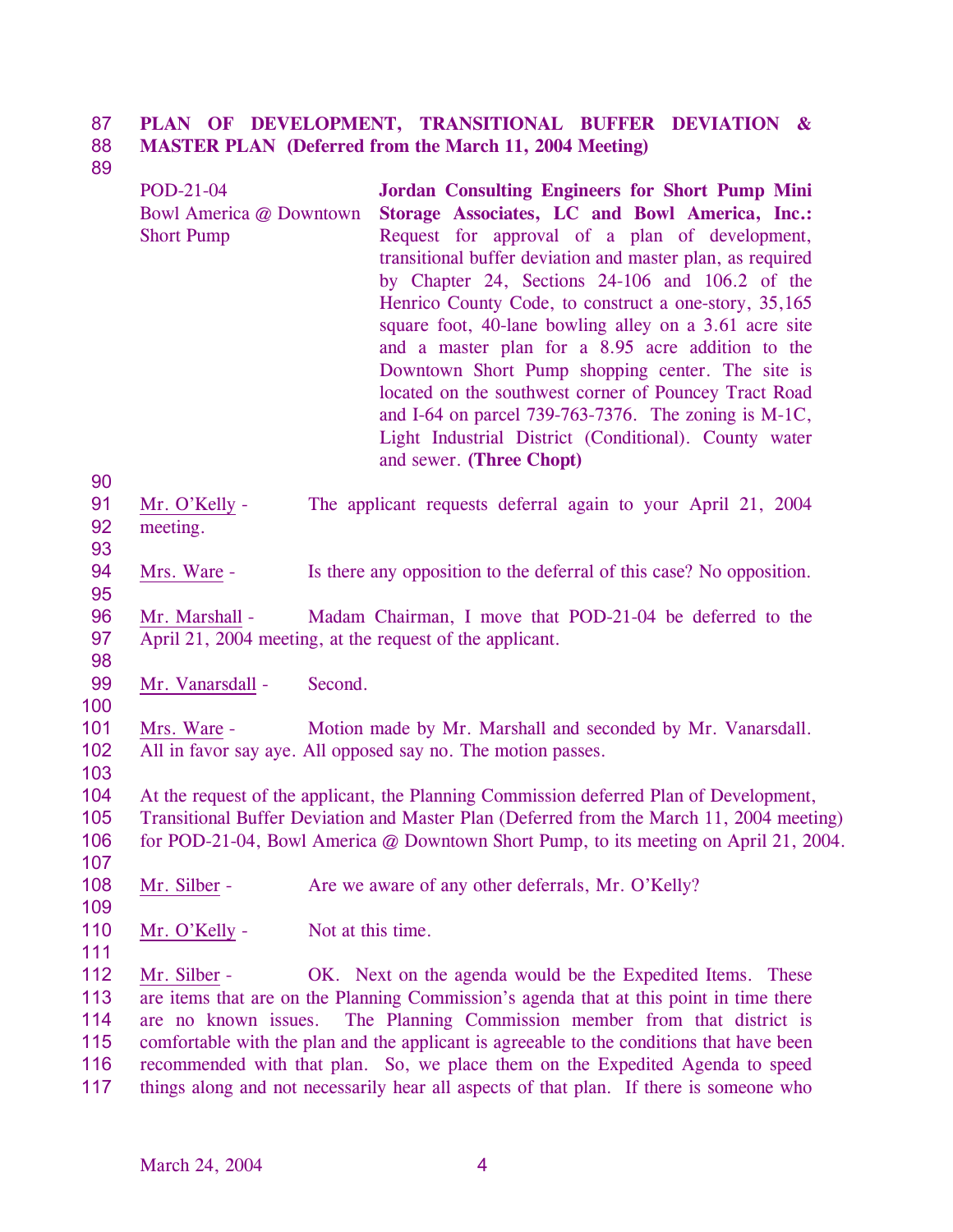118 119 120 is in opposition or has questions with that plan, we will pull it off of the Expedited Agenda and hear the case in the order of the normal agenda. So, I believe we have a large number of items on the Expedited Agenda, starting with Page 16, Mr. O'Kelly.

121

122 123 Mr. O'Kelly - Correct, Mr. Secretary. Staff is aware of 11 items requested for expedited consideration. The first is on Page 16.

124

127

130

132

135

137

139

# 125 126 **PLAN OF DEVELOPMENT**

| POD-24-04               | Jordan Consulting Engineers, P.C. for Hickory            |
|-------------------------|----------------------------------------------------------|
| <b>Hickory Corner –</b> | Corner, LC: Request for approval of a plan of            |
| 5350 Twin Hickory Road  | development, as required by Chapter 24, Section 24-106   |
|                         | of the Henrico County Code, to construct six, one-story  |
|                         | office buildings totaling 56,900 square feet. The 5.135- |
|                         | acre site is located on the east line of Twin Hickory    |
|                         | Road approximately 170 feet north of Nuckols Road on     |
|                         | part of parcels 747-773-1506 and 746-772-8676. The       |
|                         | zoning is O-2C, Office District (Conditional). County    |
|                         | water and sewer. (Three Chopt)                           |
|                         |                                                          |

- 128 129 Mr. O'Kelly - There is a notation on the Addendum which corrects the numbering of conditions recommended by the staff.
- 131 Mrs. Ware - Is there any opposition to hearing this?
- 133 134 Voice in the Audience - Yes, I am in opposition. I have a few words I would like to say about it.
- 136 Mr. Silber - I would suggest this be pulled off the Expedited Agenda.
- 138 Mrs. Ware - OK, thank you. We will hear it in the order.
- Mr. Silber POD-24-04, Hickory Corner, will be pulled off of the Expedited 140
- Agenda and heard in order on the normal agenda. 141
- 142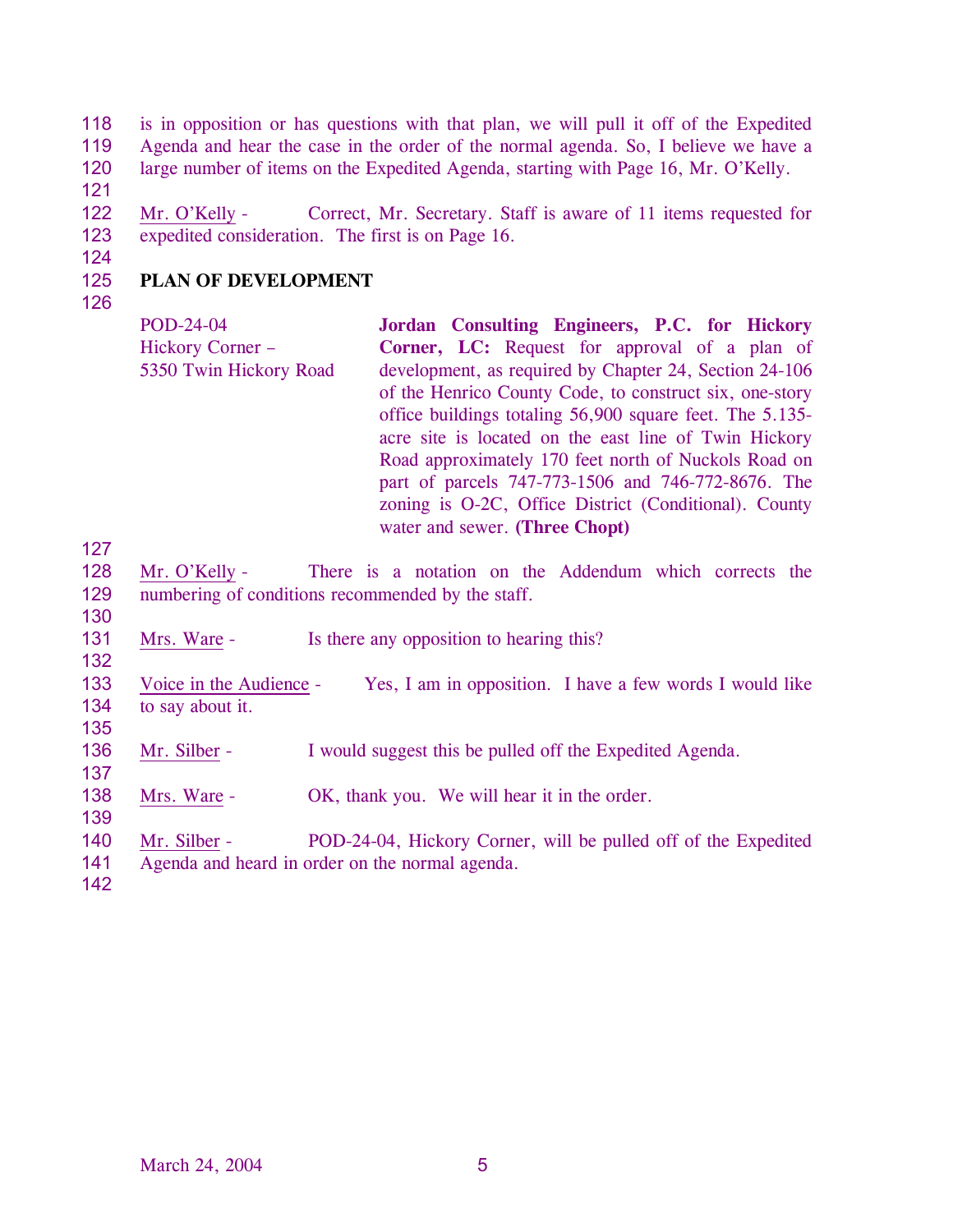#### 142 **PLAN OF DEVELOPMENT**

# 143

144

146

149

153

155

157

160

164

| POD-25-04                        | Jordan Consulting Engineers, P.C. for Wachovia         |
|----------------------------------|--------------------------------------------------------|
| <b>Wachovia Financial Center</b> | <b>Bank, N.A.:</b> Request for approval of a plan of   |
| @ Twin Hickory -                 | development as required by Chapter 24, Section 24-106  |
| 11290 Nuckols Road               | of the Henrico County Code, to construct a one-story,  |
|                                  | 4,025 square foot bank with drive-thru facilities. The |
|                                  | 1.556-acre site is located on the northeast corner of  |
|                                  | Nuckols and Twin Hickory Roads on part of parcels      |
|                                  | 747-773-1506 and 746-772-8676. The zoning is O-2C,     |
|                                  | Office District (Conditional). County water and sewer. |
|                                  | (Three Chopt)                                          |

145 Mr. O'Kelly - The next case is a companion case.

147 148 Mrs. Ware - Is there any opposition to hearing this case on the Expedited Agenda? There is no opposition. Mr. Marshall.

- 150 151 152 Mr. Marshall - Madam Chairman, I move approval of POD-25-04, subject to the annotations on the plans, the standard conditions for developments of this type and conditional conditions Nos. 23 through 34.
- 154 Mr. O'Kelly - The correct numbering of conditions is listed on the Addendum.
- 156 Mr. Archer - Second.

158 159 Mrs. Ware - Motion by Mr. Marshall and seconded by Mr. Archer. All in favor say aye. All opposed say no. The motion passes.

- 161 162 163 The Planning Commission approved POD-25-04, Wachovia Financial Center @ Twin Hickory – 11290 Nuckols Road, subject to the annotations on the plans, the standard conditions for developments of this type and the following additional conditions:
- 165 166 167 168 169 23. The easements for drainage and utilities as shown on approved plans shall be granted to the County in a form acceptable to the County Attorney prior to any occupancy permits being issued. The easement plats and any other required information shall be submitted to the County Real Property Agent at least sixty (60) days prior to requesting occupancy permits.
- 170 171 24. The developer shall provide fire hydrants as required by the Department of Public Utilities and Division of Fire.
- 172 173 25. A standard concrete sidewalk shall be provided along the north side of Nuckols Road and the east side of Twin Hickory Road.
- 174 26. All repair work shall be conducted entirely within the enclosed building.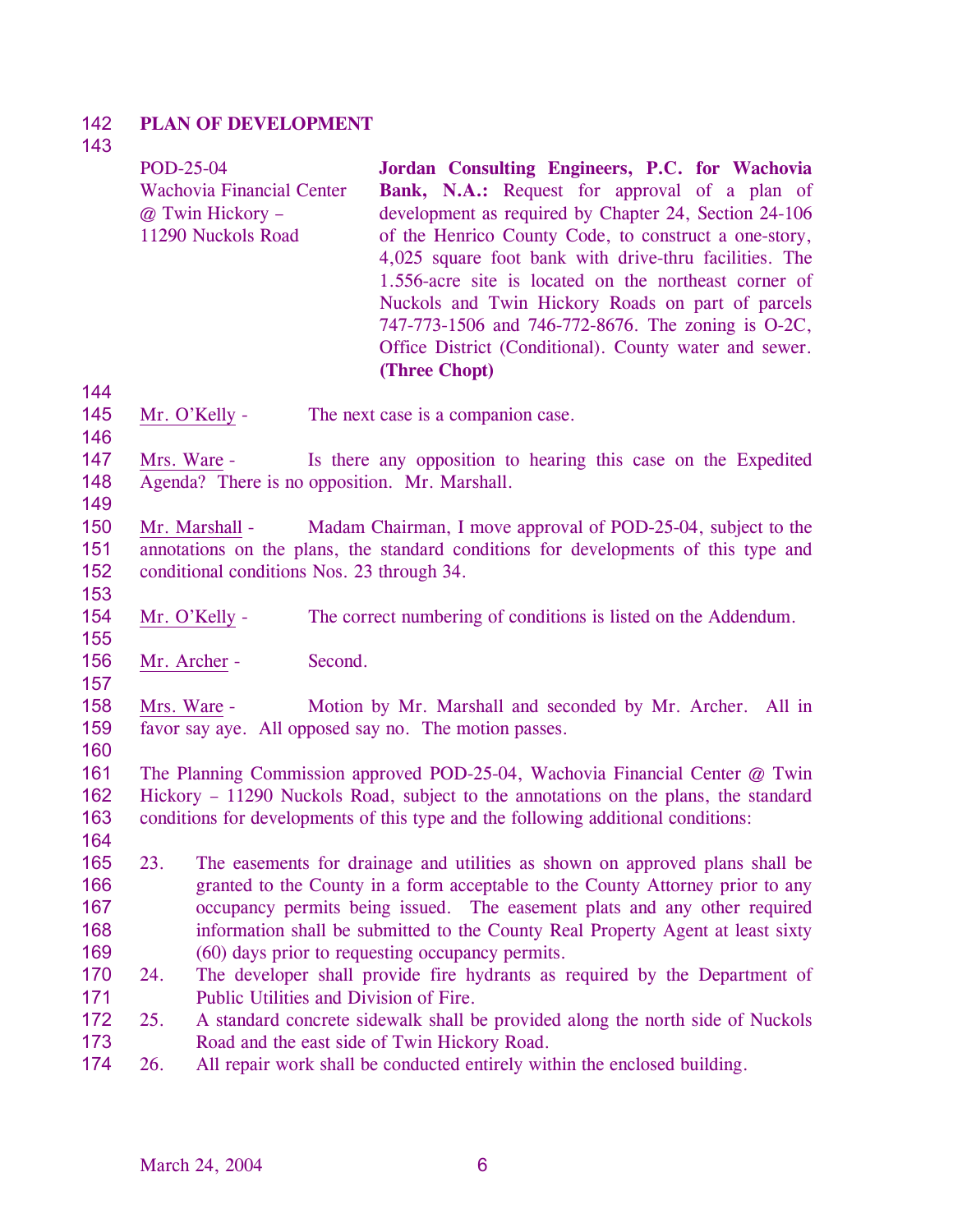- 175 176 27. The proffers approved as a part of zoning case C-70C-99 shall be incorporated in this approval.
- 177 178 179 180 28. The certification of building permits, occupancy permits and change of occupancy permits for individual units shall be based on the number of parking spaces required for the proposed uses and the amount of parking available according to approved plans.
- 181 182 183 29. Any necessary off-site drainage and/or water and sewer easements must be obtained in a form acceptable to the County Attorney prior to final approval of the construction plans.
- 184 185 186 30. Deviations from County standards for pavement, curb or curb and gutter design shall be approved by the County Engineer prior to final approval of the construction plans by the Department of Public Works.
- 187 188 189 190 31. In the event of any traffic backup which blocks the public right-of-way as a result of congestion caused by the drive-up teller facilities, the owner/occupant shall close the drive-up teller facilities until a solution can be designed to prevent traffic backup.
- 191 192 193 32. Insurance Services Office (ISO) calculations must be included with the plans and contracts and must be approved by the Department of Public Utilities prior to the issuance of a building permit.
- 194 195 196 33. Approval of the construction plans by the Department of Public Works does not establish the curb and gutter elevations along the Henrico County maintained right-of-way. The elevations will be set by Henrico County.
- 197 198 199 34. Evidence of a joint ingress/egress and maintenance agreement must be submitted to the Planning Office and approved prior to issuance of a certificate of occupancy for this development.

#### 201 **SUBDIVISION**

202

200

Brinley Meadows (March 2004 Plan) **Engineering Design Associates for Mable Vernell Kahl and Ausland Homes, Inc.:** The 25.00-acre site proposed for a subdivision of 19 single-family homes is located on the southern line of Charles City Road, approximately 1,400 feet east of the intersection of Charles City Road and Yahley Mill Road on part of parcel 838-698-2829. The zoning is A-1, Agricultural District. Individual well and septic tank/drainfield. **(Varina) 19 Lots** 

- 204 205 206 Mr. O'Kelly - There is a revised plan, which was handed out with the Addendum. Staff recommends approval.
- 207 208 Mrs. Ware - Is there any opposition to hearing this case on the Expedited Agenda? No opposition.
- 209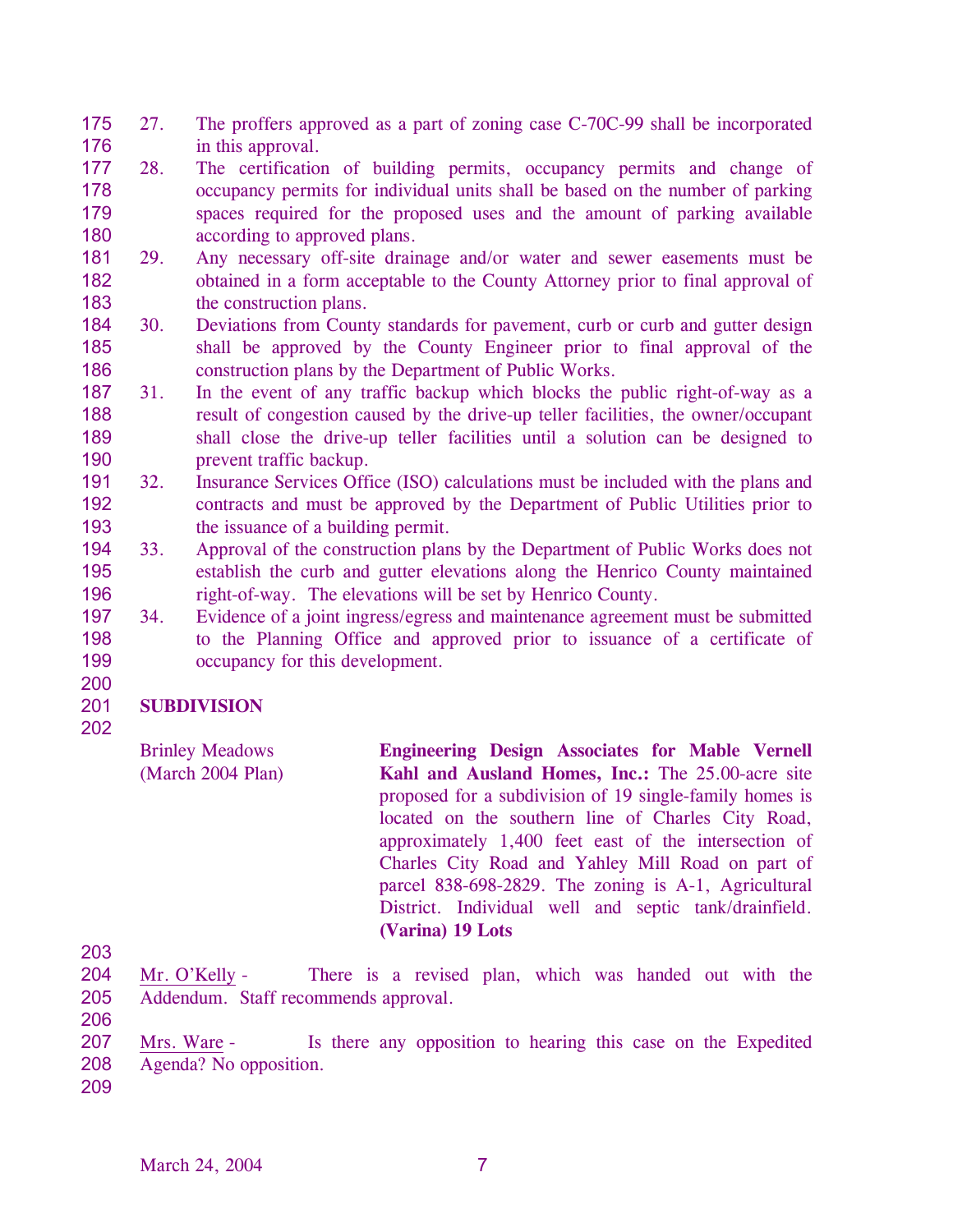210 211 212 213 Mr. Vanarsdall - I recommend Brinley Meadows (March 2004 Plan) be approved on the Expedited Agenda with the added conditions Nos. 11 through 15 on the Addendum, annotations on the plans, and the standard conditions for subdivisions not served by public utilities.

214

215 Mrs. Ware - Do I have a second?

216 217

218

221

Mr. Archer - Second.

219 220 Mrs. Ware - Motion made by Mr. Vanarsdall and seconded by Mr. Archer. All in favor say aye. All opposed say no. The motion passes.

222 223 224 225 The Planning Commission approved Subdivision Brinley Meadows (March 2004 Plan) subject to the standard conditions for subdivisions not served by public utilities, the annotations on the plans, and the following additional conditions:

- 226 11. Each lot shall contain at least one acre.
- 227 228 12. Any necessary offsite drainage easements must be obtained prior to approval of the construction plan by the Department of Public Works.
- 229 230 231 232 233 234 235 236 237 13. Any future building lot containing a BMP, sediment basin or trap and located within the buildable area for a principal structure or accessory structure, may be developed with engineered fill. All material shall be deposited and compacted in accordance with the Virginia Uniform Statewide Building Code and geotechnical guidelines established by a professional engineer. A detailed engineering report shall be submitted for the review and approval by the Building Official prior to the issuance of a building permit on the affected lot. A copy of the report and recommendations shall be furnished to the Directors of Planning and Public Works.
- 238 239 240 241 14. The detailed plant list and specifications for the landscaping to be provided within the 25-foot-wide no ingress/egress planting strip easement along Charles City Road shall be submitted to the Planning Office for review and approval prior to recordation of the plat.
- 242 243 15. A 10-foot-wide pedestrian access easement shall be provided between lot 10 and 11 from the cul-de-sac to the eastern property line.
- 244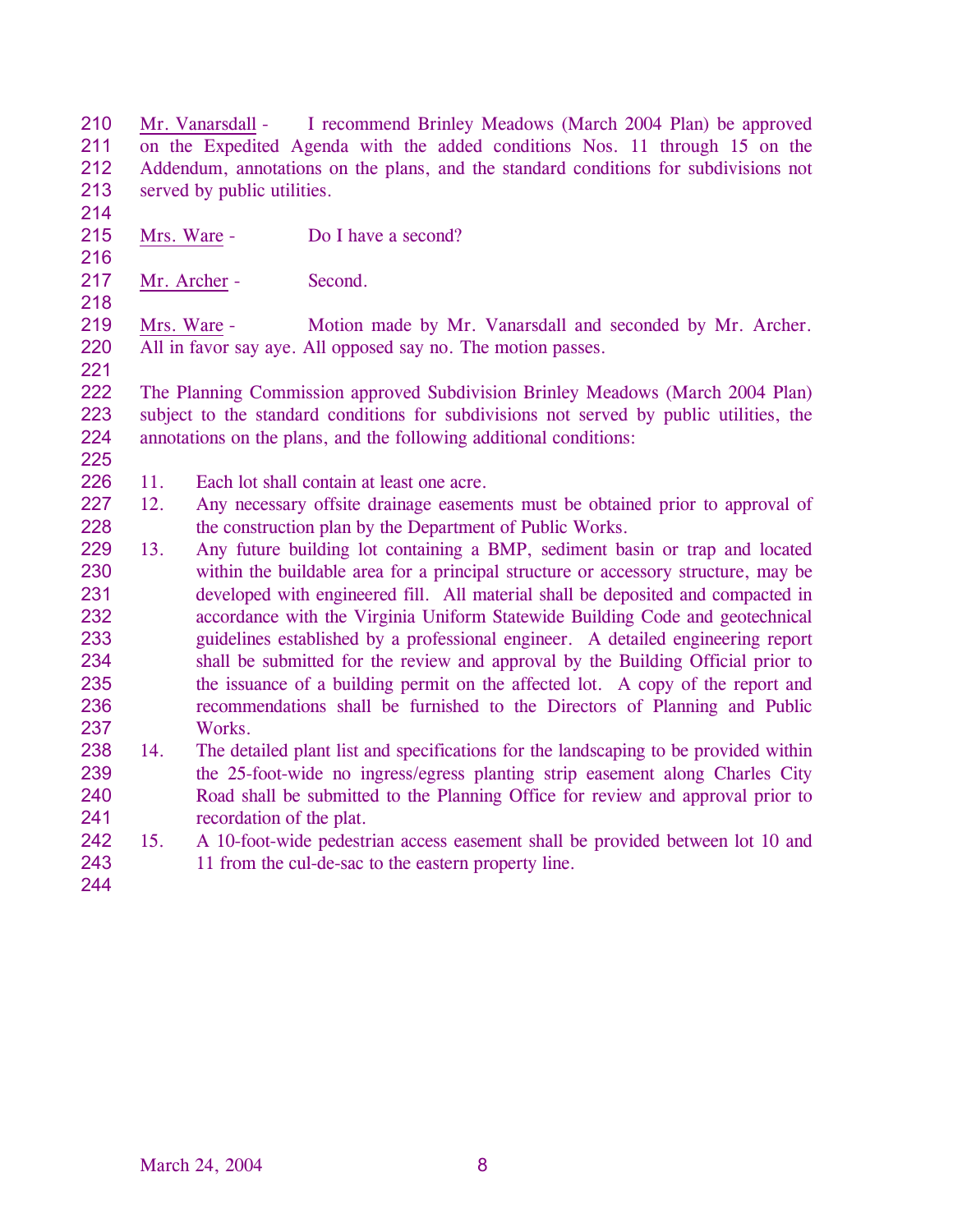#### 244 **PLAN OF DEVELOPMENT**

# 245

| POD-23-04               | Koontz-Bryant, P.C. for Kenneth E. Mills, Jr.,           |
|-------------------------|----------------------------------------------------------|
| The Townes @ Meredith   | James T. Mills, Keith A. Mills, Karen M. De              |
| Creek, Section 3 –      | Jarnette and Wilton Development Corporation:             |
| <b>Springfield Road</b> | Request for approval of a plan of development, as        |
|                         | required by Chapter 24, Section 24-106 of the Henrico    |
|                         | County Code, to construct 18, two-story townhouse        |
|                         | units. The 3.73-acre site is located on the east side of |
|                         | Springfield Road (State Route 157) approximately 200     |
|                         | feet north of Bocastle Road at 4475 Springfield Road on  |
|                         | parcel 755-762-0241. The zoning is RTHC, Residential     |
|                         | Townhouse District (Conditional). County water and       |
|                         | sewer. (Brookland)                                       |

246

247 248 Mrs. Ware - Is there any opposition to hearing this case on the Expedited Agenda? No opposition.

249

253

255

- 250 251 252 Mr. Vanarsdall - I move that POD-23-04, The Townes @ Meredith Creek, Section 3, be approved subject to the annotations on the plans, standard conditions for developments of this type and conditions Nos. 23 through 34.
- 254 Mr. Marshall - Second.

256 257 Mrs. Ware - Motion made by Mr. Vanarsdall and seconded by Mr. Marshall. All in favor say aye. All opposed say no. The motion passes.

258

259 260 261 The Planning Commission approved POD-23-04, The Townes @ Meredith Creek, Section 3, subject to the annotations on the plans, the standard conditions for developments of this type and the following additional conditions:

262

263 264 23. The subdivision plat for The Townes at Meredith Creek, Section 3, shall be recorded before any building permits are issued.

- 265 266 267 268 269 24. The easements for drainage and utilities as shown on approved plans shall be granted to the County in a form acceptable to the County Attorney prior to any occupancy permits being issued. The easement plats and any other required information shall be submitted to the County Real Property Agent at least sixty (60) days prior to requesting occupancy permits.
- 270 271 272 273 274 25. The limits and elevations of the 100-year frequency flood shall be conspicuously noted on the plan "Limits of 100 Year Floodplain." In addition, the delineated 100-year floodplain must be labeled "Variable Width Drainage and Utility Easement." The easement shall be granted to the County prior to the issuance of any occupancy permits.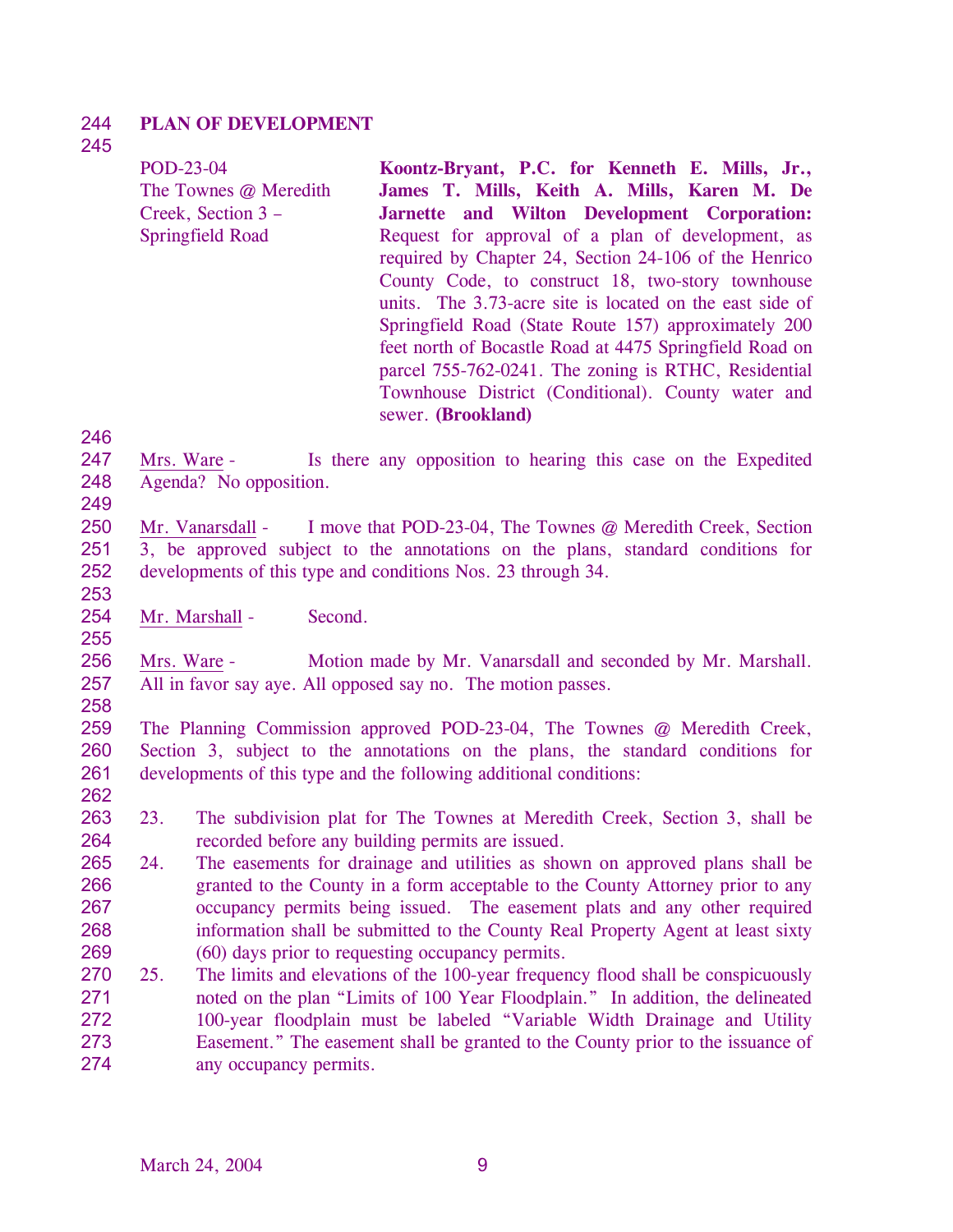- 275 276 26. The developer shall provide fire hydrants as required by the Department of Public Utilities and Division of Fire.
- 277 278 27. The proffers approved as a part of zoning case C-37C-03 shall be incorporated in this approval.
- 279 280 281 28. Any necessary off-site drainage and/or water and sewer easements must be obtained in a form acceptable to the County Attorney prior to final approval of the construction plans.
- 282 283 284 29. Deviations from County standards for pavement, curb or curb and gutter design shall be approved by the County Engineer prior to final approval of the construction plans by the Department of Public Works.
- 285 286 30. Storm water retention, based on the 50-10 concept, shall be incorporated into the drainage plans.
- 287 288 289 31. Insurance Services Office (ISO) calculations must be included with the plans and contracts and must be approved by the Department of Public Utilities prior to the issuance of a building permit.
- 290 291 292 32. Approval of the construction plans by the Department of Public Works does not establish the curb and gutter elevations along the Henrico County maintained right-of-way. The elevations will be set by Henrico County.
- 293 294 295 33. Evidence of a joint ingress/egress and maintenance agreement must be submitted to the Planning Office and approved prior to issuance of a certificate of occupancy for this development.
- 296 297 298 299 300 34. The location of all existing and proposed utility and mechanical equipment (including HVAC units, electric meters, junction and accessory boxes, transformers, and generators) shall be identified on the landscape plans. All equipment shall be screened by such measures as determined appropriate by the Director of Planning or the Planning Commission at the time of plan approval**.**
- 301

303

## 302 **SUBDIVISION RECONSIDERATION**

Blairmount of Grey Oaks, Section A (March 2004 Plan) **Youngblood, Tyler & Associates, P. C. for Route 271 and Loftis Real Estate & Development, Inc.:** The 24.92-acre site proposed for a subdivision of 50 singlefamily homes is located on Pouncey Tract Road (State Route 271) at Grey Oaks Park Drive on part of parcel 738-772-9227. The zoning is R-2AC, One-Family Residence District (Conditional). County water and sewer. **(Three Chopt) 50 Lots** 

304

- 305 306 Mrs. Ware - Is there any opposition to hearing this case on the Expedited Agenda? No opposition.
- Mr. Marshall Madam Chairman, I move approval of Subdivision Blairmount of Grey Oaks, Section A, (March 2004 Plan), subject to the annotations on the plan, the 308 309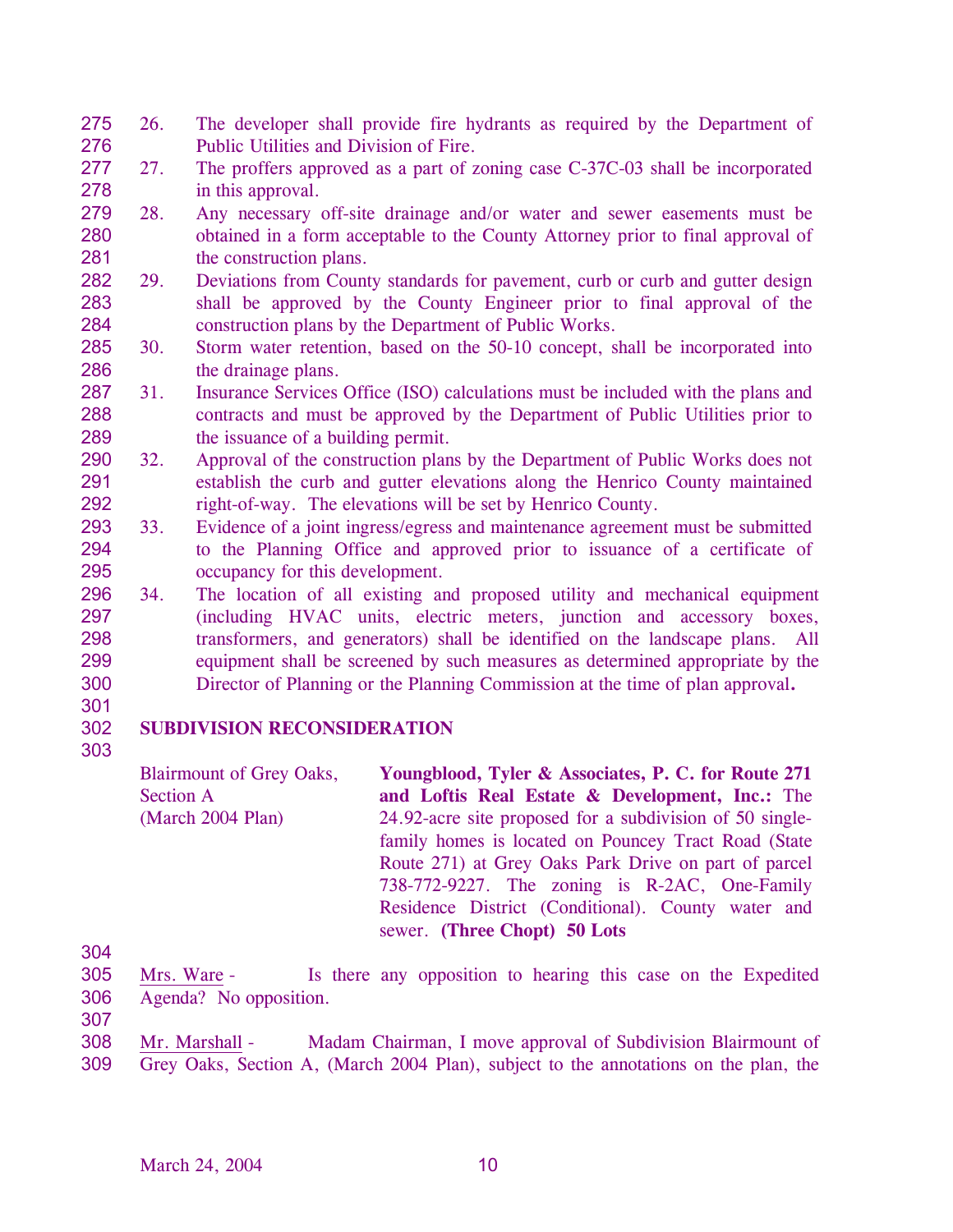310 311 standard conditions for developments of this type and additional conditions Nos. 12 through 18.

- 312
- 313 Mr. Vanarsdall Second.

314 315 Mrs. Ware - Motion made by Mr. Marshall and seconded by Mr. Vanarsdall. All in favor say aye. All opposed say no. The motion passes.

316

317 318 319 The Planning Commission approved Blairmount of Grey Oaks, Section A (March 2004 Plan), subject to the annotations on the plan, the standard conditions for developments of this type and the following additional conditions:

- 320
- 321 322 323 324 12. The detailed plant list and specifications for the landscaping to be provided within the 10**-**foot-wide planting strip easement along Grey Oaks Park Drive shall be submitted to the Planning Office for review and approval prior to recordation of the plat.
- 325 326 13. A County standard sidewalk shall be constructed along the north side of Grey Oaks Park Drive.
- 327 328 14. Any necessary offsite drainage easements must be obtained prior to approval of the construction plan by the Department of Public Works.
- 329 330 15. The proffers approved as part of zoning case C-16C-03 shall be incorporated in this approval.
- 331 332 333 334 335 336 16. Prior to requesting the final approval, a draft of the covenants and deed restrictions for the maintenance of the common area by a homeowners association shall be submitted to the Planning Office for review. Such covenants and restrictions shall be in form and substance satisfactory to the County Attorney and shall be recorded prior to recordation of the subdivision plat.
- 337 338 339 340 341 17. Prior to recordation a development agreement for the proffered recreational area must be submitted for review and approval by the Director of Planning. The development agreement shall provide for the dedication of the recreational area, a master plan for the recreational area and a performance schedule or bond for the proffered recreational area amenities.
- 342 343 344 345 346 347 348 349 350 351 18. Any future building lot containing a BMP, sediment basin or trap and located within the buildable area for a principal structure or accessory structure, may be developed with engineered fill. All material shall be deposited and compacted in accordance with the Virginia Uniform Statewide Building Code and geotechnical guidelines established by a professional engineer. A detailed engineering report shall be submitted for the review and approval by the Building Official prior to the issuance of a building permit on the affected lot. A copy of the report and recommendations shall be furnished to the Directors of Planning and Public Works.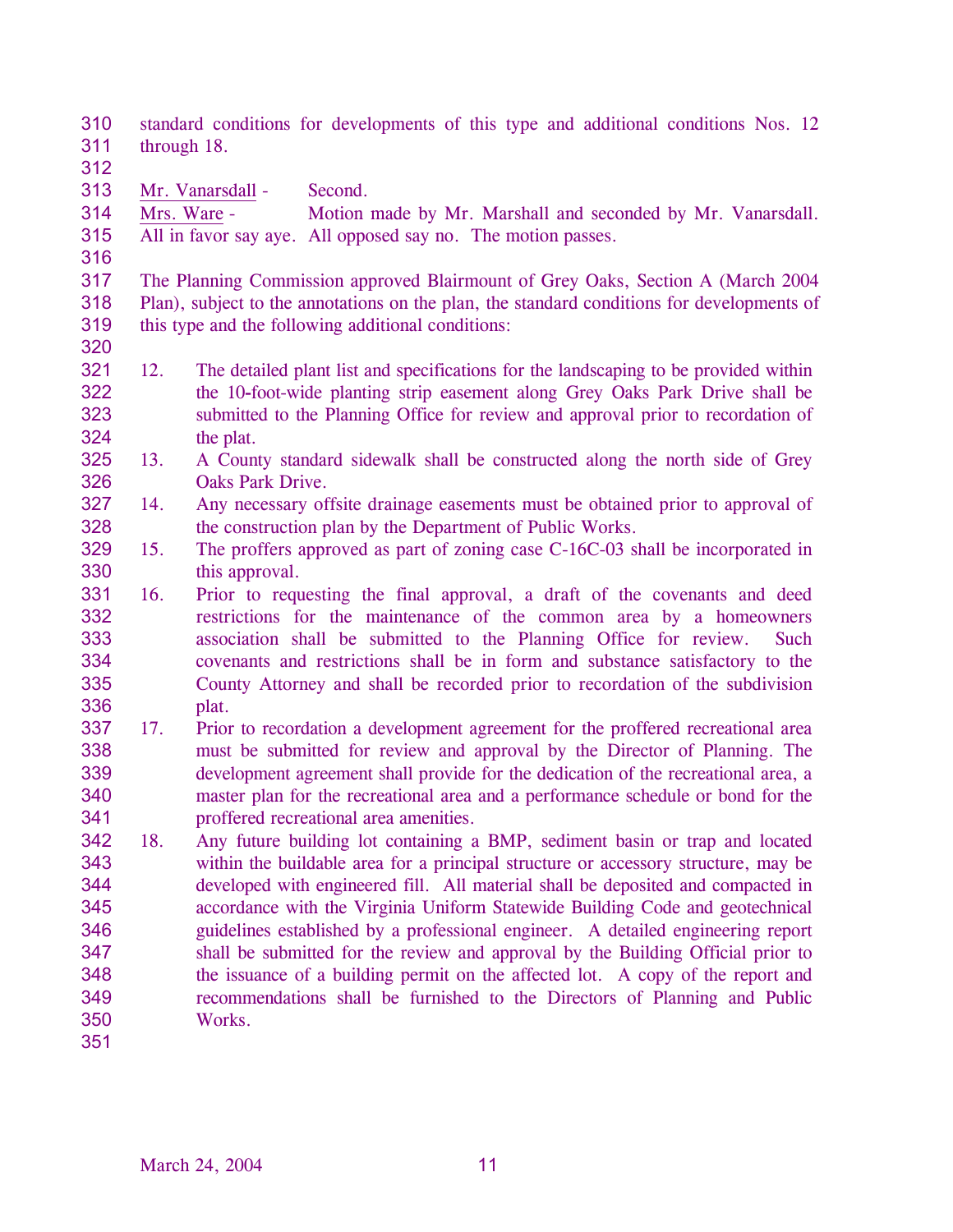#### 351 **SUBDIVISION**

352

| Turnbridge @ Grey Oaks, | Youngblood, Tyler & Associates, P. C. for Route 271      |
|-------------------------|----------------------------------------------------------|
| <b>Section E</b>        | and Loftis Real Estate & Development, Inc.: The          |
| (March 2004 Plan)       | 13.29-acre site purposed for a subdivision of 29 single- |
|                         | family homes is located on the south side of proposed    |
|                         | Grey Oaks Park Drive approximately 600 feet east of      |
|                         | Pouncey Tract Road on part of parcel 738-772. The        |
|                         | zoning is R-2AC, One-Family Residence District           |
|                         | (Conditional). County water and sewer. (Three Chopt)     |
|                         | 29 Lots                                                  |

353

354 355 Mrs. Ware - Is there any opposition to hearing this case on the Expedited Agenda? No opposition.

356

357 358 359 360 Mr. Marshall - Madam Chairman, I move approval of Subdivision Turnbridge  $\omega$ Grey Oaks, Section E (March 2004 Plan), subject to the annotations on the plan, the standard conditions for developments of this type and additional conditions Nos. 12 through 18.

361

363

366

362 Mr. Vanarsdall - Second.

364 365 Mrs. Ware - Motion made by Mr. Marshall and seconded by Mr. Vanarsdall. All in favor say aye. All opposed say no. The motion passes.

367 368 369 The Planning Commission approved Subdivision Turnbridge @ Grey Oaks, Section E (March 2004 Plan), subject to the annotations on the plans, the standard conditions for subdivisions served by public utilities and the following additional conditions:

- 370
- 371 372 373 374 12. The detailed plant list and specifications for the landscaping to be provided within the 10**-**foot-wide planting strip easement along Grey Oaks Park Drive shall be submitted to the Planning Office for review and approval prior to recordation of the plat.
- 375 376 13. A County standard sidewalk shall be constructed along the north side of Grey Oaks Park Drive.
- 377 378 14. Any necessary offsite drainage easements must be obtained prior to approval of the construction plan by the Department of Public Works.
- 379 380 15. The proffers approved as part of zoning case C-16C-03 shall be incorporated in this approval.
- 381 382 383 384 16. Prior to requesting the final approval, a draft of the covenants and deed restrictions for the maintenance of the common area by a homeowners association shall be submitted to the Planning Office for review. Such covenants and restrictions shall be in form and substance satisfactory to the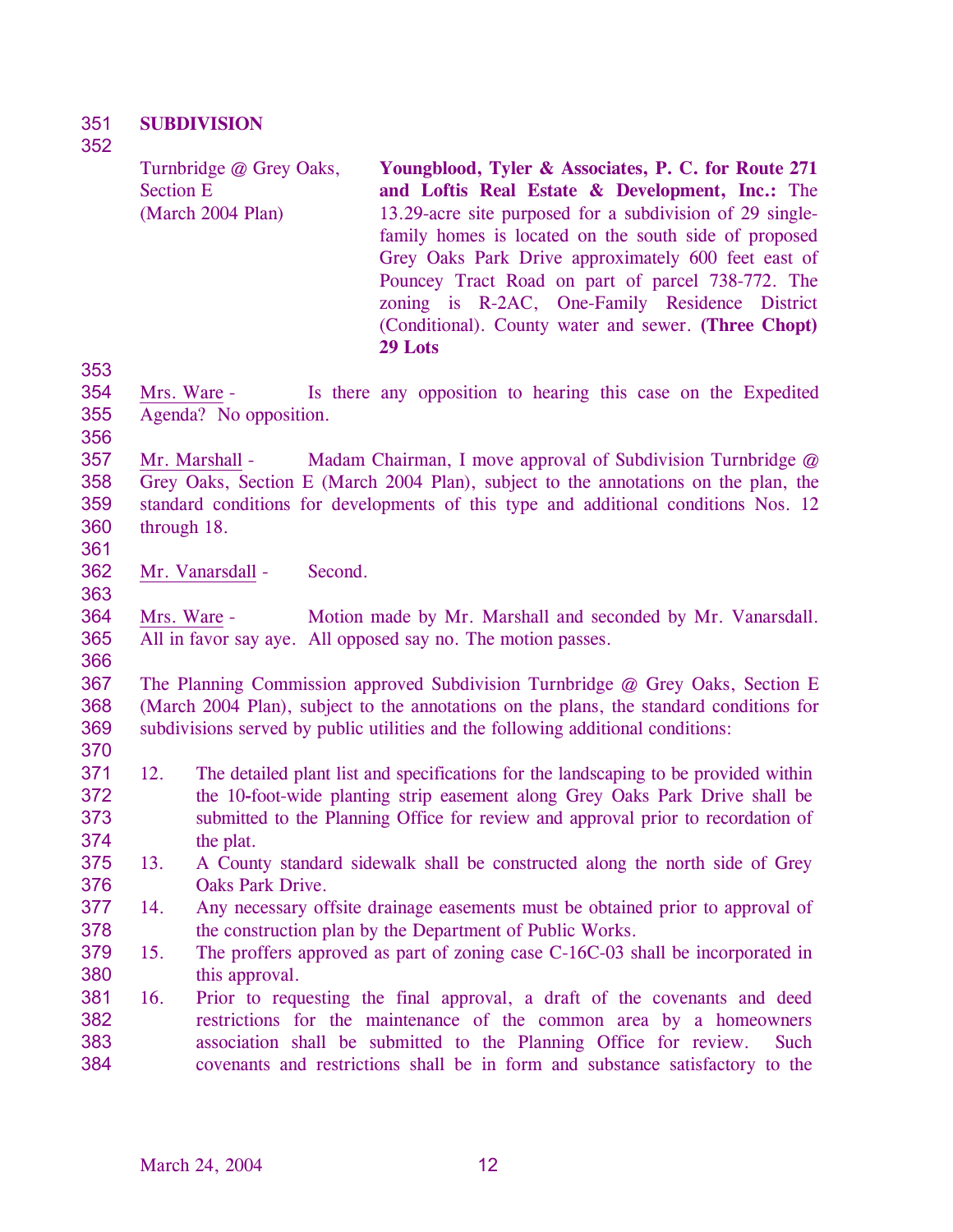385 386 County Attorney and shall be recorded prior to recordation of the subdivision plat.

- 387 388 389 390 391 17. Prior to recordation a development agreement for the proffered recreational area must be submitted for review and approval by the Director of Planning. The development agreement shall provide for the dedication of the recreational area, a master plan for the recreational area and a performance schedule or bond for the proffered recreational area amenities.
- 392 393 394 395 396 397 398 399 400 18. Any future building lot containing a BMP, sediment basin or trap and located within the buildable area for a principal structure or accessory structure, may be developed with engineered fill. All material shall be deposited and compacted in accordance with the Virginia Uniform Statewide Building Code and geotechnical guidelines established by a professional engineer. A detailed engineering report shall be submitted for the review and approval by the Building Official prior to the issuance of a building permit on the affected lot. A copy of the report and recommendations shall be furnished to the Directors of Planning and Public Works.

#### 402 **SUBDIVISION**

403

401

Sterling Forest, Section 4 (September 2003 Plan) **Bay Design Group, P.C. for Wilton Real Estate & Development Corporation:** The 4.28-acre site purposed for a subdivision of 7 single-family homes is located on the corner of Wilkinson Road and Sterling Forest Parkway on part of parcel 796-751-5394. The zoning is R-2C, One-Family Residence District (Conditional). County water and sewer. **(Fairfield) 7 Lots** 

404

- 405 406 Mr. O'Kelly - As noted on the Addendum, there is a correction to the Magisterial District. It is located in the Fairfield District.
- 407
- 408 409 410 Mrs. Ware - Is there any opposition to hearing this case on the Expedited Agenda? No opposition. Mr. Archer.
- 411 412 413 Mr. Archer - Madam Chairman, I move approval of Sterling Forest, Section 4, subject to the annotations on the plan, the standard conditions for subdivisions served by public utilities and additional conditions Nos. 12 and 13 and the corrected Addendum.
- 414

- 415 Mr. Vanarsdall - Second.
- 417 Mrs. Ware - Motion made by Mr. Archer and seconded by Mr. Vanarsdall. All
- 418 in favor say aye. All opposed say no. The motion passes.
- 419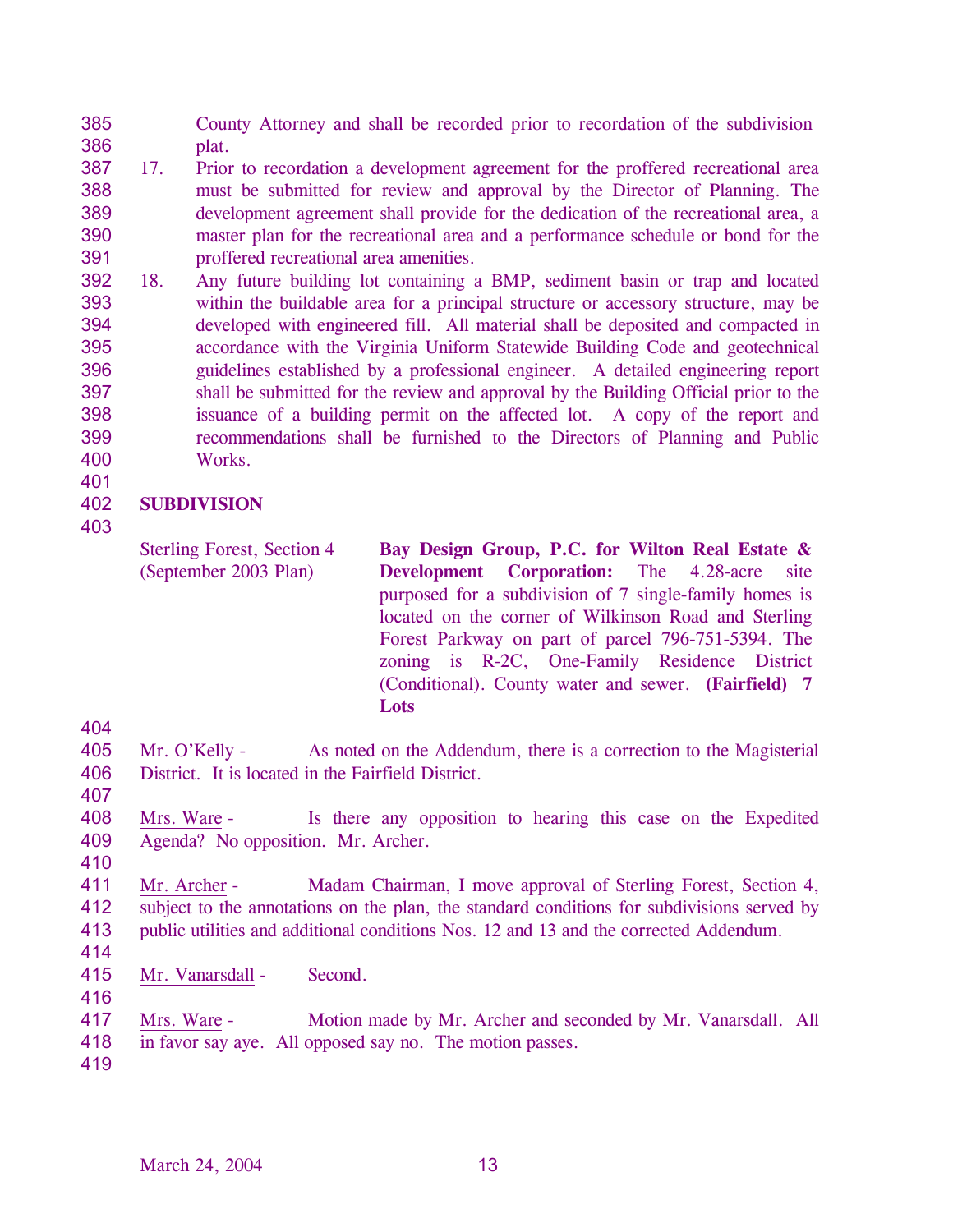420 421 422 The Planning Commission approved Subdivision Sterling Forest, Section 4, (September 2003 Plan), subject to the annotations on the plan, the standard conditions for subdivisions served by public utilities and the following additional conditions:

- 423
- 424 425 12. The proffers approved as part of zoning case C-13C-99 shall be incorporated in this approval.
- 426 427 428 429 430 13. Prior to requesting the final approval, a draft of the covenants and deed restrictions for the maintenance of the common area by a homeowners association shall be submitted to the Planning Office for review. Such covenants and restrictions shall be in form and substance satisfactory to the County Attorney and shall be recorded prior to recordation of the subdivision plat.
- 431
- 432 **LANDSCAPE & LIGHTING PLAN**
- 433

| $LP/POD-84-02$       | Balzer & Associates, Inc. for Vircal Lubes, Inc.:         |
|----------------------|-----------------------------------------------------------|
| <b>Jiffy Lube at</b> | Request for approval of a landscape and lighting plan, as |
| 9215 Quioccasin Road | required by Chapter 24, Sections 24-106 and 24-106.2 of   |
|                      | the Henrico County Code. The 1.89-acre site is located at |
|                      | 9215 Quioccasin Road approximately 500 feet west of       |
|                      | Inez Road on parcel 750-745-1577. The zoning is B-1C,     |
|                      | Business District (Conditional) and B-2C, Business        |
|                      | District (Conditional). (Tuckahoe)                        |

434

435 436 437 438 Mrs. Ware - Is there any opposition to hearing this case on the Expedited Agenda? No opposition. I will move approval of Landscape and Lighting Plan for POD-84-02, subject to the annotations on the plan and the standard conditions for landscape and lighting plans

439

440 Mr. Vanarsdall - Second.

441

442 443 Mrs. Ware - Motion made by Mrs. Ware and seconded by Mr. Vanarsdall. All in favor say aye. All opposed say no. The motion passes.

444

445 446 447 The Planning Commission approved Landscape and Lighting Plan LP/POD-84-02, Jiffy Lube at Quioccasin Road, subject to the annotations on the plan and the standard conditions for landscape and lighting plans.

448

## 449 450 **LANDSCAPE PLAN**

LP/POD-13-03 Church of the Epiphany 8000 Hermitage Road **Hulcher & Associates for Church of the Epiphany:** Request for approval of a landscape plan, as required by Chapter 24, Sections 24-106 and 24-106.2 of the Henrico County Code. The 5.985-acre site is located on the north line of Hermitage Road at 8000 Hermitage Road across from Gibraltar Drive on parcel 775-752-8156. The zoning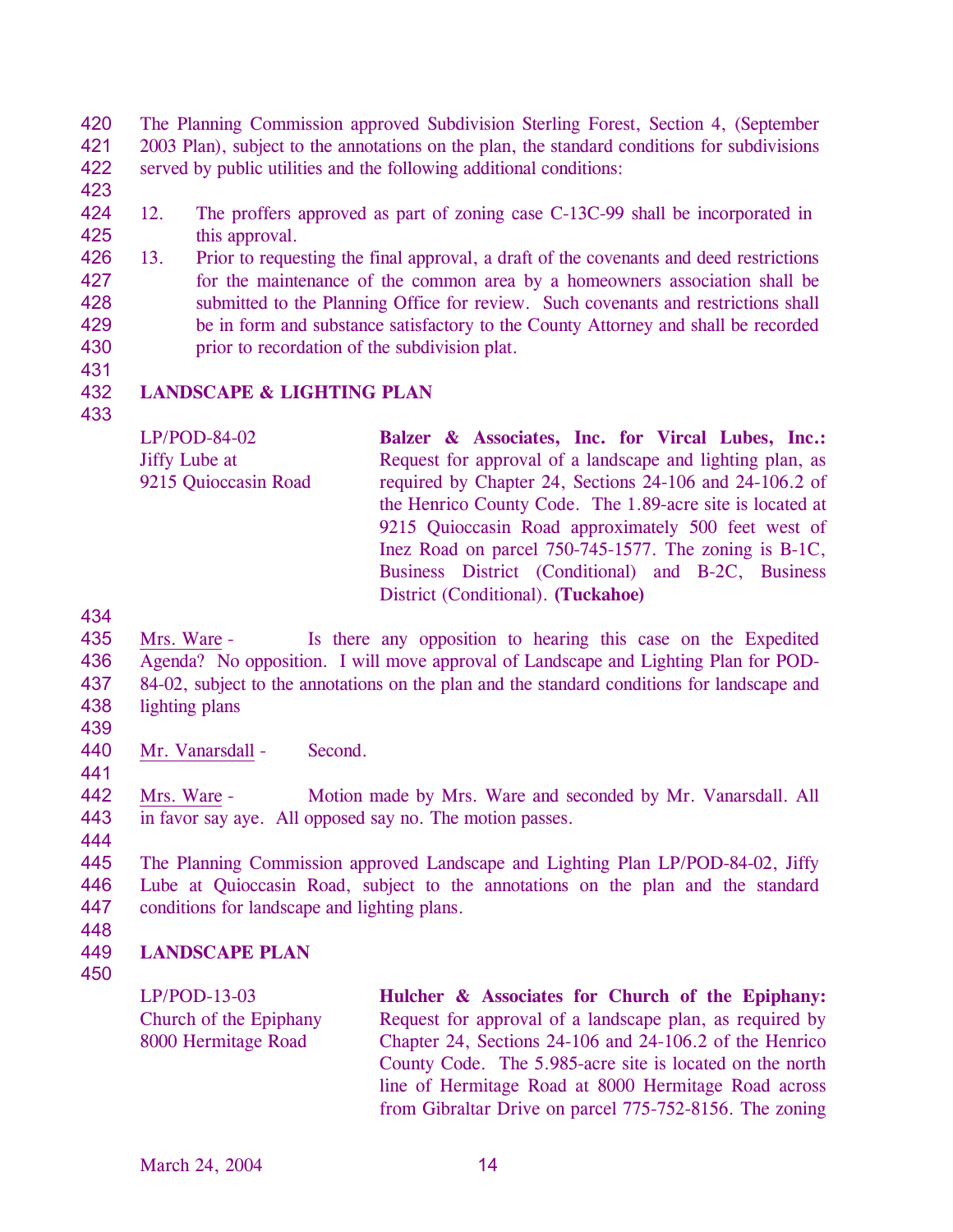is R-3, One-Family Residence District. **(Brookland)** 

- 452 453 Mrs. Ware - Is there any opposition to hearing this case on the expedited agenda? No opposition.
- 
- 454 455 Mr. Vanarsdall - I move that LP/POD-13-03 be approved on the Expedited Agenda subject to the annotations on the plans and the standard conditions for landscape plans.
- 456 457

458

451

Mr. Marshall - Second.

459 460 Mrs. Ware - Motion made by Mr. Vanarsdall and seconded by Mr. Marshall. All in favor say aye. All opposed say no. The motion passes.

461

462 463 464 The Planning Commission approved Landscape Plan LP/POD-13-03, Church of the Epiphany, 8000 Hermitage Road, subject to the annotations on the plan and standard conditions for landscape plans.

- 466 **LANDSCAPE & LIGHTING PLAN**
- 467

465

LP/POD-26-03 YMCA Shady Grove – Twin Hickory Road **Gilbert McCraw for YMCA of Grater Richmond:**  Request for approval of a landscape and lighting plan, as required by Chapter 24, Sections 24-106 and 24- 106.2 of the Henrico County Code. The 22.56-acre site is located at the southwest corner of Twin Hickory Road and Nuckols Road at 11255 Nuckols Road on parcel 746-771-2682. The zoning is A-1, Agricultural District. **(Three Chopt)** 

469 470 Mrs. Ware - Is there any opposition to hearing this case on the Expedited Agenda? No opposition.

471

468

472 473 474 475 Mr. Marshall - Madam Chairman, I move approval of LP/POD-26-03, YMCA Shady Grove – Twin Hickory Road, subject to the annotations on the plans and the standard conditions for landscape and lighting plans.

- 476 Mr. Vanarsdall - Second.
- 477

478 479 Mrs. Ware - Motion made by Mr. Marshall and seconded by Mr. Vanarsdall. All in favor say aye. All opposed say no. The motion passes.

480

481 482 483 The Planning Commission approved LP/POD-26-03, YMCA Shady Grove – Twin Hickory Road, subject to the annotations on the plans and the standard conditions for landscape and lighting plans.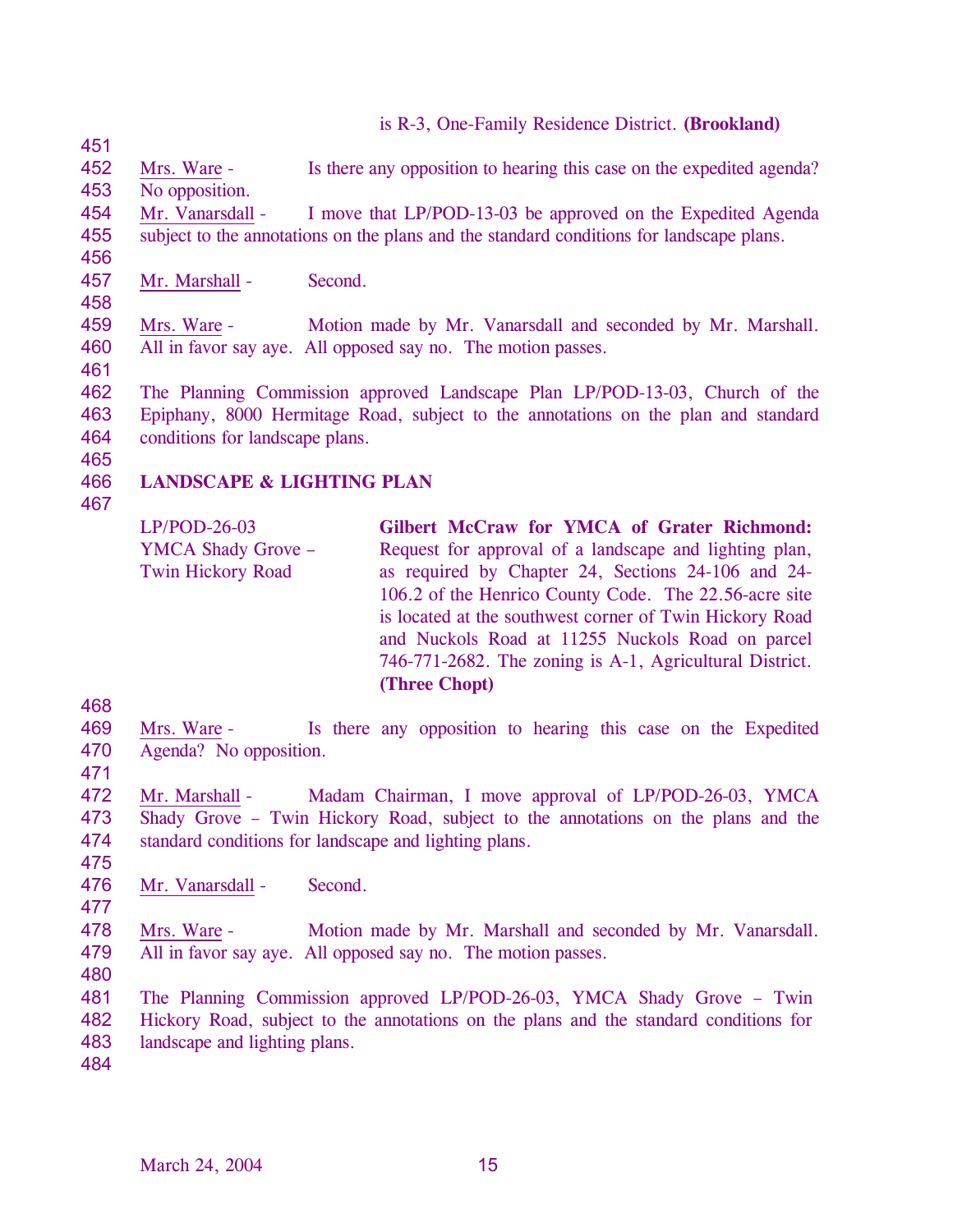# 484 485 **LANDSCAPE PLAN**

|     | $LP/POD-37-03$<br><b>Jamerson Park Sections</b><br>A & B |         | Higgins & Gerstenmaier for HHHunt Corporation:<br>Request for approval of a landscape plan, as required by<br>Chapter 24, Sections 24-106 and 24-106.2 of the<br>Henrico County Code. The 29.68-acre site is located at<br>the intersection of proposed Hickory Bend Drive and<br>proposed Parkland Drive, 11664 New Wade Lane on<br>parcel 745-768-7374. The zoning is RTHC, Residential<br>Townhouse District (Conditional). (Three Chopt) |
|-----|----------------------------------------------------------|---------|----------------------------------------------------------------------------------------------------------------------------------------------------------------------------------------------------------------------------------------------------------------------------------------------------------------------------------------------------------------------------------------------------------------------------------------------|
| 486 |                                                          |         |                                                                                                                                                                                                                                                                                                                                                                                                                                              |
| 487 | Mrs. Ware -                                              |         | Is there any opposition to hearing this case on the Expedited                                                                                                                                                                                                                                                                                                                                                                                |
| 488 | Agenda? No opposition.                                   |         |                                                                                                                                                                                                                                                                                                                                                                                                                                              |
| 489 |                                                          |         |                                                                                                                                                                                                                                                                                                                                                                                                                                              |
| 490 | Mr. Marshall -                                           |         | Madam Chairman, I move approval of LP/POD-37-03, Jamerson                                                                                                                                                                                                                                                                                                                                                                                    |
| 491 |                                                          |         | Park, Sections A and B, subject to the annotations on the plan and the standard                                                                                                                                                                                                                                                                                                                                                              |
| 492 | conditions for landscape and lighting plans.             |         |                                                                                                                                                                                                                                                                                                                                                                                                                                              |
| 493 |                                                          |         |                                                                                                                                                                                                                                                                                                                                                                                                                                              |
| 494 | Mr. Vanarsdall -                                         | Second. |                                                                                                                                                                                                                                                                                                                                                                                                                                              |
| 495 |                                                          |         |                                                                                                                                                                                                                                                                                                                                                                                                                                              |
| 496 | Mrs. Ware -                                              |         | Motion made by Mr. Marshall, seconded by Mr. Vanarsdall. All                                                                                                                                                                                                                                                                                                                                                                                 |
| 497 |                                                          |         | in favor say aye. All opposed say no. The motion passes.                                                                                                                                                                                                                                                                                                                                                                                     |
| 498 |                                                          |         |                                                                                                                                                                                                                                                                                                                                                                                                                                              |
| 499 |                                                          |         | The Planning Commission approved LP/POD-37-03, Jamerson Park, Sections A and B,                                                                                                                                                                                                                                                                                                                                                              |
| 500 |                                                          |         | subject to the annotations on the plan and the standard conditions for landscape plans.                                                                                                                                                                                                                                                                                                                                                      |
| 501 |                                                          |         |                                                                                                                                                                                                                                                                                                                                                                                                                                              |
| 502 | Mr. O'Kelly -                                            |         | That concludes the Expedited Agenda.                                                                                                                                                                                                                                                                                                                                                                                                         |
| 503 |                                                          |         |                                                                                                                                                                                                                                                                                                                                                                                                                                              |
| 504 | Mr. Silber -                                             |         | Next on the Agenda would be the Subdivisions for Extension of                                                                                                                                                                                                                                                                                                                                                                                |
| 505 |                                                          |         | Conditional Approval and these have been divided into two portions. The first portion                                                                                                                                                                                                                                                                                                                                                        |
| 506 |                                                          |         | would be those subdivisions; in fact, there is one subdivision that would require                                                                                                                                                                                                                                                                                                                                                            |
| 507 |                                                          |         | Planning Commission approval. This would be an extension of the Effinger Drive                                                                                                                                                                                                                                                                                                                                                               |
| 508 | Subdivision.                                             |         | This is a road. This does not involve any lots, but it does require                                                                                                                                                                                                                                                                                                                                                                          |
| 509 |                                                          |         | Planning Commission consideration. Mr. O'Kelly, is there anything we need to add?                                                                                                                                                                                                                                                                                                                                                            |
| 510 |                                                          |         |                                                                                                                                                                                                                                                                                                                                                                                                                                              |
|     |                                                          |         |                                                                                                                                                                                                                                                                                                                                                                                                                                              |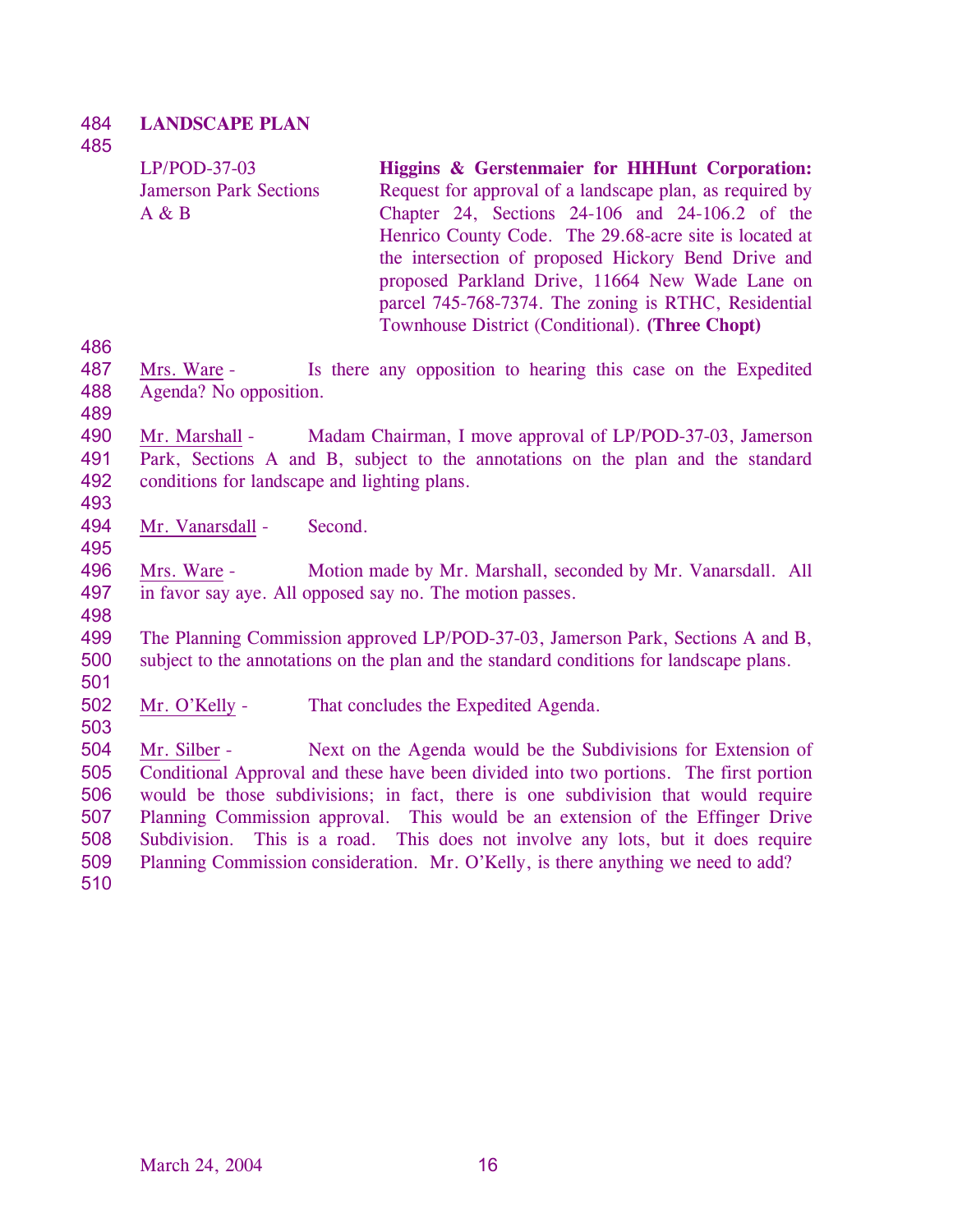#### 510 **SUBDIVISION EXTENSIONS OF CONDITIONAL APPROVAL**

511

# **FOR PLANNING COMMISSION APPROVAL**

| ×<br>۰, |  |
|---------|--|
|         |  |

|     | <b>Subdivision</b>                                                                     | <b>Magisterial</b><br><b>District</b>                             | Original No.<br>of Lots | <b>Remaining</b><br>Lots | <b>Previous</b><br><b>Extensions</b> | Year(s)<br><b>Extended</b> |
|-----|----------------------------------------------------------------------------------------|-------------------------------------------------------------------|-------------------------|--------------------------|--------------------------------------|----------------------------|
|     | <b>Effinger Drive</b><br>(Ded. of a Port. of Effinger                                  | <b>Fairfield</b>                                                  | $\mathbf{0}$            | $\bf{0}$                 | $\overline{\mathbf{4}}$              | 1 Year<br>3/23/05          |
|     | Dr.) (June 1998 Plan)                                                                  |                                                                   |                         |                          |                                      |                            |
| 514 |                                                                                        |                                                                   |                         |                          |                                      |                            |
| 515 | Mr. O'Kelly -                                                                          | There is nothing to add. I will be happy to answer any questions. |                         |                          |                                      |                            |
| 516 |                                                                                        |                                                                   |                         |                          |                                      |                            |
| 517 | Mr. Silber -                                                                           | It is in the Fairfield District.                                  |                         |                          |                                      |                            |
| 518 |                                                                                        |                                                                   |                         |                          |                                      |                            |
| 519 | Mr. Archer -                                                                           | I don't have any questions. I have discussed this.                |                         |                          |                                      | I move                     |
| 520 | approval of the Extension of Effinger Drive, Fairfield District, for one year.         |                                                                   |                         |                          |                                      |                            |
| 521 |                                                                                        |                                                                   |                         |                          |                                      |                            |
| 522 | Mr. Marshall -                                                                         | Second.                                                           |                         |                          |                                      |                            |
| 523 |                                                                                        |                                                                   |                         |                          |                                      |                            |
| 524 | Mrs. Ware -                                                                            | Motion made by Mr. Archer and seconded by Mr. Marshall. All       |                         |                          |                                      |                            |
| 525 | in favor say aye. All opposed say no. The motion passes.                               |                                                                   |                         |                          |                                      |                            |
| 526 |                                                                                        |                                                                   |                         |                          |                                      |                            |
| 527 | The Planning Commission approved Subdivision Extension of Effinger Drive               |                                                                   |                         |                          |                                      |                            |
| 528 | (Dedication of a portion of Effinger Drive (June 1998 Plan) for one year, to March 25, |                                                                   |                         |                          |                                      |                            |
| 529 | 2005.                                                                                  |                                                                   |                         |                          |                                      |                            |
| 530 |                                                                                        |                                                                   |                         |                          |                                      |                            |
| 531 | FOR INFORMATIONAL PURPOSES ONLY                                                        |                                                                   |                         |                          |                                      |                            |
| 532 |                                                                                        |                                                                   |                         |                          |                                      |                            |

| <b>Subdivision</b>      | <b>Magisterial</b><br><b>District</b> | Original No.<br>of Lots | <b>Remaining</b><br>Lots | <b>Previous</b><br><b>Extensions</b> | Year(s)<br><b>Extended</b> |
|-------------------------|---------------------------------------|-------------------------|--------------------------|--------------------------------------|----------------------------|
| Covington               | <b>Three Chopt</b>                    | 73                      | 6                        | $\bf{0}$                             | 1 Year                     |
| (March 2003 Plan)       |                                       |                         |                          |                                      | 3/23/05                    |
| <b>Jamerson Park @</b>  | <b>Three Chopt</b>                    | 124                     | 58                       | $\bf{0}$                             | 1 Year                     |
| <b>Twin Hickory</b>     |                                       |                         |                          |                                      | 3/23/05                    |
| (March 2003 Plan)       |                                       |                         |                          |                                      |                            |
| <b>Wellington Woods</b> | <b>Varina</b>                         | 32                      | 32                       | $\bf{0}$                             | 1 Year                     |
| (March 2003 Plan)       |                                       |                         |                          |                                      | 3/23/05                    |

533

Mr. Silber - The other three subdivisions listed on the Planning Commission Agenda do not require Planning Commission approval. These will be handled administratively. There are three subdivisions that have conditional approval. This would extend the conditional approval for these three subdivisions. The first is Covington (March 2003 Plan), Jamerson Park @ Twin Hickory (March 2003 Plan), and Wellington Woods (March 2003 Plan). Mr. O'Kelly, is there anything to add to these three? 534 535 536 537 538 539 540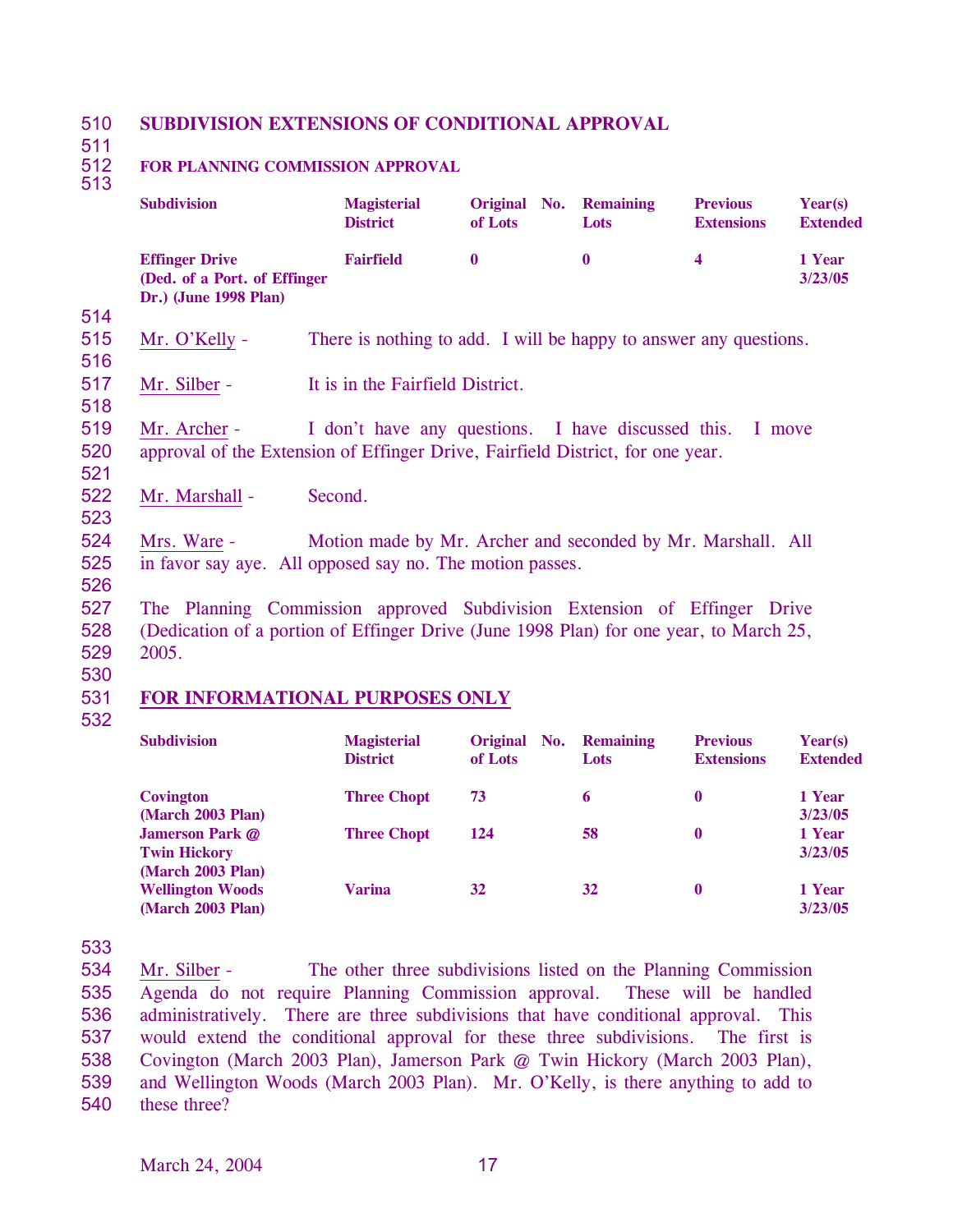- 541 Mr. O'Kelly - The staff can answer questions.
- 543 544 Mr. Silber - These are simply on here for Planning Commission's information.
- 545

542

# 546 **ALTERNATIVE FENCE HEIGHT PLAN (Deferred from the January 28, 2004,**

547 548 **Meeting)** 

> West Lawn Subdivision 8000 Moorfield Road Linda A. Bergh: Request for approval of an alternative fence height plan, as required by Chapter 24, Sections 24-106 and 24-106.2 of the Henrico County Code. The applicant requests a fence 52 inches in height in the front yard, whereas Section 24-95(7) permits 42 inches. The approximately 12,100 square foot lot is located on the northeastern corner of Moorefield Road and Fon-dulac Road on parcel 759-750-1616. The zoning is R-3, One-Family Residence District. **(Three Chopt)**

550 551 Mrs. Ware - Is there any opposition to this case? Are you opposed? OK, thank you. Good morning, Mr. Strauss.

552

549

Mr. Strauss - Good morning and thank you, Madam Chairman and members of the Commission. This case was deferred at our January meeting to allow the applicant time to meet with the staff and the neighbors. You may recall that the applicant, Mrs. Linda Bergh constructed a split-rail wood fence around her lot to contain her Greyhound dogs. The fence is built and because it exceeds the maximum height permitted in a front yard, Commission approval is required. The staff and the various agencies and the Traffic Engineer have reviewed the application and have no issues. There are some residents in the neighborhood that oppose the application, while an equivalent number have registered no opposition to the approval of this application. Since our last meeting, the neighbors have met with the applicant to discuss landscaping around the fence. The next-door neighbor at 2408 Fon-du-lac has suggested planting evergreen shrubs along the 30-foot section of the fence on the northern property line. The applicant has agreed to do this by May 1 and that is what is shown on the landscape plan that we have just handed out this morning. Another neighbor has suggested planting the entire perimeter of the lot with evergreen hedge material to screen the fence on both street frontages. The owner, Mrs. Bergh, has indicated that that would be a bit too expensive and she doesn't wish to screen her entire property with hedge. Mrs. Bergh has agreed to plant areas of fence over the next several planting seasons and the landscape plan indicates those areas that she is willing to do this. I would add that the Traffic Engineer would not recommend screening the entire fence, as several areas that are shown on the landscape plan with a crosshatch are areas that must be clear for site distance. So, with that, that concludes my presentation and I 553 554 555 556 557 558 559 560 561 562 563 564 565 566 567 568 569 570 571 572 573 574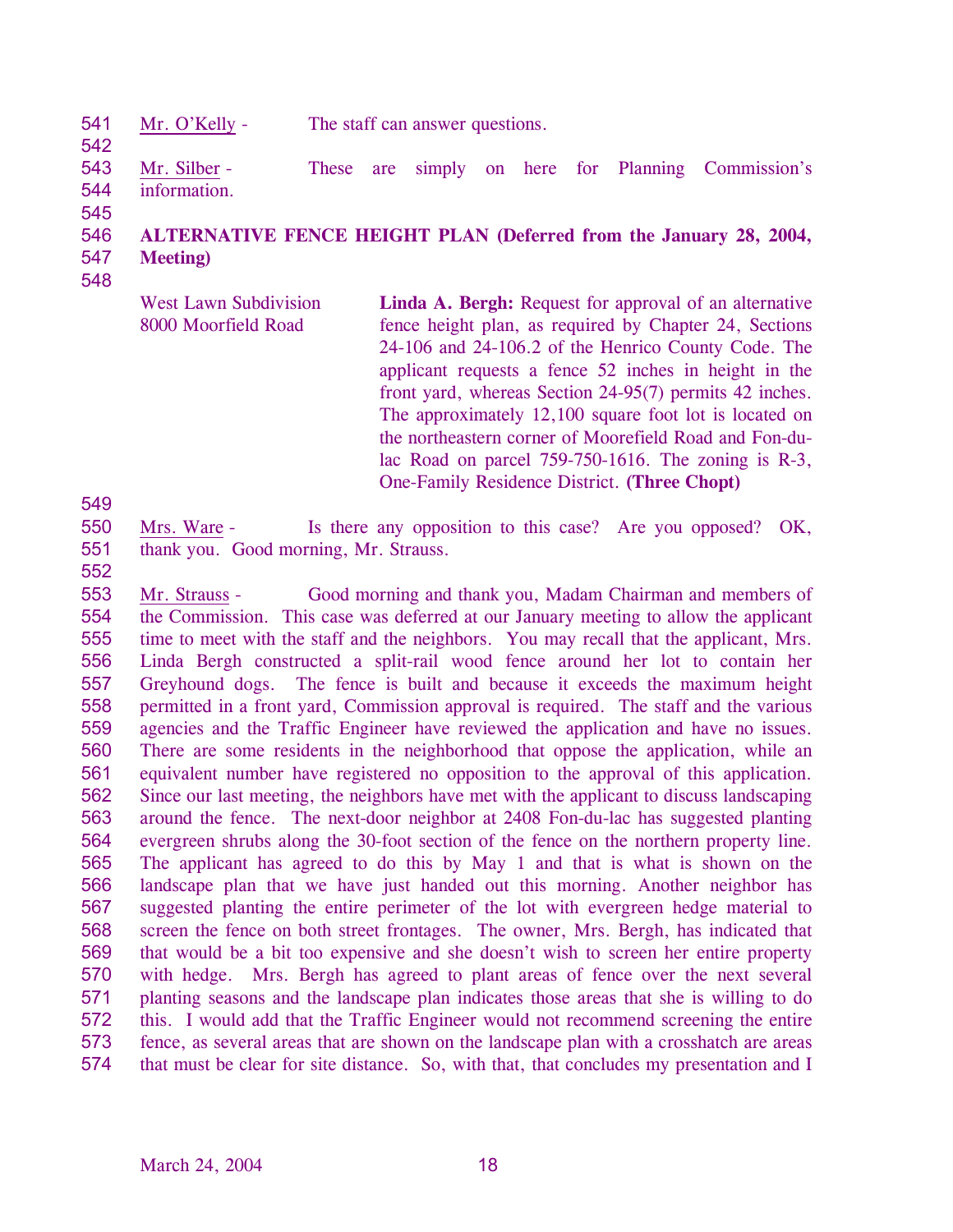576 neighbors, Mrs. Puryear and I believe Mrs. Jerry Hale Cooper. Thank you. 577 578 Mrs. Ware - Are there any questions for Mr. Strauss at this time? 579 580 581 Mr. Marshall - Mr. Strauss, you developed this landscape plan in conjunction with Mrs. Bergh and Mrs. Puryear, correct? 582 583 Mr. Strauss - That is true. 584 585 Mr. Marshall - And Mrs. Puryear was OK with that landscape plan? 586 587 588 589 590 Mr. Strauss - So far. There are suggestions for additional planting, which as I said Mrs. Bergh spend a considerable amount this year on the fence itself. So, she is willing to do the 10 shrubs by May 1. Other plantings she will do as she can afford it over the next several planting seasons. 591 592 593 Mr. Marshall - With the plantings between her property and Mrs. Puryear's would be done by May 1? 594 595 Mr. Strauss - By May 1. 596 597 Mr. Marshall - I have no further questions. 598 599 Mrs. Ware - OK. Thank you. Can we hear from the applicant? Mrs. Linda Bergh - My name is Linda Bergh, 8000 Moorefield Road. Like Mr. Strauss said, I adopted a retired racing Greyhound a year and a half ago, and I signed an agreement that I would either keep him on the leash all the time or put him in a fenced yard. After I walked him on the leash for a little more than a year, his health was starting to suffer. He wasn't getting enough exercise because I can't keep up with him, so I checked into building a fence. I called someone at the County who gave me the wrong answer and I trusted that answer, so I had my fence built to four feet, which is the answer they gave me. In one spot it is a little higher than four feet. Subsequently, I have adopted another dog and they do love the fence. Obviously, some of the neighbors think it is ugly. I picked that style because I have always loved that style of fence. It looks so neat with vines growing over it. I could have picked a less expensive fence. I could have picked a chain link fence around the front yard, but I like the split rails and they make it look good, and my plan was to eventually make some plantings around it. I had thought a few azaleas, some vines, but now there is a complaint, my plans have been derailed. I really do not want a hedge around the whole fence. For one reason, I would like the police to be able to see in my yard as well as I'd like to be able to see out of the yard. I think just having a fence around the whole thing is not very secure. I have met with Mrs. Puryear and I gave her a list of plants a few weeks ago and last weekend she and I met, when she told me about her desire to 600 601 602 603 604 605 606 607 608 609 610 611 612 613 614 615 616 617 618

will be happy to answer any questions, and Mrs. Bergh is here as well as are two of the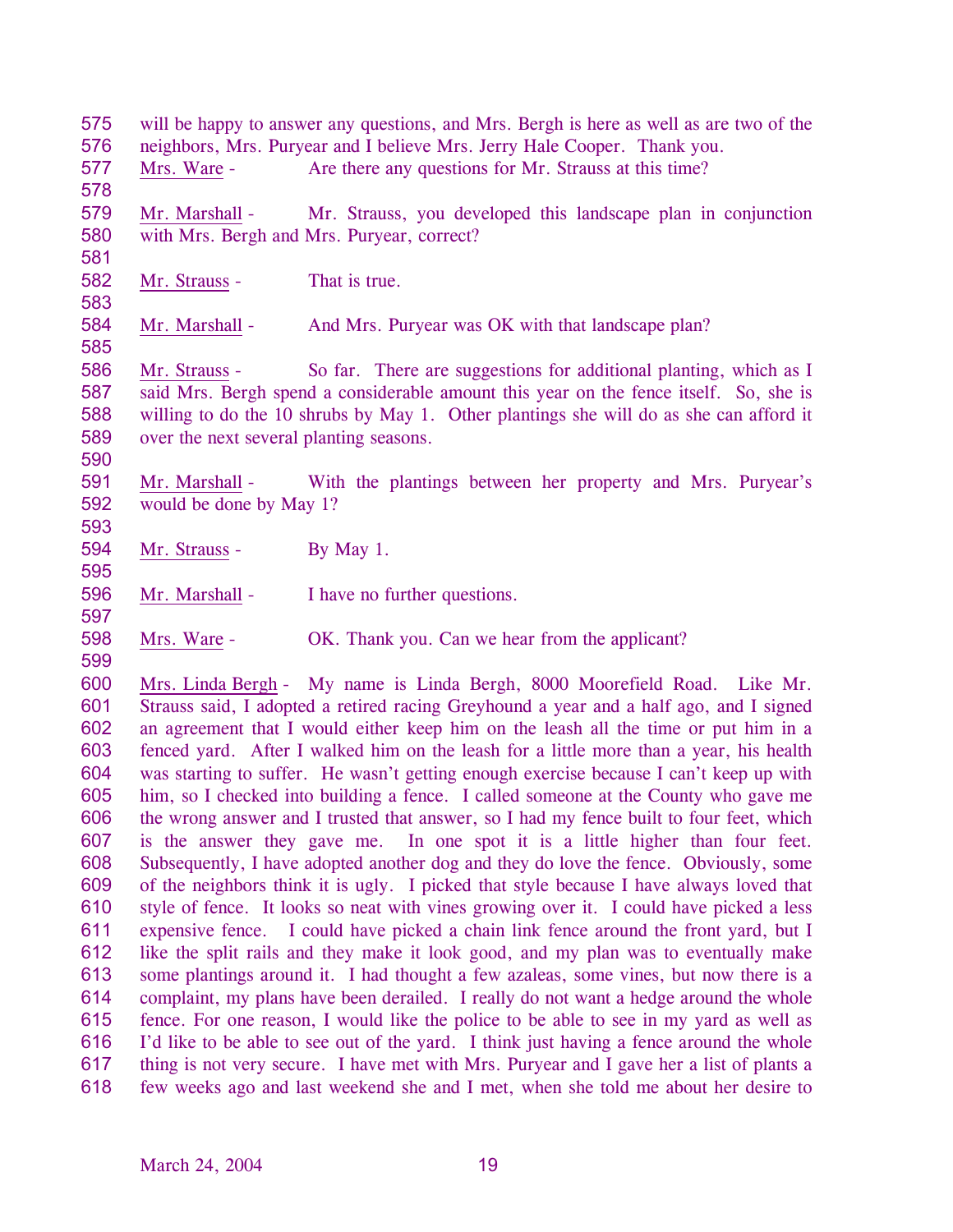619 620 621 622 have a hedge around the whole fence. I am willing to work with her to keep the fence, because I really, I can cut the fence down. I can cut the top off of the fence if you guys don't approve it. But I would really like to keep it because my dogs need a four-foot high or they will jump out. They are big dogs. And I guess that is all I have to say.

624 Mrs. Ware - Are there any questions for Mrs. Bergh?

626 627 628 Mr. Marshall - Mrs. Bergh, when we were here last there was an issue Mrs. Puryear had raised about the fence material being on the outside of the split rail fence near her yard.

630 631 Mrs. Bergh - Right. The wire has been moved since then.

632 633 Mr. Marshall - It was moved to the other side of the fence? I have no further questions.

635 Mrs. Ware - Any more questions?

637 638 639 Mr. Archer - Mrs. Bergh, what is the height of the inner fence? Is that four foot, also?

640 Mrs. Bergh - Right. It comes up to the top of our yard.

642 643 Mrs. Ware - Any more questions? I believe there is opposition. Would you come to the podium, please?

644

641

623

625

629

634

636

Ms. Ann Puryear - Hello. My name is Ann Puryear. I am the neighbor who lives at 2408 Fon-du-lac Road. When I was here for the January 28, 2004 meeting I was asked when I walked outside by Ms. Goggin if I would be willing because the fence came directly to the edge of my property, and I was asked if I would be willing to compromise, and I asked what, and she suggested that instead of having her move the fence back and plant the shrubs on her property, if I would be willing to leave the fence where it is now and have the shrubs planted on my property. And as far as the fence height, I have measured all along the edge from the back of my fence to the street and along most of the front. The fence measures 54 to 56 inches every place that I measured. The wire has been moved. I think the wire is, to me it looks more like something for a dog pen that would be appropriate for a front yard. I told her that I would be willing to have her not move the fence and I checked with several landscaping companies and they suggested the compacted hollies would probably do well in my yard. I have a lot of clay and I also have compacted hollies in the front of my house, and this is really not the entire yard, that I know, and I know it is my responsibility, but I am going to have to put a lot of money to this to landscape the rest of my yard from there back to the edge of the back of my house, and I would like to have the plants planted within the next month, so that they can get started before it starts getting hot, 645 646 647 648 649 650 651 652 653 654 655 656 657 658 659 660 661 662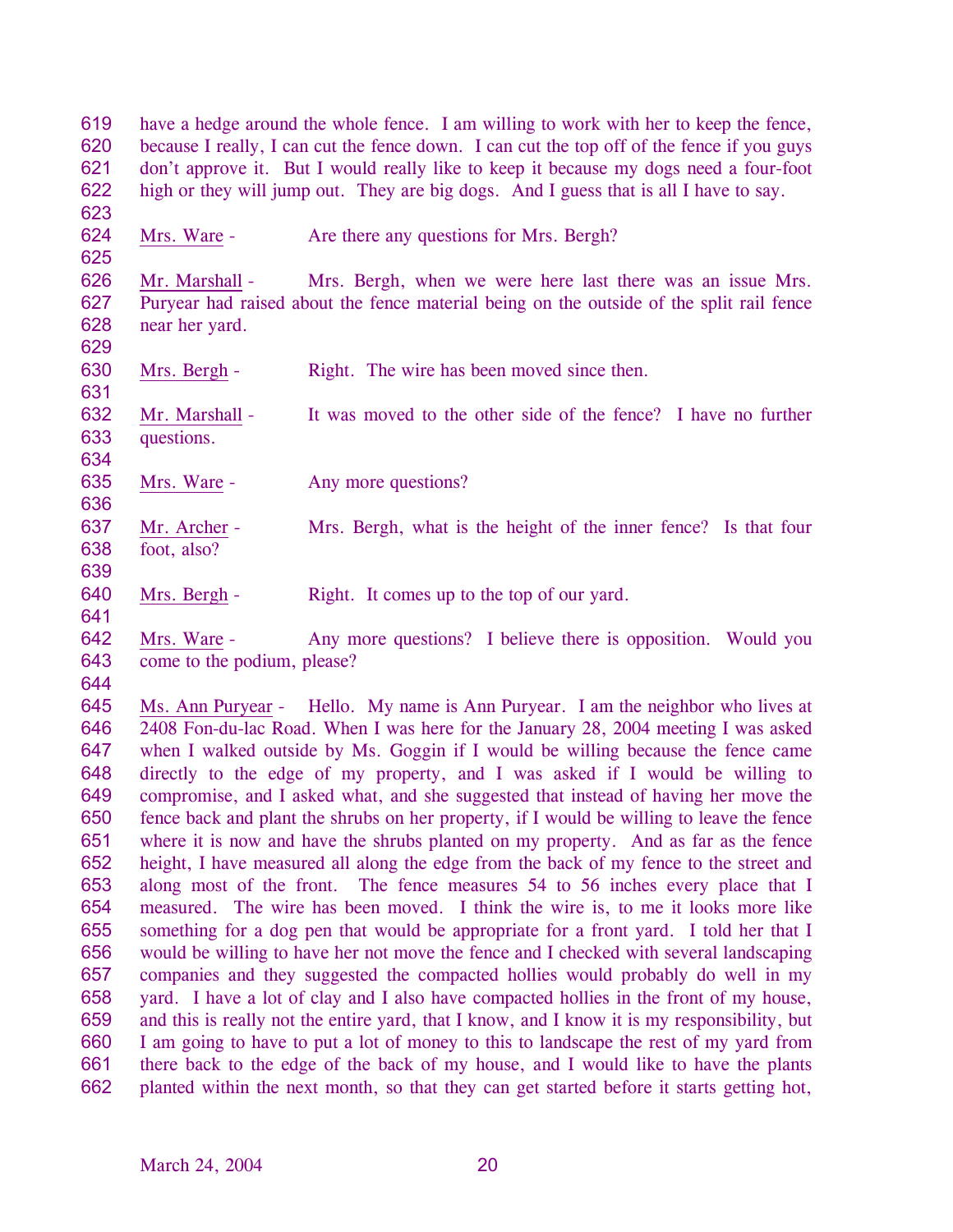663 664 665 666 667 668 669 670 671 672 673 674 675 676 677 678 679 680 681 and I will have the expense of the upkeep of the shrubs and the watering of the shrubs. You know, particularly during the first year. As far as like around the fence in the front yard, I feel there are several open places. There is a double gate at the drive way, which would be open. An area on the corner of Moorefield and Fon-du-lac that no plants would be planted. Also, an area that is near my property adjacent to the double fence would be no shrubs, and the shrubs would just go part of the way just down to where her gate is that goes into her house. This is not very many areas that would need to have shrubs. I feel that like a short amount of time, perhaps like say one year the shortest amount of time would be sufficient for her to plant shrubbery around the fence in the front yard so that they can start growing, because the fence is 54 to 56 inches. I had discussed the bill with Mrs. Bergh. She seemed to think it was outrageous. I checked with three landscaping companies and they felt someone, a landscaping company that would dig a hole, plant a shrub for \$10 was dirt cheap. And I went with the cheapest price that I could get and I did not include the mulch in the planting of the shrubs, which I think it should be included. So, I would really like to have my shrubs planted within the next month and the ones along the fence, I am willing to give her a year to plant shrubs, to hide most of the fence. It is really not much of an area to be planted as it sounds like when you look at all of the open spaces where shrubs cannot be planted. And that is all I have to say. Thank you.

682

683 684 Mr. Vanarsdall - Let me ask you a question. Didn't you all have a meeting since the last it was deferred?

685

686 687 688 689 690 691 692 693 694 695 696 Mrs. Puryear - Yes I did. I invited Mrs. Bergh and Jerry Hale Cooper over to my house on Saturday and we really didn't come to any conclusions. She wasn't sure what she was going to plant. She sort of wanted somebody to help her plant it or not her plant it but make suggestions, whatever. I have the bill where I have gotten like two of the estimates, one from Strange's for the price of the plant and one from Tuckahoe Landscaping for the planting, which if you would like to know the price I can tell you. The price to buy the plants was \$20 each, to plant them \$10, plus amendments to the soil and the mulch would be extra, and I understood that she agreed and thought this was OK with her to do this. But I would like to have them planted before it starts getting hot and now is a good time to pick out shrubs because they have a better selection as the season moves along.

697

698 699 Mrs. Ware - Are there any questions for Mrs. Puryear? Mrs. Puryear, can you refresh for me. Are you on Moorefield or are you on Fon-du-lac?

700

701 702 703 Mrs. Puryear - I am on Fon-du-lac. I am the house that is beside the corner house, that faces to the corner.

704 705 Mrs. Ware - And the lady who is with you today, your name again is. Can you give your name and address?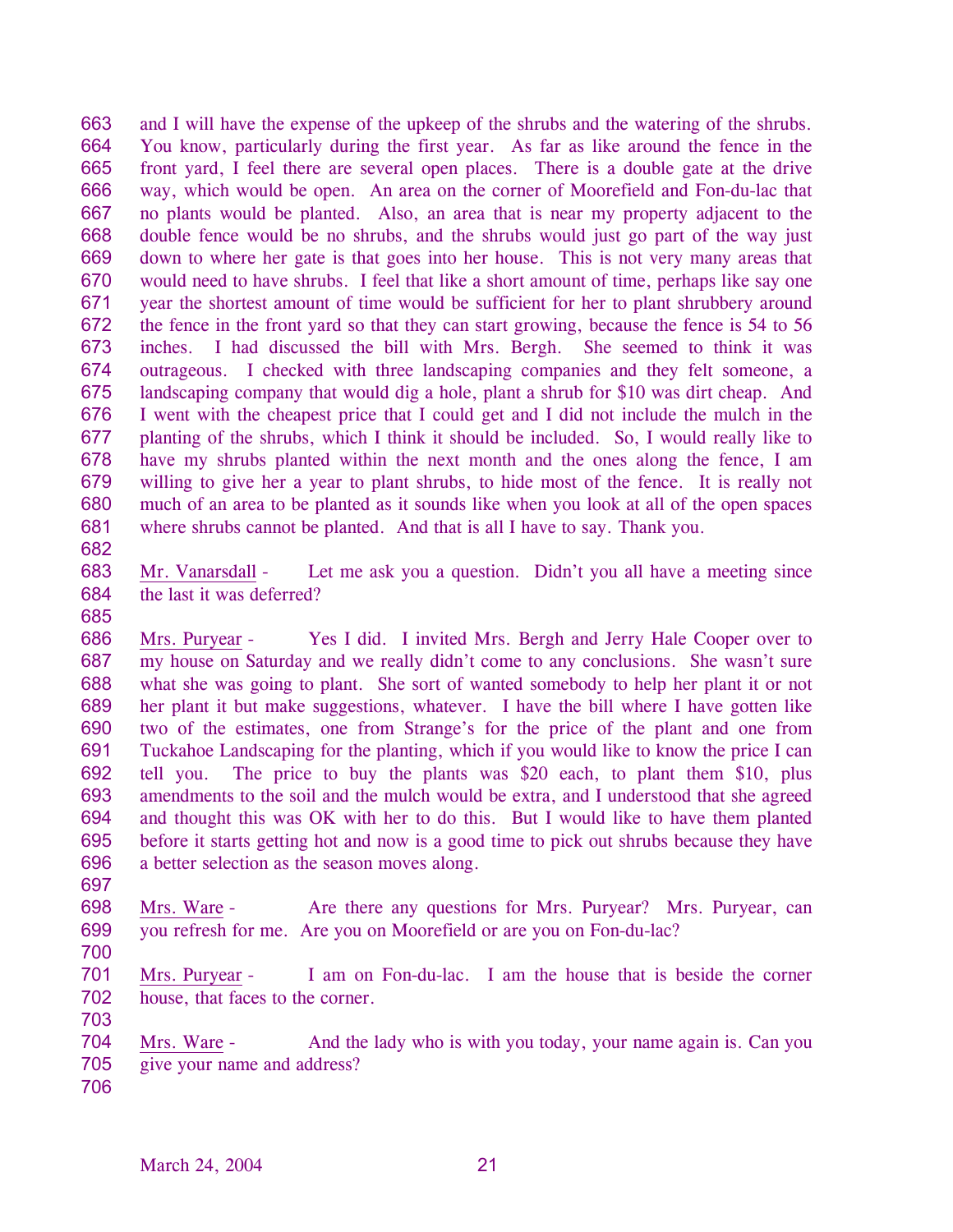707 708 709 Mrs. Cooper - Jerry Hill Cooper and I am 8401 Marriot Road, which is the corner house right next to Ann on the other corner.

710 Mrs. Ware - OK, so there is a house between you and Ann's house? 711 Mrs. Puryear - Right.

713 714 715 Mrs. Ware - Are there any questions? I have a question for you as far as how this is transpiring with the needs of Mrs. Puryear and Mrs. Bergh, how is this going to transpire? Have you all discussed that?

716

712

717 718 719 720 721 722 723 724 725 Mr. Marshall - Yes. Mrs. Bergh has agreed to do the plantings as drawn by Mr. Strauss, above and beyond the call of duty, I may add. The landscape plan that he has drawn on this map, she has agreed to do these plantings along this area to shield Mrs. Puryear's rather than from the fence, because if you recall at the last meeting, the main issue with this fence was not necessarily the height of the fence but the appearance of the fence. They don't particularly like the appearance of the split rail fence. They would, the statement was that they would prefer a chain link fence to what they have now.

- 726 727 728 729 730 731 732 Mrs. Puryear - Excuse me. I really don't think that was the main objection. I think the appearance of the fence is offensive, but the height of it is even more offensive, but we would prefer for her to cut it to 3-1/2 feet and leave like it is and to landscape it, because it really is quite high and quite unattractive, and it is a dog pen. It is designed to be a dog pen. I told Mrs. Bergh that I had friends who live in the County that have the exact same fence that they keep their doggies in and I just feel kind of resentful the way you have framed that.
- 733
- 734 735 Mr. Marshall - Well, you were not here at the last meeting were you when that discussion took place?
- 736

737 738 739 740 Mrs. Puryear - Well, I wasn't here, but I am just telling you now that that is my objection. My objection is not the type of fence so much as it is a dog pen fence that is also the height. Both things were objectionable to all of us. So maybe you just got the wrong impression.

- 741
- 742 743 744 Mrs. Ware - And Mrs. Puryear, what you were asking for is supplemental landscaping beyond what Mr. Strauss has drawn to fill in some areas that you feel are not covered.
- 745
- 746 747 Mr. Marshall - I think she is asking that these supplemental plantings shown along the street, that they be put in at least within a year.
- 748
- Mrs. Puryear And also if I may, I don't know how we (unintelligible) as far as the cost of it for the shrubs that I am willing to not have her move her fence back, but 749 750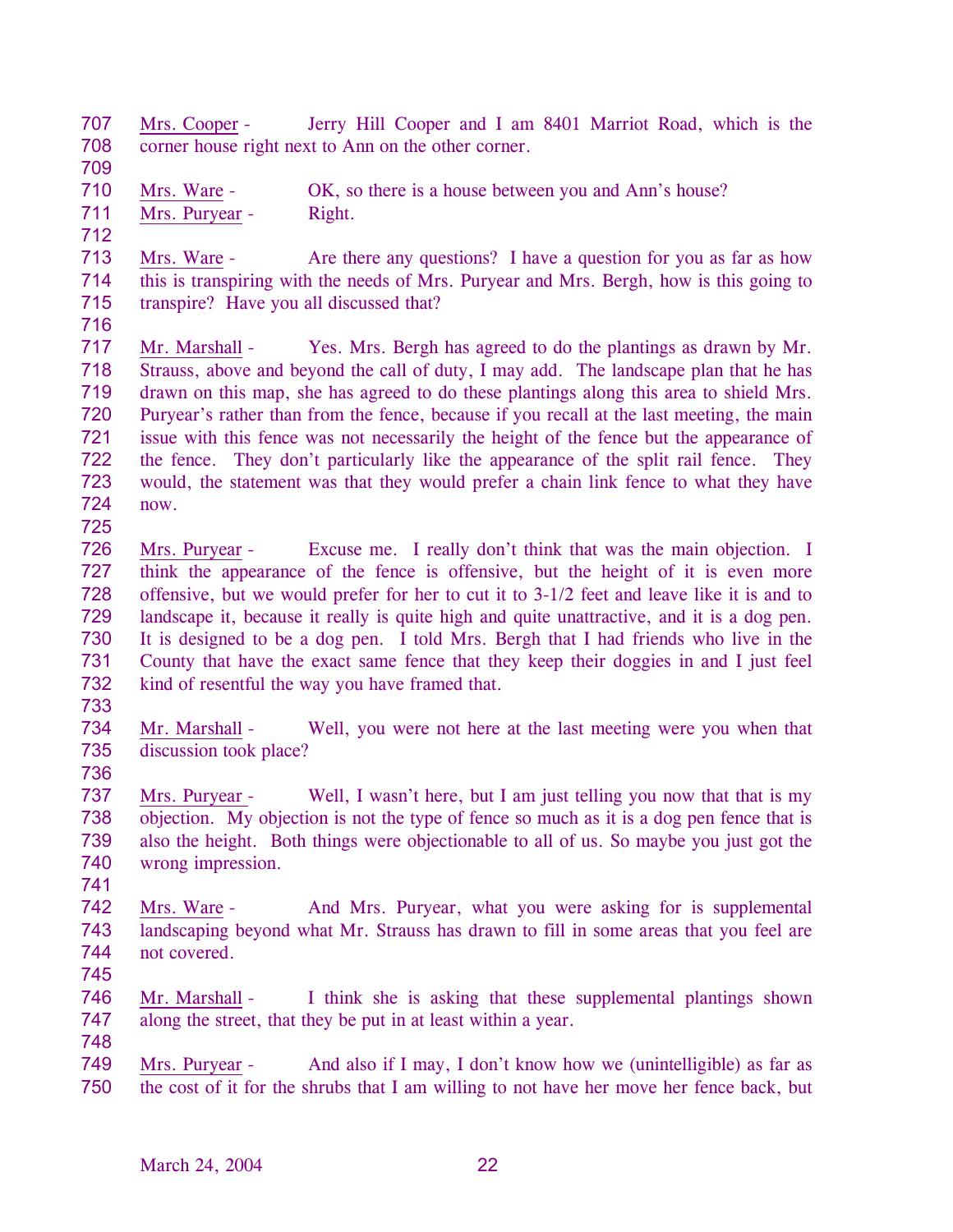- have the shrubs planted in my yard. I would like to have that done within the next 751
- month instead of May 1. 752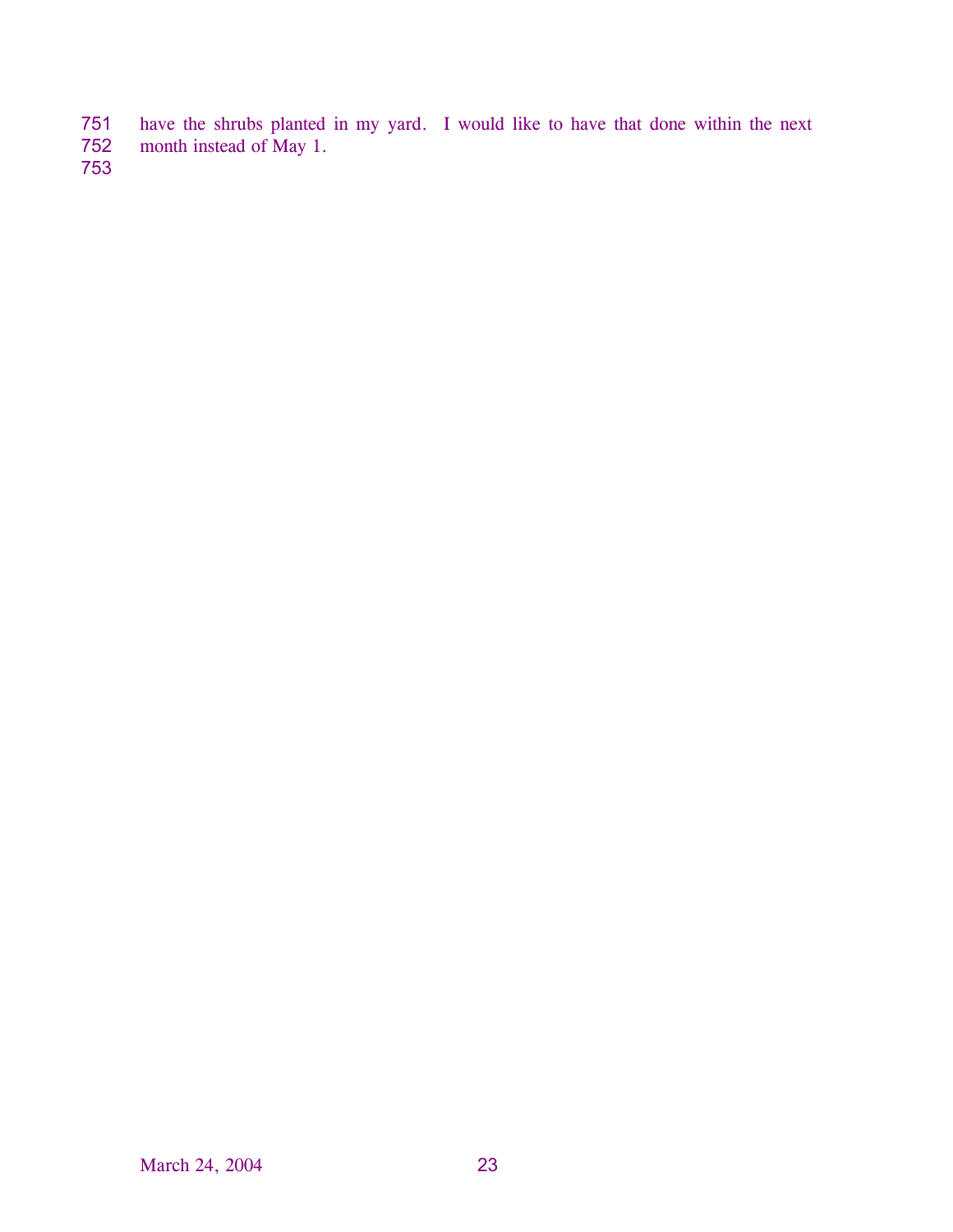753 754 755 756 757 758 Mr. Marshall - I need to hear from the applicant again. I have a question for Mrs. Bergh. Mrs. Bergh, are you willing to do the supplemental planting that is shown on the drawing by Mr. Strauss beginning beside your driveway and going around to the front and keeping those open areas open areas open there, across there. Can you do that? Are you willing to agree to do that within a year? 759 760 Mrs. Bergh - I would be willing, but I don't know if I'd be able. 761 762 763 Mr. Marshall - If you are going to agree to do it, then you are going to be held to that agreement. 764 765 766 767 768 Mrs. Bergh - I understand and it would be very difficult for me. I certainly will agree to do the ones on Mrs. Puryear's side within a month like she wants, and I will start. I certainly am able to start with the ones on the other side, but I don't think I can complete it. 769 770 Mr. Marshall - Well, it doesn't appear to be that many... 771 772 Mrs. Bergh - It is a lot of dots on there. 773 774 Mr. Marshall - And it is a year. Azaleas or whatever you choose to plant. 775 776 777 Mrs. Bergh - Well, if you insist, yes. Of course, I have no choice. But it will not be easy for me. 778 779 780 781 Mr. Marshall - OK, if you willing to do that I think I can be supportive of your case, but you are going to have to tell me that you are going to be willing to do that within a year. 782 783 Mrs. Bergh - If you say I have to do it within a year, I will do it within a year. 784 785 786 Mr. Marshall - Are you willing to plant the other shrubs on Mrs. Puryear's side within a month? 787 788 Mrs. Bergh - Right. Mr. Marshall - Madam Chairman, I want to say that we had petitions regarding this fence, which you can see on your screen. There were an equal number of people that had no problem with the fence and liked the fence. They were residents that lived directly across the street from the fence, and there as an equal number that signed the petition saying that they didn't like the looks of the fence. You recall, the gist of the last meeting was not – mostly what we heard about was the look and the appearance of the fence, not that much about the height. I am inclined to grant the alternative fence height plan subject to Mr. Strauss' excellent landscape plan drawing, and I must say 789 790 791 792 793 794 795 796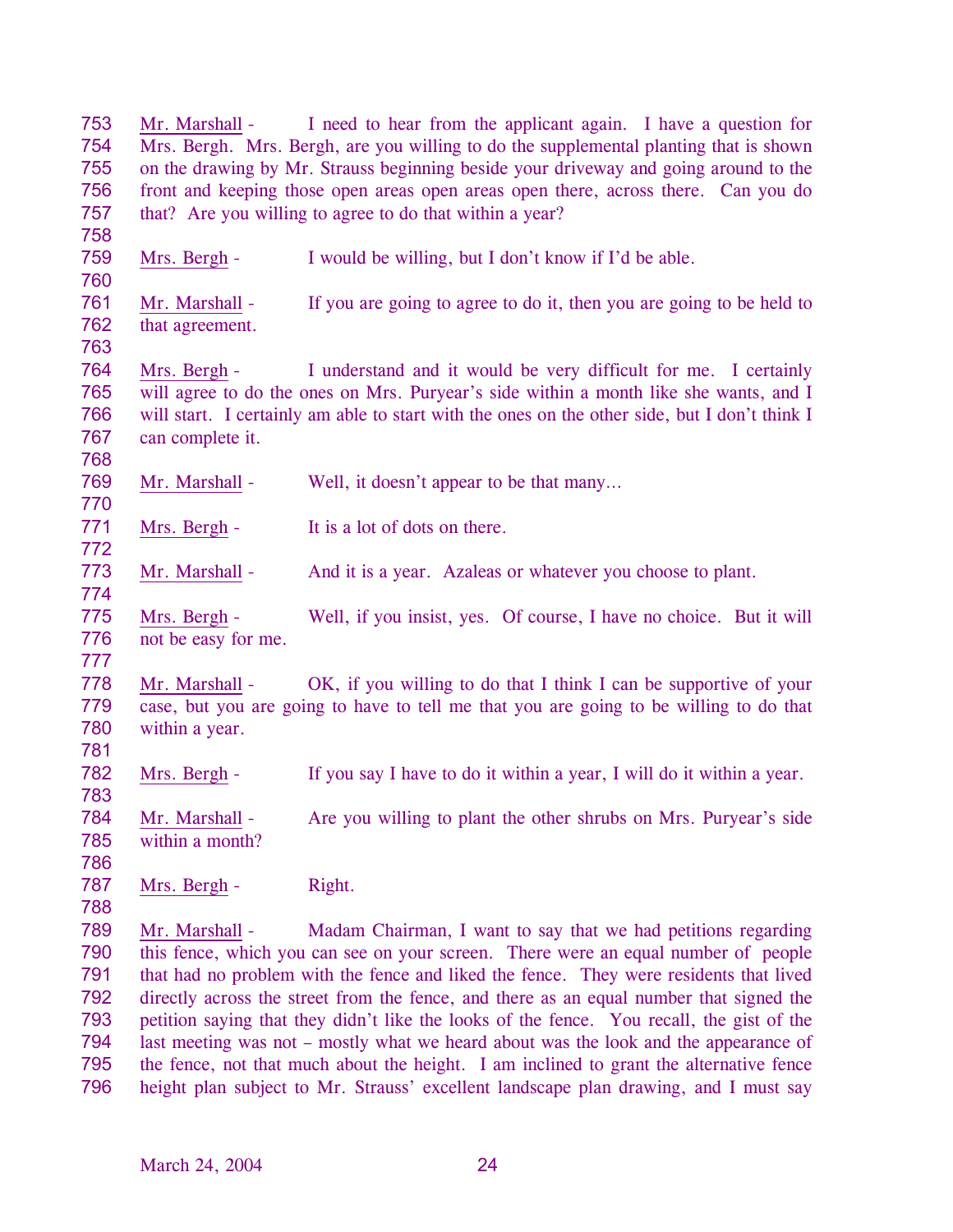797 798 799 that he and Christina worked a great deal on this case and I've had numerous discussions with Mr. Strauss about this case.

800 801 802 803 804 Mr. Silber - Mr. Marshall, before you go too much further on that point, if I can ask clarification. The way that I am reading Condition No. 6, it says that the landscape plan will be reviewed and approved by the County staff. Are we assuming that this is the landscape plan that has been reviewed or are we assuming that another landscape plan is going to be prepared and reviewed by the County staff?

- 806 Mr. Marshall - No. I am comfortable with Mr. Strauss' landscape plan as it is.
- 808 Mr. Silber - **OK.** You may need to modify that language under 6.
- 810 811 812 Mr. Strauss - I think that we will have to add that the condition 6 has been changed to one month from today, if that is what we have agreed to, instead of May 1.
- 813 814 815 Mr. Silber - I think we also need to clarify that the plan that is before you here, this landscape plan is what the Planning Commission is agreeing would be done, not another plan that would be prepared.
- 817 818 Mr. Strauss - Right. That would be the plan and we could put today's date on it.
- 819

822

824

827

830

816

805

807

- 820 821 Mr. Vanarsdall - Are you saying the plan today that you are recommending is what the plan is going to be?
- 823 Mrs. Ware - By the end of April.
- 825 826 Mr. Marshall - Right. And the planting along Mrs. Puryear's property line will be installed within a month from today.
- 828 829 Mr. Silber - You are saying this would be April 24, which would be a Saturday.
- 831 832 Mr. Marshall - Right. And then the other plantings shown starting at the driveway would be in within a year from today's date.
- 833
- 834 835 836 Mr. Vanarsdall - Mr. Secretary, do we need to put the conditions on that, 9 and 10?
- Mr. Silber No. I think we would amend 6 and 6 would need to be amended to state something like "This plan that has been prepared and planted in accordance with this plan, the ones along Mrs. Puryear's side by April 24 and the ones out by the street by March 24, 2005. I think that would all be condition No. 6. 837 838 839 840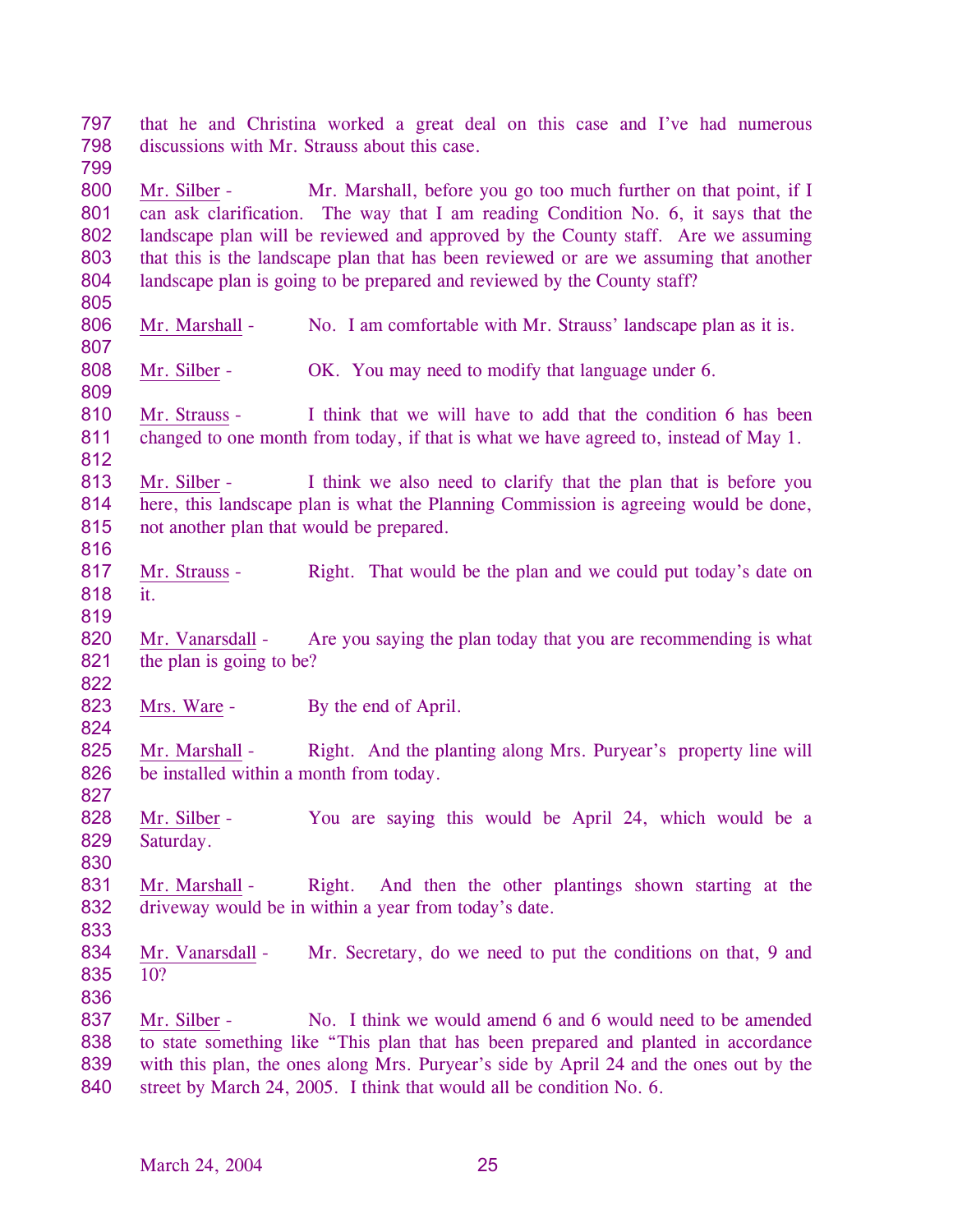| 841<br>842<br>843                             |                                                                                                                                                                                                     | Mr. Marshall -         | That is correct.                                                                                                                                                                                                                                                                                                                                                                  |
|-----------------------------------------------|-----------------------------------------------------------------------------------------------------------------------------------------------------------------------------------------------------|------------------------|-----------------------------------------------------------------------------------------------------------------------------------------------------------------------------------------------------------------------------------------------------------------------------------------------------------------------------------------------------------------------------------|
| 844<br>845                                    | Mrs. Ware -                                                                                                                                                                                         |                        | So that is your motion?                                                                                                                                                                                                                                                                                                                                                           |
| 846<br>847                                    |                                                                                                                                                                                                     | Mr. Marshall -         | That is my motion.                                                                                                                                                                                                                                                                                                                                                                |
| 848<br>849                                    | Mrs. Ware -                                                                                                                                                                                         |                        | Do I have a second?                                                                                                                                                                                                                                                                                                                                                               |
| 850<br>851                                    | Mr. Archer -                                                                                                                                                                                        |                        | Second.                                                                                                                                                                                                                                                                                                                                                                           |
| 852<br>853<br>854                             | Mrs. Ware -                                                                                                                                                                                         |                        | OK, motion made by Mr. Marshall and seconded by Mr. Archer.<br>All in favor say aye. All opposed say no. The motion passes.                                                                                                                                                                                                                                                       |
| 855<br>856<br>857                             | The Planning Commission approved Alternate Fence Height Plan for West Lawn<br>Subdivision, 8000 Moorefield Road, subject to the annotations on the plan and the<br>following additional conditions: |                        |                                                                                                                                                                                                                                                                                                                                                                                   |
| 858<br>859<br>860<br>861<br>862<br>863<br>864 | 6.                                                                                                                                                                                                  |                        | This plan that has been prepared and planted in accordance with this plan, the<br>ones along Mrs. Puryear's side by April 24 and the ones out by the street by<br>March 24, 2005. The landscape plan reviewed and approved by the Planning<br>Commission and County Staff dated March 24, 2004, will have all plant material<br>installed in accordance with the following dates: |
| 865<br>866<br>867<br>868                      |                                                                                                                                                                                                     | $\bullet$<br>$\bullet$ | The 10-3 gallon Compacta Hollies, along the northern fence line, will be<br>installed by April 24, 2004.<br>The plantings labeled 'future additional shrub plantings' will be installed<br>by March 24, 2005.                                                                                                                                                                     |
| 869<br>870                                    | 7.                                                                                                                                                                                                  |                        | All fences on the site shall be continuously and properly maintained in good<br>repair by the property owner.                                                                                                                                                                                                                                                                     |
| 871<br>872                                    | 8.                                                                                                                                                                                                  |                        | Trash and debris will not be allowed to accumulate along the fence.                                                                                                                                                                                                                                                                                                               |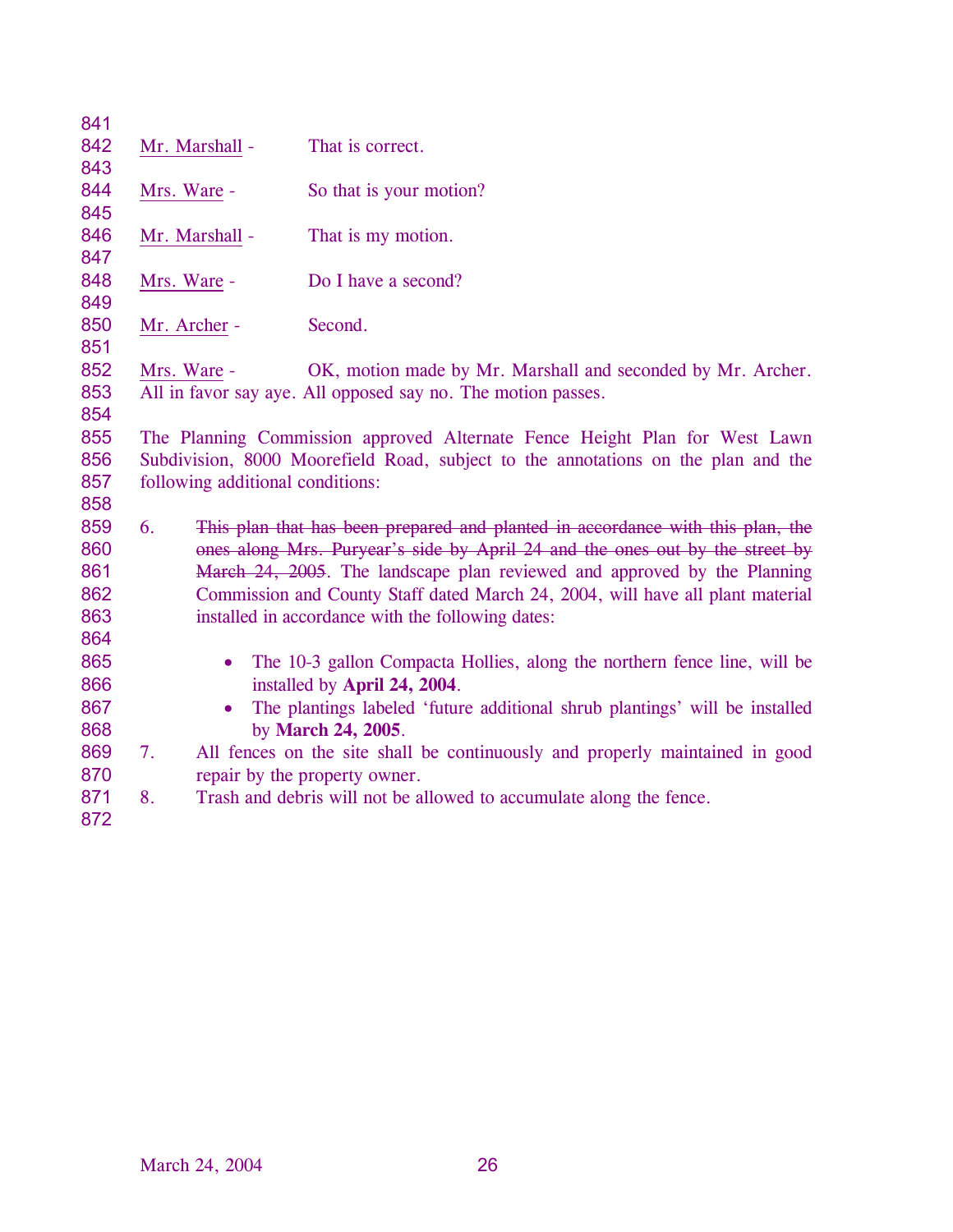#### 872 **PLAN OF DEVELOPMENT & MASTER PLAN**

### 873 **(Deferred from the February 25, 2004 Meeting)**

874

POD-14-04 Gaskins Professional Offices **Balzer & Associates, Inc. for Kathermann & Company, Inc.:** Request for approval of a plan of development and master plan, as required by Chapter 24, Section 24-106 of the Henrico County Code, to construct a one-story 5,760 square foot office building and for approval of a master plan for seven future buildings totaling 43,507 square feet. The 6.81-acre site is located at the southwest corner of Gaskins Road and Three Chopt Road on parcel 749-754-5736. The zoning is O-2C, Office District (Conditional). County water and sewer. **(Tuckahoe)** 

875

876 877 Mrs. Ware - Is there any opposition to this case? OK. Good morning, Mr. Kennedy.

878

879 880 881 882 883 884 Mr. Kennedy - Good morning. The revised plan was just distributed and was submitted last week for Gaskins Professional Offices, which addresses staff's concerns regarding the alignment of the entrance drive from Three Chopt Road as well as the adequacy of site distances at that entrance. All of staff's concerns are now addressed and the revised plan satisfies the proffers on the property and applicable zoning ordinance requirements.

885

886 887 888 889 890 Due to significant buffers that are present on the site, as well as the Tree Protection Area shown on the plan, and staff is also recommending Nos. 9 and 11 Amended. Staff should also note that future Planning Commission review is required for the construction of any other future building. With that we recommend approval, and the engineer is here to answer any questions.

- 892 893 894 895 896 Mrs. Ware - I don't have any questions. Does any of the rest of the Commission? OK. Then I feel like I can make a motion at this time. I move that POD-14-04 be approved subject to the annotations on the revised plans and standard conditions for developments of this type and additional conditions Nos. 9 and 11 Amended and 23 through 37.
- 897

891

898 Mr. Vanarsdall - Second.

899

900 901 Mrs. Ware - Motion made by Mrs. Ware and seconded by Mr. Vanarsdall. All in favor say aye. All opposed say no. The motion passes.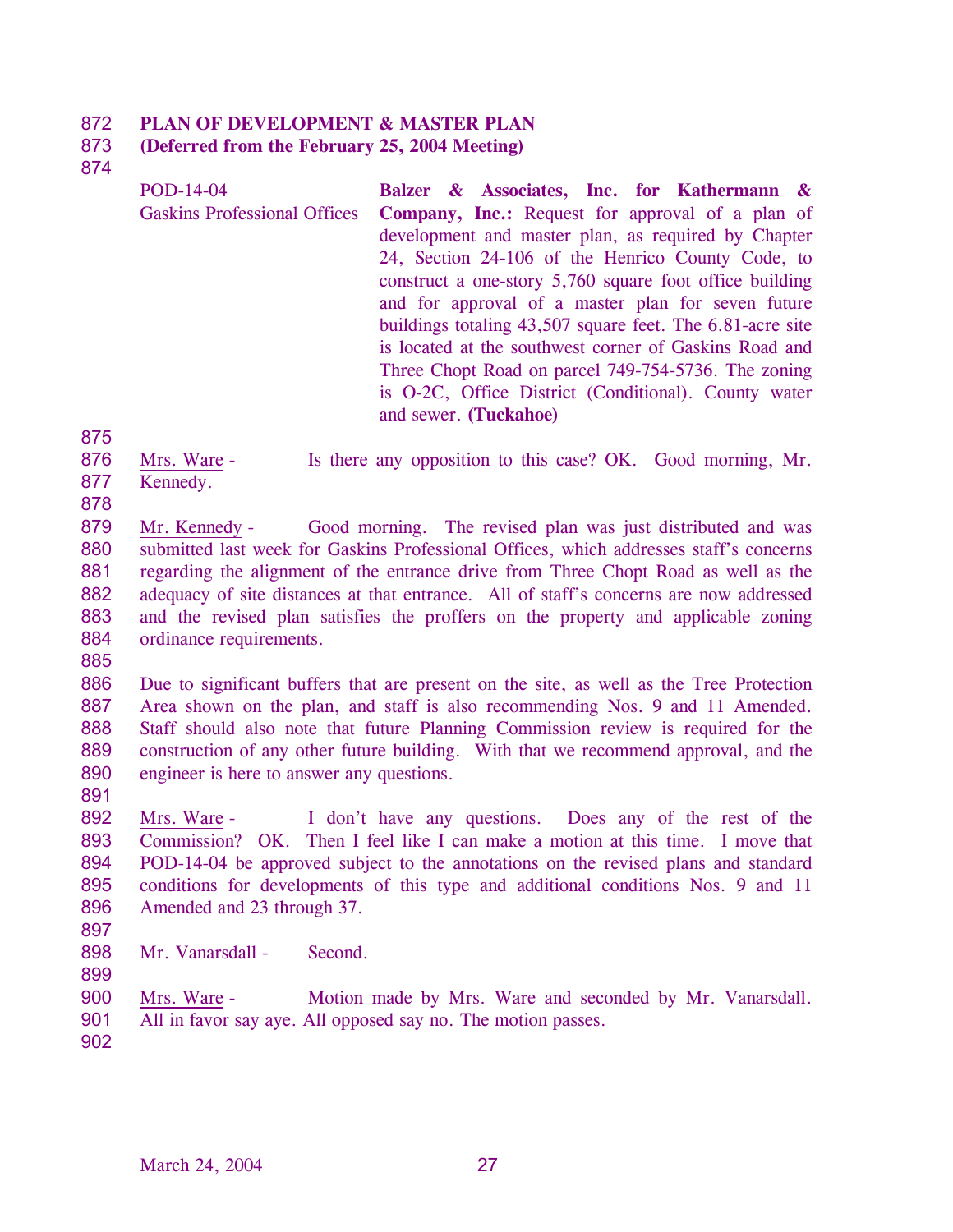903 904 905 The Planning Commission approved POD-14-04, Gaskins Professional Offices, subject to the annotations on the plans, the standard conditions for developments of this type and the following additional conditions:

- 906
- 907 908 909 9. **AMENDED** - A detailed landscaping plan shall be submitted to the Planning Office for review and Planning Commission approval prior to the issuance of any occupancy permits.
- 910 911 912 913 11. **AMENDED** - Prior to the installation of the site lighting equipment, a plan including depictions of light spread and intensity diagrams, and fixture and specifications and mounting height details shall be submitted for Planning Office review and Planning Commission approval.
- 914 915 916 917 918 23. The right-of-way for widening of Three Chopt Road as shown on approved plans shall be dedicated to the County prior to any occupancy permits being issued. The right-of-way dedication plat and any other required information shall be submitted to the County Real Property Agent at least sixty (60) days prior to requesting occupancy permits.
- 919 920 921 922 923 24. The easements for drainage and utilities as shown on approved plans shall be granted to the County in a form acceptable to the County Attorney prior to any occupancy permits being issued. The easement plats and any other required information shall be submitted to the County Real Property Agent at least sixty (60) days prior to requesting occupancy permits.
- 924 925 926 927 928 25. The limits and elevations of the 100-year frequency flood shall be conspicuously noted on the plan "Limits of 100 Year Floodplain." In addition, the delineated 100-year floodplain must be labeled "Variable Width Drainage and Utility Easement." The easement shall be granted to the County prior to the issuance of any occupancy permits.
- 929 930 26. The developer shall provide fire hydrants as required by the Department of Public Utilities and Division of Fire.
- 931 932 27. A standard concrete sidewalk shall be provided along Gaskins and Three Chopt Roads.
- 933 934 28. The proffers approved as a part of zoning cases C-33C-03 and C-62C-03 shall be incorporated in this approval.
- 935 936 937 29. Any necessary off-site drainage and/or water and sewer easements must be obtained in a form acceptable to the County Attorney prior to final approval of the construction plans.
- 938 939 940 30. Deviations from County standards for pavement, curb or curb and gutter design shall be approved by the County Engineer prior to final approval of the construction plans by the Department of Public Works.
- 941 942 31. Storm water retention, based on the 50-10 concept, shall be incorporated into the drainage plans.
- 943 944 945 32. Insurance Services Office (ISO) calculations must be included with the plans and contracts and must be approved by the Department of Public Utilities prior to the issuance of a building permit.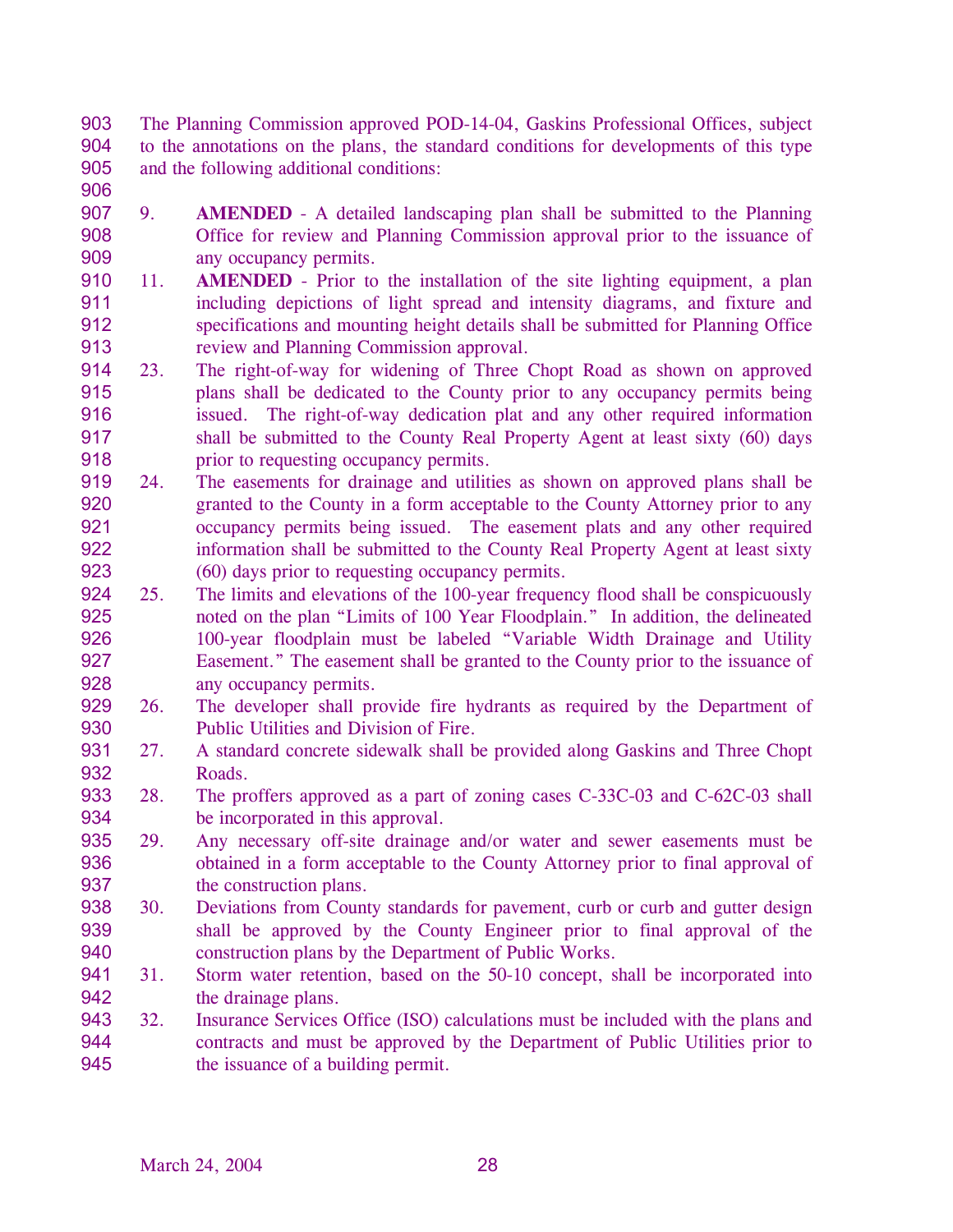- 946 947 948 33. Approval of the construction plans by the Department of Public Works does not establish the curb and gutter elevations along the Henrico County maintained right-of-way. The elevations will be set by Henrico County.
- 949 950 951 34. Evidence of a joint ingress/egress and maintenance agreement must be submitted to the Planning Office and approved prior to issuance of a certificate of occupancy for this development.
- 952 953 954 955 956 957 35. The conceptual master plan, as submitted with this application, is for planning and information purposes only. All subsequent detailed plans of development and construction plans needed to implement this conceptual plan shall be reviewed and approved by the Planning Commission and shall be subject to all regulations in effect at the time such subsequent plans are submitted for review/approval.
- 958 959 960 961 36. The certification of building permits, occupancy permits, and change of occupancy permits for individual units shall be based on the number of parking spaces required for the proposed uses and the amount of parking available according to approved plans.
- 962 963 964 965 966 37. The location of all existing and proposed utility and mechanical equipment (including HVAC units, electric meters, junction and accessory boxes, transformers, and generators) shall be identified on the landscape plans. All equipment shall be screened by such measures as determined appropriate by the Director of Planning or the Planning Commission at the time of plan approval**.**
- 967 968

969

# **REVISED LANDSCAPE & LIGHTING PLAN**

LP/POD-79-01 John Rolfe Commons Shopping Center – John Rolfe Parkway and Ridgefield Parkway **The Wilton Companies, LLC:** Request for reconsideration of a revised landscape and lighting plan, as required by Chapter 24, Sections 24-106 and 24-106.2 of the Henrico County Code. The 34.90-acre site is located on the northwest corner of Ridgefield Parkway and proposed John Rolfe Parkway on parcels 735-751-6513, 8611; 736-751-0405, 6330; 736-750- 3696, 6388, 8896 and 737-751-0413, 2333, 3748, 0067. The zoning is B-2C, Business District (Conditional). **(Tuckahoe)** 

970

971 972 Mrs. Ware - Is there any opposition to this case? Anyone who wants to speak to this case? OK. Ms. News.

973

Ms. News - Good morning, Madam Chairman, and members of the Commission. A community meeting was held by the developer on March 16th to present a revised landscape and fencing plan to residents of the adjacent subdivision. The developer presented a plan which included a black, 5 foot vinyl clad chain link fence across the rear of the shopping center, as well as a continuous row of evergreen plantings consisting of 6 to 7 ft. evergreen trees and 5 to 6 ft. evergreen shrubs. In 974 975 976 977 978 979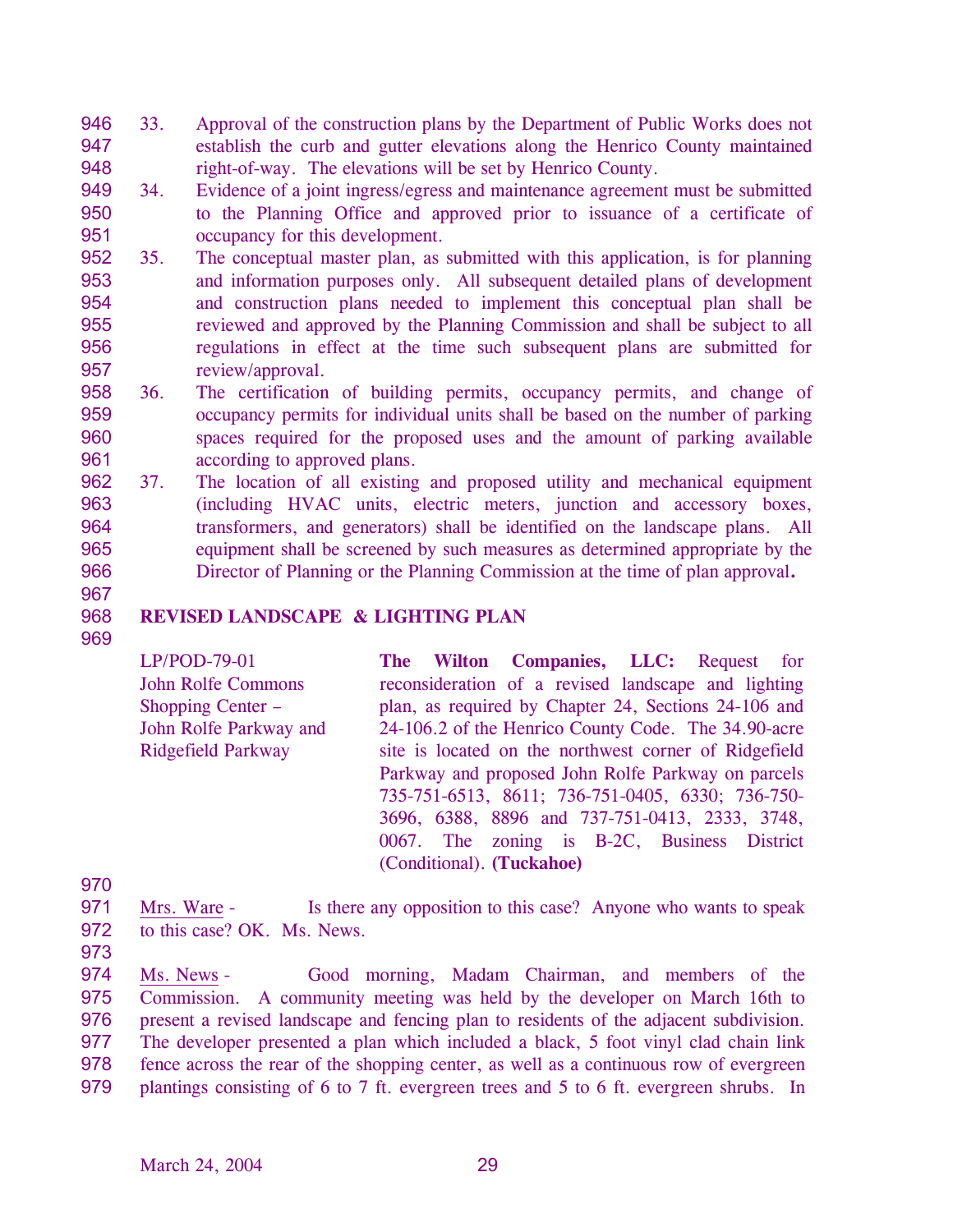980 981 982 983 984 985 986 987 988 areas of the buffer, where the need for screening was determined to be most critical, including in front of a loading dock and in front of a compactor, a double layer of buffering consisting of a row of trees and a row of shrubs has been provided. Additional shrubs and trees were added in front of the compactor, which were redistributed from a less critical area at the request of the adjacent property owner. The landscaping will be provided adjacent to the curb, and the fence provided behind the landscaping to allow for maintenance of the plantings in the shopping center. Staff is not aware of any remaining concerns regarding the provision of the plantings in this area.

- 989
- 990 991 992 993 994 995 996 997 998 999 1000 1001 1002 1003 1004 1005 1006 1007 1008 1009 There are some outstanding issues regarding the exact placement of the fence, as it was not shown on the plans submitted by the developer. Due to the site restraints and potential conflicts with utilities and slopes, staff has recommended a revised condition No. 9 requiring the location of the fence and plantings to be field staked for approval prior to installation. This will allow staff the opportunity to address any conflicts and perform final coordination with the adjacent neighbors. The fence will be installed across the entire rear of the shopping center to the end of the Brewster's Ice Cream. The buffer will be extended with the Brewster's landscape plan. The remaining issues with the site are in regard to conditions recommended by staff. There was much concern expressed by the neighbors regarding noise related to the servicing of the dumpsters and cleaning of the parking areas after hours. A condition has been recommended limiting the hours for these activities from 7:00 a.m. to 11:00 p.m. as discussed by the applicant with the neighbors in the first community meeting. The developer is in disagreement with the hours, which are permitted to be from 6:00 to 12:00 by code. Additionally, the developer objects to the condition limiting the delivery hours to the shopping center. The developer's written objections were received yesterday afternoon. Staff has proposed changes to the developer's proposal and you have been given both documents. With that said, staff can recommend approval of the revised landscape plan subject to the conditions in the agenda and the revised conditions you have been given.
- 1010

1011 1012 1013 Mrs. Ware - Thank you. Are there any questions for Ms. News? I don't have any questions right now. I might in a little bit. I guess at this time we will hear from the applicant.

1014

Mr. Rich Johnson - Good morning, Madam Chairman, Commissioners and staff, ladies and gentlemen. My name is Rich Johnson and I am president of Wilton Companies. As Ms. News said, we have worked through several meetings with the neighbors and feel like we have come up with a plan to modify the existing approved plan to provide a substantial amount of enhancement to the landscaping. I think all of the details are worked out and we certainly are in agreement with the added condition where we would go to a field location situation before finally locating a fence, and I think all of those issues are done and we have certainly worked very diligently at a substantial increase of about 400% of the original budget in order to meet these 1015 1016 1017 1018 1019 1020 1021 1022 1023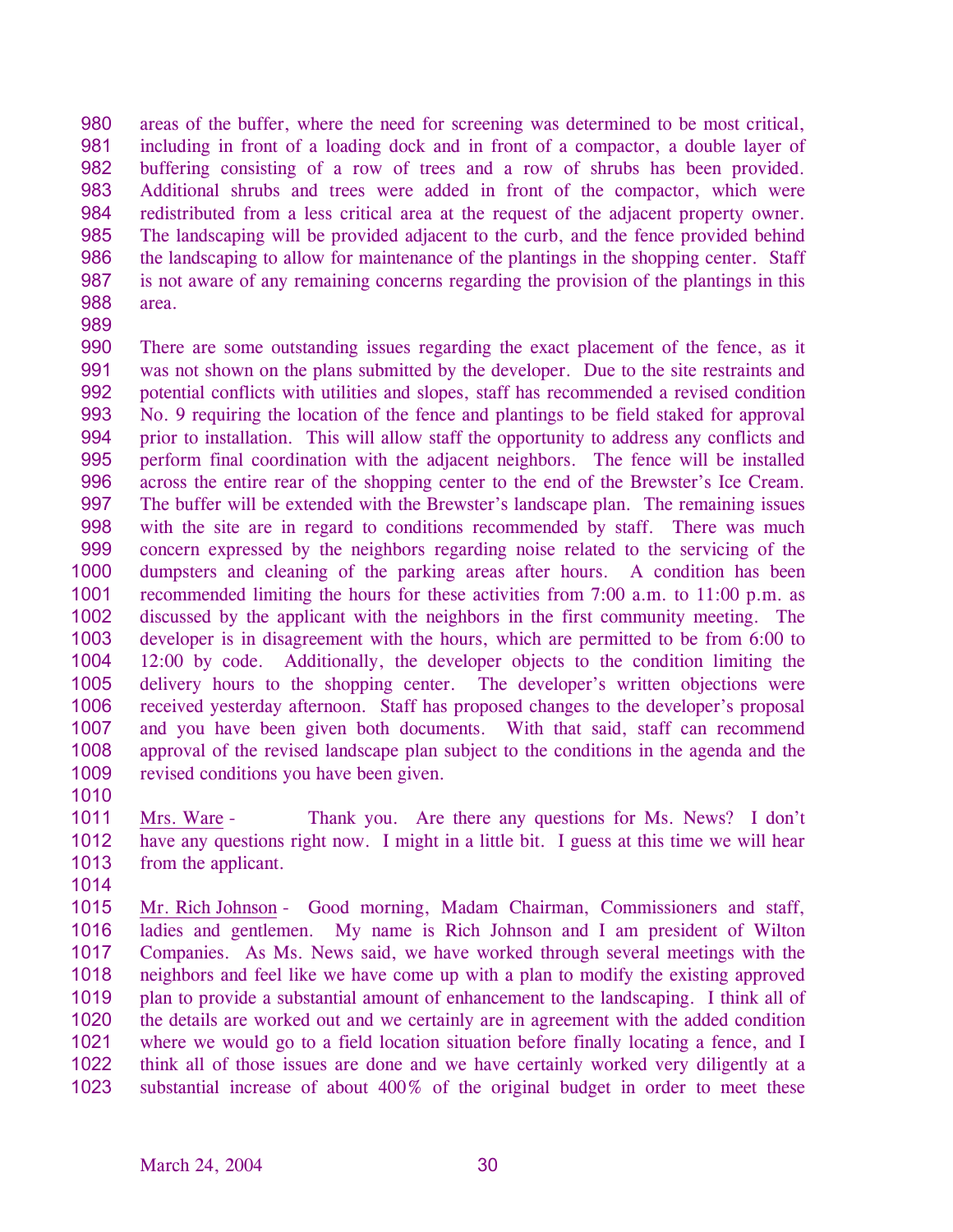1024 1025 1026 1027 1028 1029 1030 1031 1032 1033 1034 1035 1036 1037 1038 1039 1040 1041 1042 1043 1044 1045 1046 1047 1048 1049 1050 1051 1052 1053 1054 1055 1056 1057 1058 1059 1060 1061 1062 1063 1064 1065 requirements on a good faith basis, as I said, despite the fact of a previously approved landscape plan and I think everybody is happy with that and we appreciate the opportunity to have worked through that. The two concerns that we have got are with respect to item 6, which has to do with dumpsters. We have agreed that all of the dumpsters that we can control that we are comfortable with putting that time restriction on. However, there are four dumpsters that we don't control. Those would be Ukrop's, which was previously approved under a separate POD earlier and in addition, there were POD approvals for outparcels four, six and nine previously approved. We will publicly state and commit that we will work and use our very best efforts to attempt to coordinate with these people on a voluntary basis, their cooperation from 7 a.m. to 11:00 p.m. and we are agreeable to controlling all of the dumpsters that we control, which would be the normal shopping center dumpster and we also will confirm that moving forward with additional POD application for the other out parcel yet to be developed that will have PODs, that we will be agreeable to adding this time limitation to those future ones. Unfortunately, the cat is somewhat out of the bag with regard to the ones that are previously approved. We have already gone to leases. At least, in the case of Ukrop's, the store is already open and operating and in the case of the other three out parcels, one is very close to being open. The other one has already started construction, and the third one is just waiting for the plans to be cut loose out of the Building Inspector's office. Again, we have moved forward in good faith with these tenants, have signed leases with them that were signed in accordance with the POD restrictions that were put in place with them at the time they were approved under their separate PODs. As such, while we feel there is an extremely high probability that we can secure voluntary cooperation, there is no way that we can legally guarantee the acts of third parties under leases that have already been in place for many months. Additionally, item 8, we feel must be deleted. While this is a specific restriction that will affect the overall shopping center, we do in the same situation have leases that have already been entered into pursuant to the PODs approved at the time and these tenants, particularly in the case of Ukrop's, as with virtually every grocery store, does get deliveries after hours. Ukrop's has worked voluntarily with us in a very, very good way and has limited that to only one delivery, but again, this is a long-term lease arrangement. There are also other tenants in the shopping center as we all know, and it is just an item that if we could control it, we could work with it, but again these leases were entered into in good faith with third party tenants, and we just don't have the ability to restrict that because we know that in fact these tenants do receive limited, but nevertheless, deliveries after hours. So, our request would be that item 6 be modified to accept Ukrop's and pads 4, 6 and 9, and item No. 8 be deleted. Everything else is acceptable and again, it is our intention to try to secure cooperation to the best degree possible, and we will tell you that we will work toward that end. We just can't guarantee something that was not previously required under the prior PODs, which are already completed. I appreciate your consideration and I will be glad to answer any questions.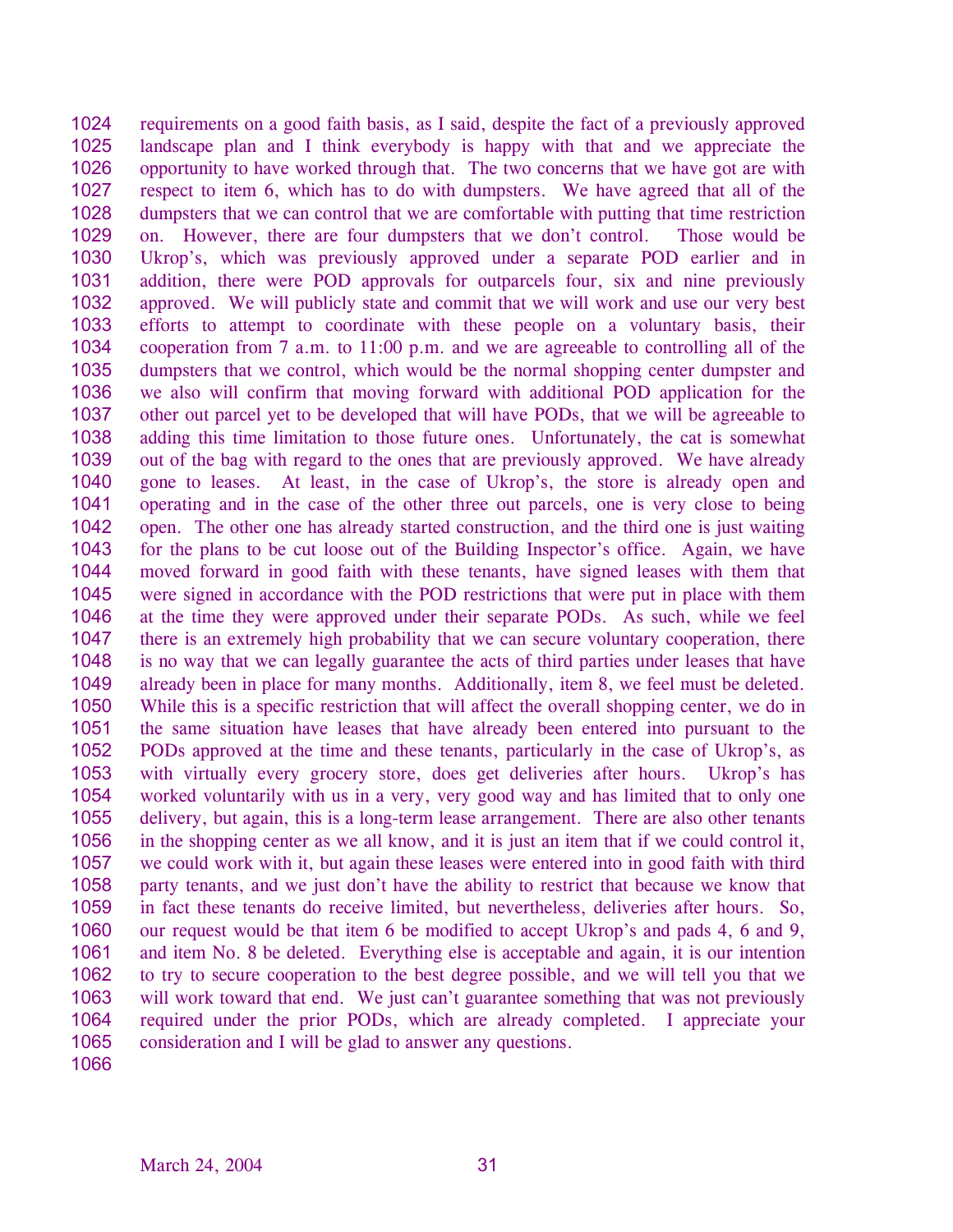- 1067 1068 Mr. Vanarsdall - I have a question for the Secretary. Mr. Secretary, can that be worded so that it just affects the one that they are responsible for?
- 1070 1071 1072 Mr. Silber - I think, Mr. Vanarsdall, that is certainly an option. I guess I have a question or two that I would like to ask Mr. Johnson, maybe, before I answer your question.
- 1073

1085

1092

- 1074 1075 1076 Mr. Vanarsdall - And for Mr. Johnson, I understand No. 8. What is your objection to No. 8? Is it deliveries?
- 1077 1078 1079 1080 1081 1082 1083 1084 Mr. Johnson - The tenants that we have in many cases are a part of a chain operations, and these chains in most cases require delivery of product pursuant to a schedule that is predetermined and that the tenant does not even control. Ukrop's is certainly one of those. Ukrop's, on a voluntary basis, works very carefully to get that down to one delivery, but again with long-term leases going many years into the future, they simply cannot guarantee to do that now. I think it is fair to say they will work with us, but we can't guarantee something that was not in their lease because it was not in the original POD. We weren't requested to limit that at that time.
- 1086 1087 1088 1089 1090 1091 Mr. Silber - Yes, I guess I am somewhat less concerned about the delivery. I think the delivery aspect is certainly something that we can discuss more about, but relative to the dumpster servicing and the ground maintenance of this shopping center, tell us how the, for example, the dumpster servicing happens. Does each tenant contract with a company that empties their dumpster, or is it done for the center as a whole?
- 1093 1094 1095 1096 1097 1098 1099 1100 1101 1102 1103 1104 1105 1106 1107 1108 1109 Mr. Johnson - It is actually a two-part answer. The individual out parcel will each have their own dumpster and will each schedule with their own refuse contractor. In addition, Ukrop's has its own dumpster compactor and it is scheduled for its own refuse contractor. All of the other common areas shall we say, the ones that are shared by the smaller tenants in the row of stores are, in fact, under our control, and that is the reason we have indicated that the only exception we are looking for is Ukrop's and the three PODs that are already approved, which is out parcel four, six and nine. We are agreeable for the other out parcels that are yet to come that we can live with this restriction, because we can incorporate this time frame into our lease in the future for the other out parcels, but as I said, the cat is kind of out of the bag with regard to the out parcels that were already approved under PODs and already had leases signed in accordance with the requirements of the PODs. We just can't go back and change a legal document that does that does that again. I think voluntary cooperation has a 99.9% probability, but it just physically is not something that we can 100% guarantee, and we feel like as a matter of good faith and credibility in our operation that if it is something we can't guarantee, we are obligated to say so up front as opposed to potentially creating a problem down the road.
- 1110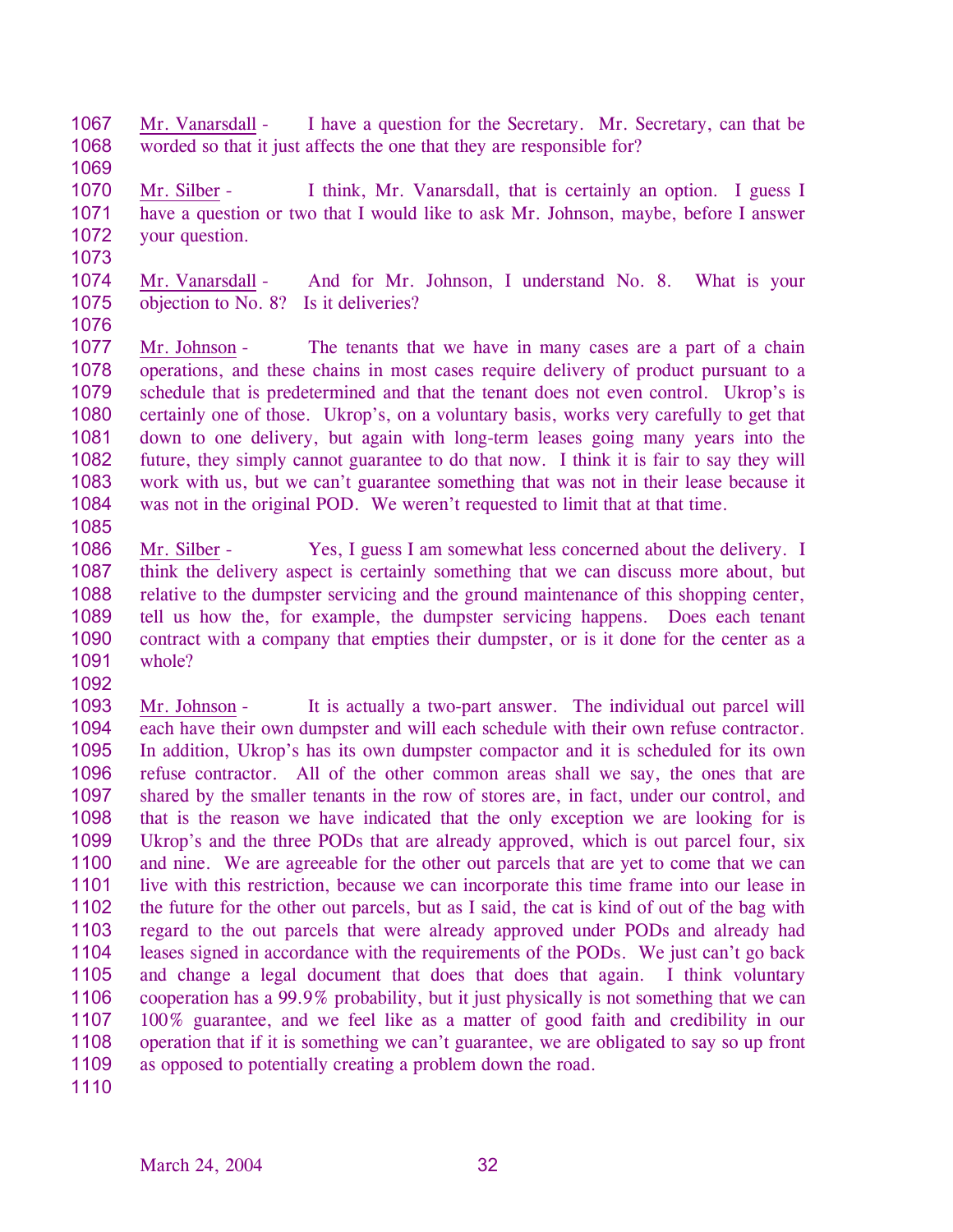1111 1112 1113 1114 1115 1116 1117 1118 1119 1120 1121 1122 1123 1124 1125 1126 Mr. Silber - I guess that is where I am coming from. I am not so sure that the County at this point is requesting that you change the lease that you have already entered into. I think what we are saying is that the shopping center basically is served as a whole as a retail center that has potentially certain impacts on residential communities. If we begin to make exceptions and say this party doesn't have to comply with it and this one does, I think you begin to lose the continuity of the impact we are trying to mitigate here on the residential community. I certainly think that this condition is appropriate in that we would hope for voluntary compliance from Ukrop's and those other three out parcels. Perhaps you can send them a letter saying that the County has imposed this condition and you would hope that they would comply with that condition, but I don't think we are asking that you enter into a new lease agreement with those four parties. But I really think that there needs to be some continuity as far as servicing of dumpsters and the cleaning of parking lot, etc. This is fairly standard for the County to be concerned about the impact of this type of a center in a residential community from a standpoint of dumpster servicing and cleaning of parking areas.

1128 1129 1130 1131 1132 1133 1134 1135 1136 1137 1138 1139 Mr. Johnson - And I don't agree conceptually what you are saying. Had this issue been imposed in the prior PODs, we could have easily incorporated it into the leases, but under the theory of property ownership there are certain rights when they enter into a lease that we give away to the tenant, and the tenant has certain rights. The landlord, therefore, has those fewer rights, and those rights have been given away under the contract, and, again, we feel very confident we can get voluntary compliance. We feel very comfortable we will get that, and we are telling you publicly that we will work hard to achieve that, and it is just a position that if I can't guarantee something, I think I would be less than honest with the Commission if I promised you something that we could do and achieve if we do have limitations to our legal rights and our counsel has reviewed this and confirmed that our rights are limited in this area.

1140

1127

1141 1142 1143 1144 1145 1146 1147 1148 1149 1150 1151 Mrs. Ware - One thing that I do want to bring up at this point is that your center has been open since the first of year and it has taken a few months and the people have come forward that live in that adjacent area and expressed their concerns and their frustrations with what was going on at that shopping center. So, yes, maybe you have some leases, but we are now hearing the concerns of the people that you are located in their neighborhood as well. So, that is why things have happened a little bit later than maybe you would have wanted to, but I agree with the concept of Mr. Silber in that this is a County-imposed condition for the entire shopping center, and if you were to leave the Ukrop's out, you would be leaving out one of the main buildings and businesses that directly impact the people that live along the perimeter of your shopping center.

1152

<sup>1153</sup>  Mr. Johnson - Ukrop's is significant...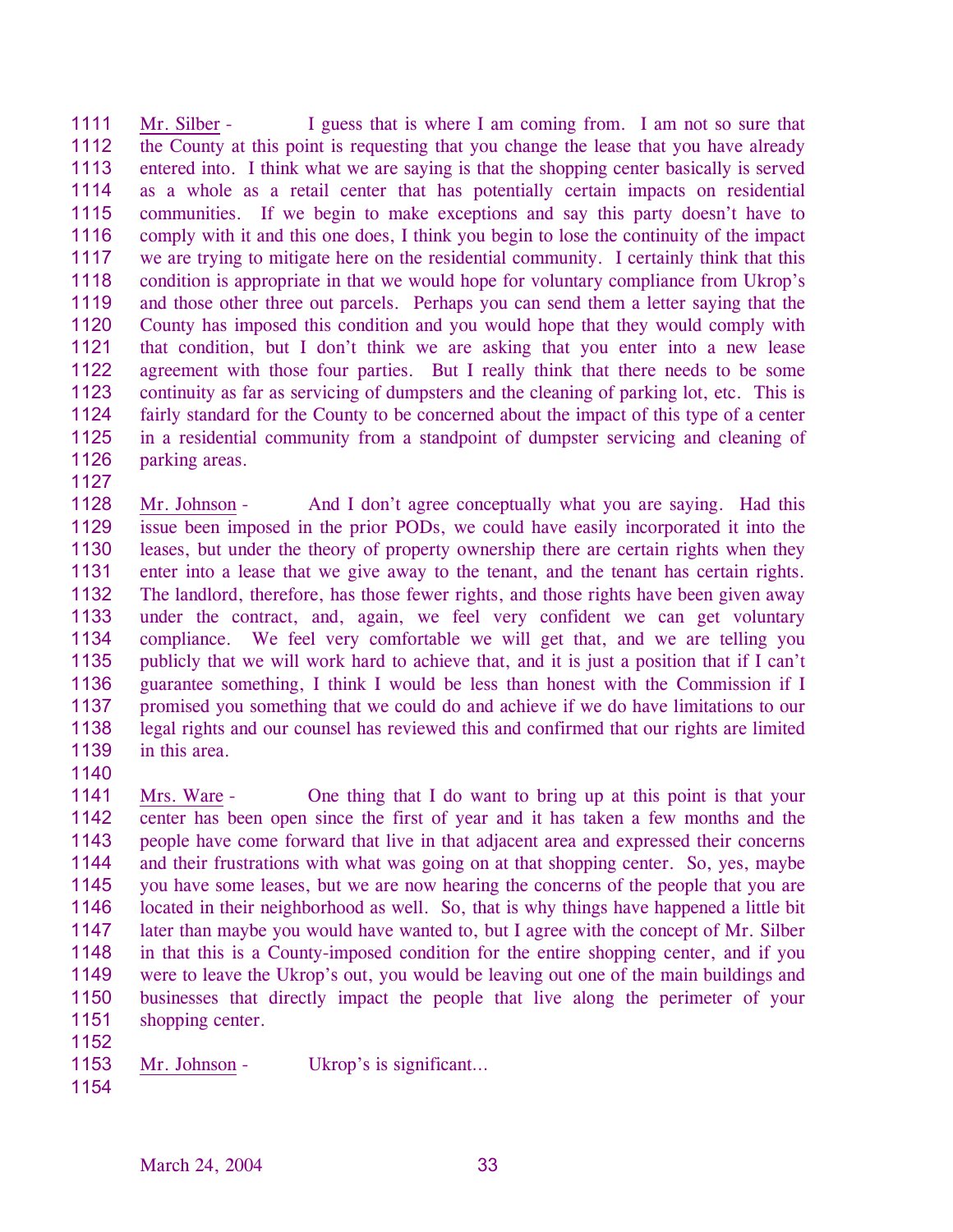1155 1156 1157 1158 1159 1160 1161 1162 1163 1164 1165 1166 1167 1168 1169 1170 1171 1172 1173 1174 Mr. Marshall - Mr. Silber, the problem I have with this is that and maybe it is because I am a lawyer, but the language is "shall", OK. So that is basically, you are giving the neighbors, if you will, something to hang their hat on legally. We have this "shall do this" and someone has come at 6:00 a.m. and done it. Why can't we legally enforce this? And the answer is going to be because the prior POD didn't have it in there and Ukrop's lease allows it legally to do it at 6:00 a.m., so I think it puts the County in kind of a box when you are saying legally OK, this is "shall" and you all have to do this. And if you are outside you are in violation, but then on the other hand legally, by the tenants rights in the lease that we are given pursuant to the prior POD, which is legal and enforceable, says that they can do it outside, the 7 to 11. So, I think – and I agree that the County with the supposition that it is better to have a policy, an overall policy. So maybe if you did it as "should" and not make it legally 100% that is the way that it has got to be, then that would still give them something, give the Wilton Company something to take back to Ukrop's and the tenants that have already been legally put outside of this restriction, and say look, "This is what the County says should be going on and hopefully you will comply with this." I think it just opens up a difficult situation, and you are saying now, after the fact legally we want to do it this way, when it can't be enforced because they have legal rights that are in contracts, that came prior to it.

- 1175 1176 Mr. Johnson - We would certainly be agreeable to that language and I think that is an excellent suggestion.
- 1177

1180

1178 1179 Mr. Silber - Has there been any discussion with Ukrop's or the three out parcels that maybe they would easily comply with this request?

- 1181 1182 1183 1184 1185 1186 1187 1188 Mr. Johnson - We haven't approached them individually. In the sense of there is a whole group of tenants that are effectively part of chains and, you know, going to these people and asking them for a limitation of an existing right to go decades into the future, frankly, is not a very credible question for us to ask when there is no quid pro quo coming back to them in any way, shape or form. We don't feel like it is an appropriate question to even ask them to give up rights when you are looking at particularly the other three parts, which are parts of big companies. I guess what I am saying is there is no motivation for them to give up a lot.
- 1189

1190 1191 Mrs. Ware - But companies would want to know that that is being asked of them by the people that live around them.

1192

1193 1194 1195 Mr. Marshall - If we give you something to take to them and say, "This is what the County wants."

Mr. Johnson - Absolutely. If we can switch it to the should and I have told you all, and I will reiterate this that we will use our best effort to secure cooperation. We feel like we are 99% plus getting there. We just feel like that if we lock ourselves into 1196 1197 1198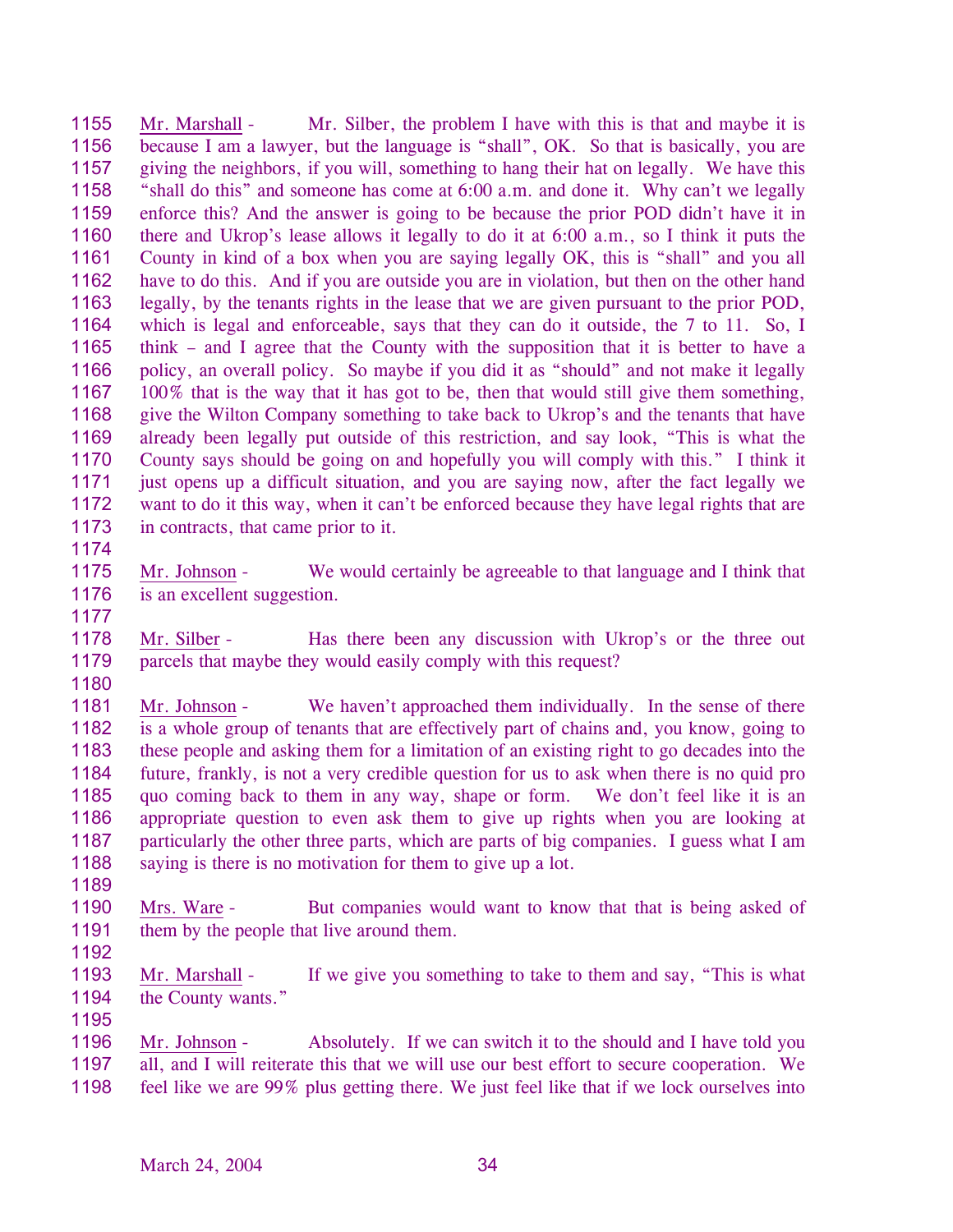- 1199 1200 something that is legally precluded from the rights under the lease, we are not being open and fair with this Commission. And I agree with the "should" and I think that…
- 1201
- 1202 1203 Mrs. Ware - If the language is changed, then can we get a letter from you showing that you have sent these letters to these tenants that you have?
- 1204

1205 1206 1207 Mr. Johnson - I will be delighted to confirm to you in writing that we will use our best efforts, and that will obviously back up the minutes to this meeting.

1208 Mr. Marshall - Could you give us copies of the letters that you send out?

1209 1210 1211 Mr. Johnson - You've taken the words right out of my mouth and I will attach copies of certified letters to each of the tenants suggesting that this is something that is very important that they relinquish their cooperation with.

1212

1213 1214 1215 1216 Mr. Archer - Mr. Johnson, just one question. The prior PODs and the lease arrangements that are in place now, do they mention any time limits at all concerning this, or it just doesn't speak to the issue at all?

- 1217 1218 1219 1220 1221 1222 Mr. Johnson - They speak to the issue only within the limitation that they have to be code compliant, which is 24-hour service on pick ups and trash and deliveries. So, there are also limitations that it is 6:00 a.m. to midnight on store opening hours, so there are limitations on certain things with regard to servicing their other issues, with regard to trash at 6:00 a.m. to midnight on store-opening hours, so there are limitations on certain things with regard to delivery service to the individual stores.
- 1223
- 1224 1225 Mr. Archer - Those time limits are specified?

1226 1227 1228 1229 1230 Mr. Johnson - Those time limits are specified in the Code under the zoning and our lease does incorporate those by reference, so all of those are covered. And I know we are asking for an hour on each end, and I am not trying to be a nit picker on that one. I just don't want to promise something that we can't deliver on with full credibility.

1232 Mrs. Ware - Any more questions?

1234 1235 1236 1237 Mr. Johnson - The other one was item 8, which again we know we can't comply with because, again, there are numerous leases and there are tenants that do, in fact, get these deliveries and it is an issue that we know in advance we can't comply with.

1238

1231

1233

Mrs. Ware - Any more questions for Mr. Johnson from the Commission? Thank you. It was evident from the earlier PODs that came before this Commission that the neighborhood had concerns about the impact that was being caused by this shopping center as well as frustrations with how to be heard and helped with those 1239 1240 1241 1242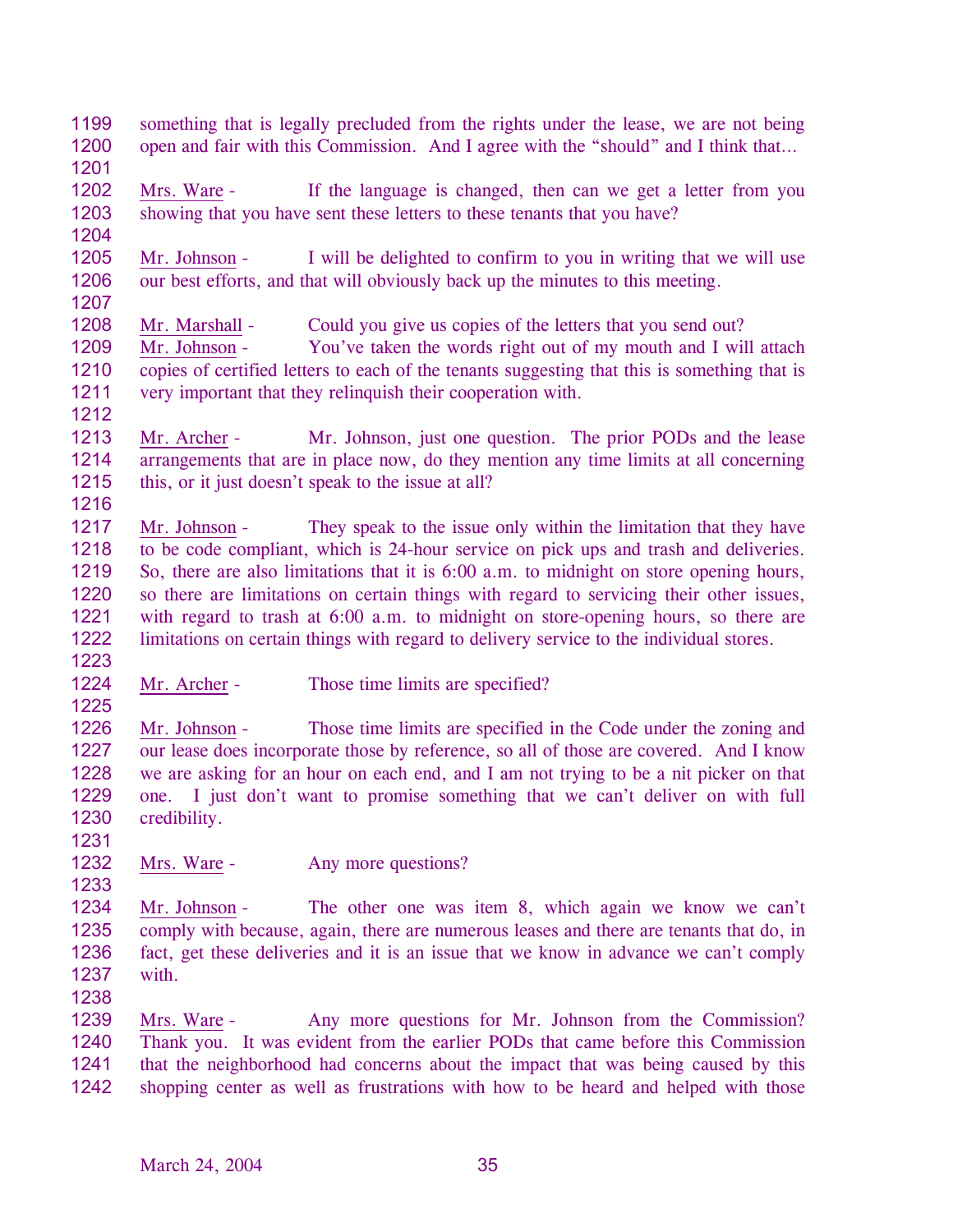1243 1244 1245 1246 1247 1248 1249 1250 1251 1252 1253 1254 1255 1256 1257 1258 1259 1260 1261 1262 1263 1264 1265 1266 issues. Yes, they knew the shopping center was coming and the zoning for this had taken place for this in the 1980s, but they still weren't fully prepared for the impact of this large center. Also, it really did take a few months of business operations for them to assess the impact of all these issues. The very well attended meetings in February and March were certainly a testament to the many concerns of the surrounding neighbors. This is a neighborhood and it part the individual residents that make it up as well as the centers that operate within them and cooperation is definitely needed between the two and continued communication. The increased landscaping in the back once established will help decrease the sound and sight impact to the people that live adjacent to the center. On things like the reduced lighting after hours and limiting the service hours will make life much more comfortable for the surrounding neighborhood and this shopping center, like I said, is a part of the community and tend to be a good and responsive neighbor. And while I am on the subject of responsiveness, I also need to mention a few points concerning the shopping center and its PODs. As was mentioned in the February public hearing, the applicant didn't follow through with plans for landscaping nor did it reschedule the follow-up meeting with the neighborhood within the agreed upon time, and that was talked about last month. The landscaping information, when it was submitted to staff prior to the last hearing, was a sheet with three options on fence height and a number of plantings. No plans were given for the staff to review, and there has been frustration along with this month as well with information not being submitted in a timely fashion. So, as more PODs come before the Commission with regard to the shopping center, which, of course, they will, I do hope that you will be responsive to the concerns of your adjacent neighbors, the County staff, as well as the Commission.

1267

1268 1269 1270 1271 1272 1273 So, at this time I am prepared to make a motion. What I want to do is reword No. 6 and due to the fact that the landscaping in the back is substantial. There is a fence for security, and there are more PODs coming through that are along that portion of this property and we have worked through to the satisfaction with most of the people who live behind this neighborhood. I am willing to remove No. 8, which, there might still be a No. 8, because we had a No. 9, so let me know how you want me to do this.

1275 1276 1277 Mr. Silber - I think we would have 6 and there is a 7 that deals with the lighting, which would stay, and there would be the existing 8 which would be deleted and the No. 9 shown on your Addendum would become 8.

1278

1274

1279 1280

Mr. Vanarsdall - Do you want to mention the letter that Mr. Johnson...

Mr. Silber - I think staff may want to fine tune this language, but I think we could say something these lines. Of course, the Commission is considering changing the word "shall" to "should" in the first sentence, so I think we could then add…let me read what I have. All dumpsters should be serviced and all ground maintenance shall occur in the shopping center between the hours of 7:00 a.m. and 11:00 p.m. except for emergency service inclusive of snow removal and I think we can add the 1281 1282 1283 1284 1285 1286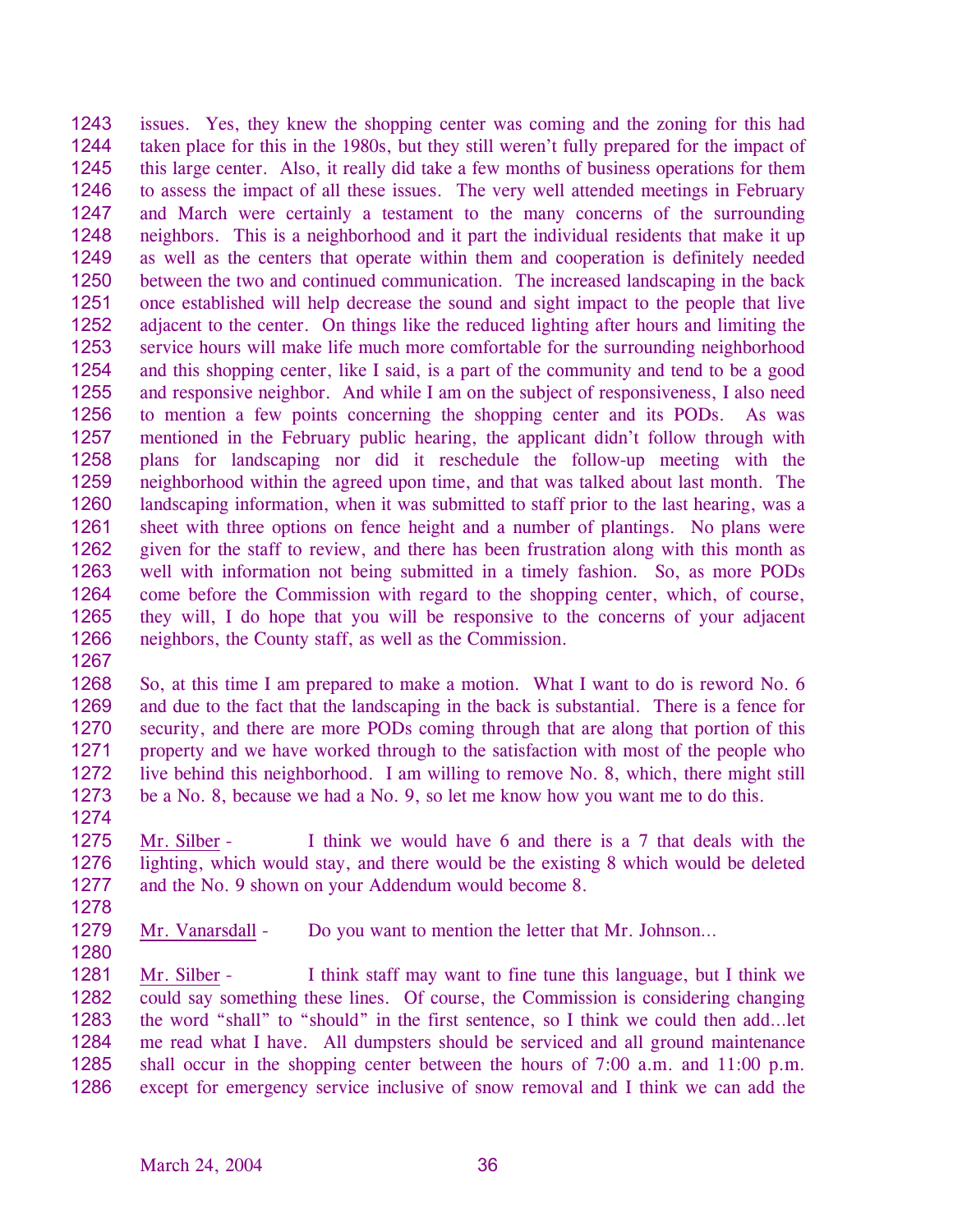1287 1288 1289 1290 1291 1292 1293 language that was suggested by the applicant in that and then say "and except for Ukrop's and out parcels four, six and nine." The next sentence could read: The applicant will, however, request voluntary compliance from Ukrop's and out parcels four, six and nine regarding the servicing of dumpsters and ground maintenance. The applicant will copy the Director of Planning with required letter to the excepted parties. 1294 1295 1296 1297 Mr. Marshall - That sounds good, but I have one question for Mr. Johnson. Mr. Johnson, the "shall" is still OK for the ground maintenance of the parking lot, because that shouldn't fall with the lease with the, you are taking care of that. 1298 1299 1300 Mr. Johnson - That actually solves the problem with Ukrop's. It doesn't solve the problem with the other groups, with the out parcels. 1301 1302 Mr. Marshall - Are they responsible for their own? 1303 1304 1305 1306 1307 1308 1309 Mr. Johnson - Each out parcel is responsible for their own grounds maintenance. Yes, sir. I am less concerned over that, because of the modest nature of it, but in a perfect world, "should" in both places would be ideal, because, again, the Ukrop's, we do take care of that like on the grounds maintenance, so we can control that there. The "shall" is perhaps a less significant but still technical conflict on the grounds maintenance. In a perfect world, I would love "should" in both places. 1310 1311 1312 1313 Ms. News - I was just going to mention that we may not need the exception if we are going to put "should" because "should" already gives them a blanket exception. 1314 1315 1316 Mr. Marshall - Yes, but "should" allows them to take something to the tenant saying that that is what the County wants. 1317 1318 1319 Ms. News - We are saying "should" and then "with the exception of Ukrops." 1320 1321 Mrs. Ware - You don't need the exception. I agree. 1322 1323 Mr. Johnson - I agree with that, as well. 1324 1325 Mrs. Ware - OK. 1326 1327 Mr. Johnson - I am sorry I didn't pick up on that detail, but yes. 1328 1329 Mr. Marshall - That is why staff is smarter than we are. 1330 Mrs. Ware - That is why we depend on them. OK.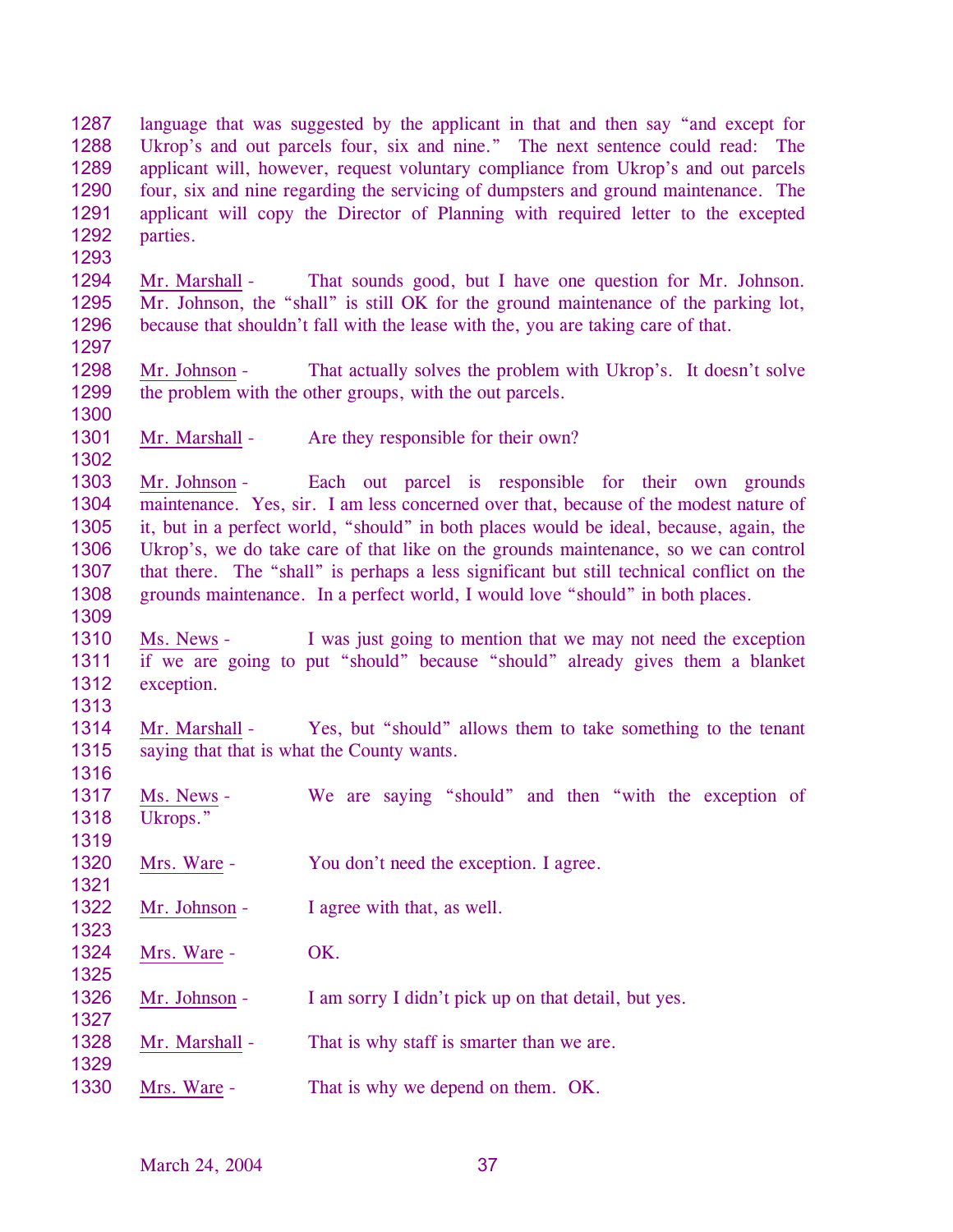- 1331 1332 1333 1334 1335 Mr. Silber - Back on the ground maintenance, just to make sure that I am straight, because I don't think I am. The ground maintenance, are we tying that also to the dumpster servicing from the "should" standpoint? 1336 1337 1338 1339 1340 Mr. Marshall - Yes, because some of the out parcels are already exempt from that requirement, but it still gives them something to take to the out parcel owners, tenants and say that the County wants you to service your parking lot between 7 and 11, despite what your lease says. 1341 1342 Mr. Silber - So we are tying both the dumpster servicing and the ground maintenance to the same parameters. 1343 1344 1345 1346 1347 1348 1349 1350 1351 1352 Mrs. Ware - But as far as deliveries are concerned, I do want to say that I really hope that you will work with the people that live around you and be considerate of them and their concerns, because they did come out in large numbers to express them, and I do hope that this landscaping will help to mitigate some of the effects and Spring, too, in the Conservation District as things kind of fill out in there. OK. At this time I will move that LP/POD-79-01 be approved subject to the standard conditions for landscape and lighting plans and the following additional conditions, Nos. 6 through 8. 1353 1354 Mr. Silber - Eight is deleted but the new Addendum No. 9 becomes 8. 1355 1356 Mr. Vanarsdall - And you are going to revise No. 6? 1357 1358 Mrs. Ware - And the revision of No. 6. 1359 Mr. Vanarsdall - Second.
- 1361 1362 Mrs. Ware - Motion made by Mrs. Ware and seconded by Mr. Vanarsdall. All in favor say aye. All opposed say no. The motion passes.
- 1364 1365 1366 The Planning Commission approved LP/POD-79-01, John Rolfe Commons Shopping Center - John Rolfe Parkway and Ridgefield Parkway, subject to the standard conditions for landscape and lighting plans and the following additional conditions:
- 1367

1372

1360

- 1368 6. Revised
- 7. Exterior lighting in the shopping center shall be reduced to security level only within one hour of the close of business. 1369 1370
- 1371 8. Add here!
- 1373 1374 6. All dumpsters should be serviced, and all ground maintenance should occur in the shopping center between the hours of 7:00 a.m. and 11:00 p.m. except for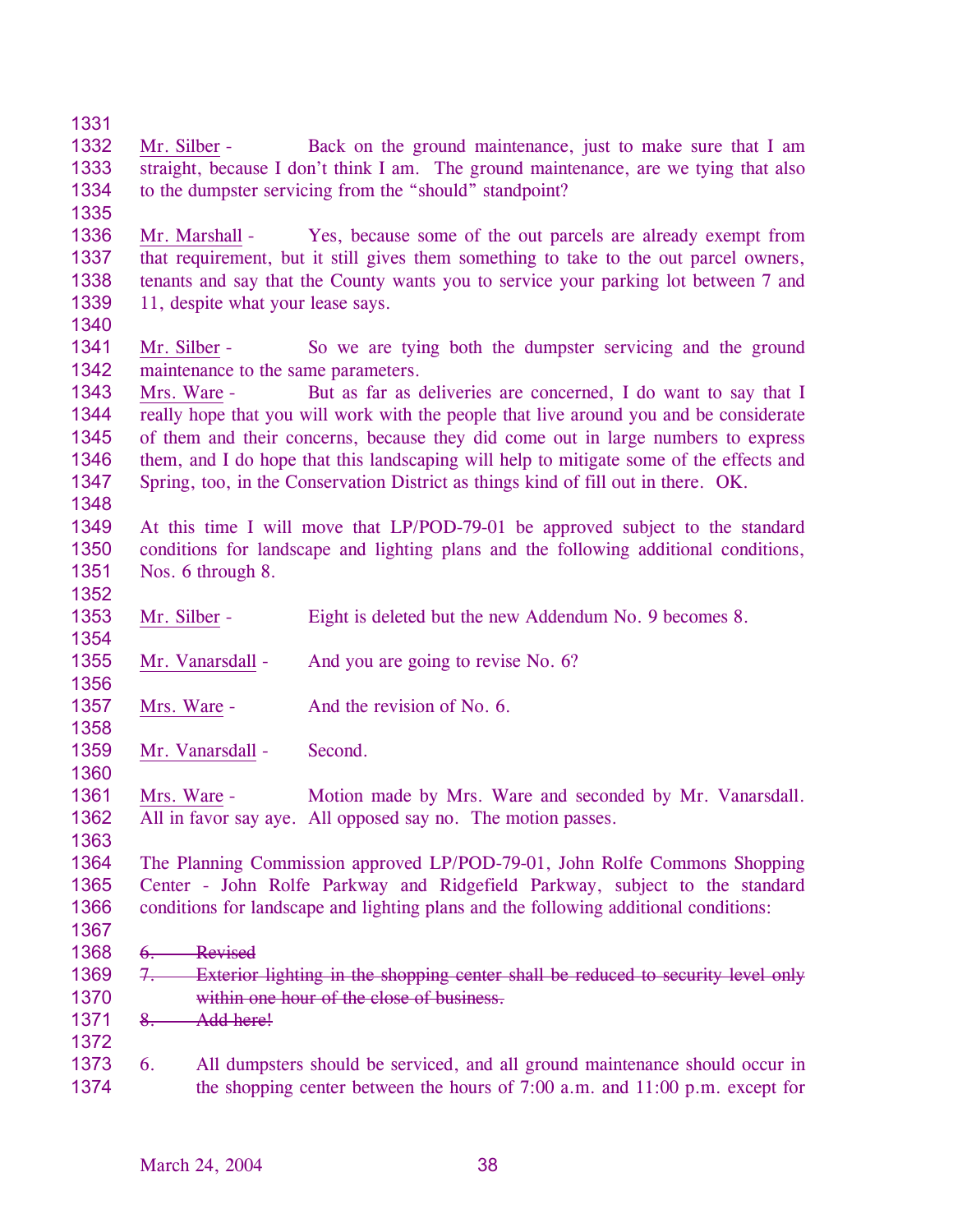1375 1376 1377 1378 1379 emergency service, inclusive of snow removal. The applicant shall request voluntary compliance from all tenants and outparcels, by written letter. The applicant shall provide a copy of the required letter to the Director of Planning prior to final acceptance of the landscape installation, and in the future upon request of the Director of Planning.

- 1380 1381 7. Exterior lighting in the shopping center shall be reduced to security level within one hour of the close of business.
- 1382 1383 1384 8. The location of the fence and plantings in the buffer shall be staked for final approval by the Planning Office prior to installation of the fence and landscaping.
- 1385
- 1386

1390

## 1387 1388 **PLAN OF DEVELOPMENT**

### 1389 **(Deferred from the February 25, 2004 Meeting)**

POD-15-04 Wendy's @ John Rolfe Commons Shopping Center (POD-79-01 Revised) 2120 John Rolfe Parkway **Balzer & Associates, Inc. for the Wilton Companies, LLC and WEN-Rich, Inc.:** Request for approval of a revised plan of development, as required by Chapter 24, Section 24-106 of the Henrico County Code, to construct a one-story, 4,095 square foot restaurant addition to a shopping center. The 1.39-acre site is located on the northwest corner of John Rolfe Parkway and Ridgefield Parkway on parcels 736-750-6338, 736- 751-6330 and 737-751-0067. The zoning is B-2C, Business District (Conditional). County water and sewer. **(Tuckahoe)** 

- 1391
- Mrs. Ware Is there any opposition to this case? There is opposition. OK. 1392
- Ms. News. 1393 1394

1395 1396 1397 1398 1399 1400 1401 Ms. News - Issues relating to the site plan for Wendy's, have been resolved to staff's satisfaction. The applicant has agreed to provide a brick dumpster screen matching the building, which was the remaining site issue. The applicant had objections to the wording of several conditions. You have been handed out some of the conditions incorporating the applicant's changes. Some of these go along with the discussion we just had, so it may resolve itself. I am not sure if the applicant is still in disagreement with No. 37 or not.

1402

1403 1404 1405 You have also been handed a second petition in opposition to the Wendy's, which we have just received. The opposition is here to address any questions that the Commission may have, and I'd be happy to answer any questions.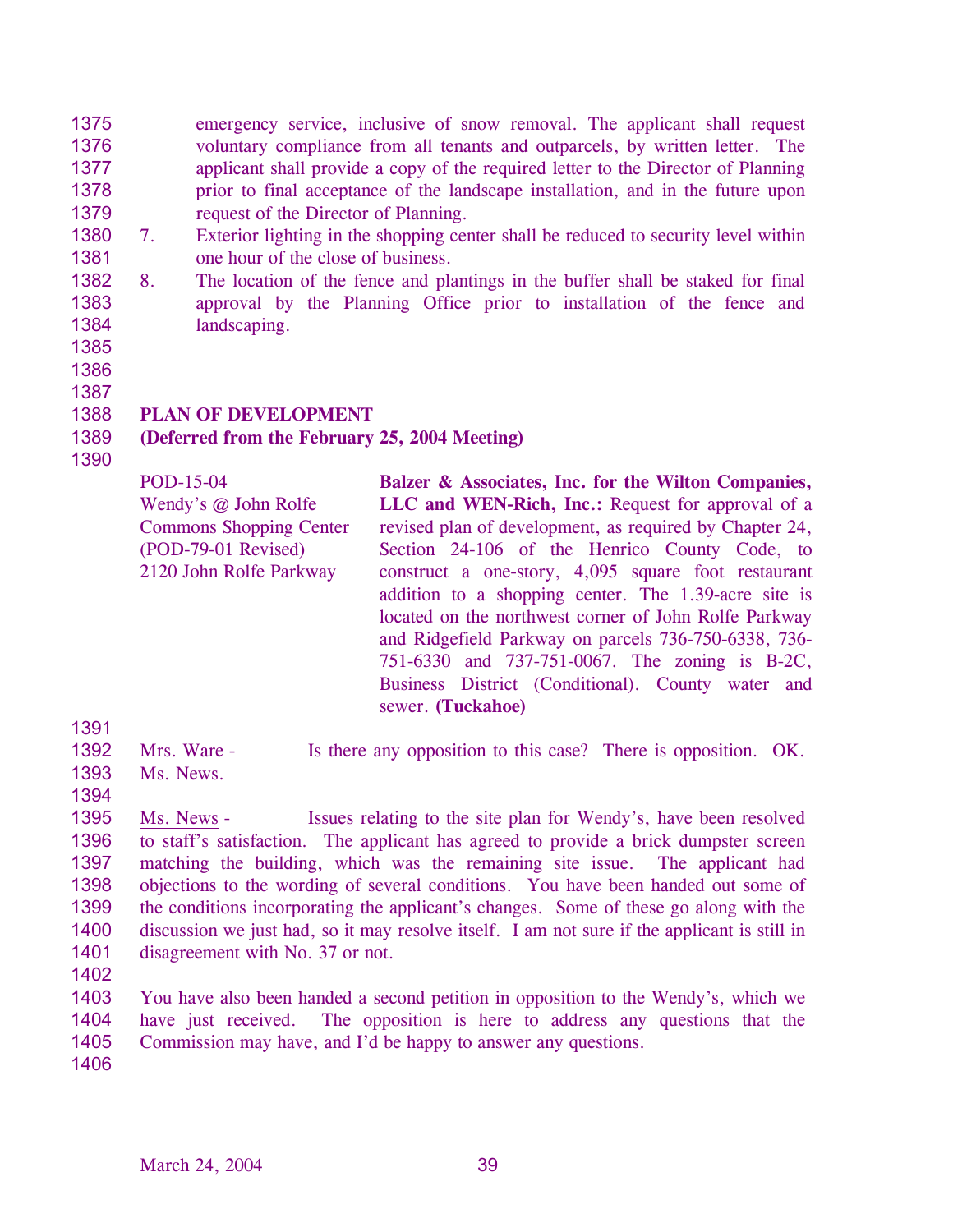1407 1408 Mrs. Ware - Are there any questions for Ms. News at this time? OK, thank you. Can we hear from the applicant at this time, please. Good morning.

1410 1411 1412 1413 1414 Mr. John Chevalier - Good morning. I am John Chevalier representing WEN-Rich, Inc. The only thing that I would like to say is that we are in agreement with the discussions that just went on. We would like to have the same changes made in our agreements there. Other than that, I think that we have worked out all the issues and I am willing to answer any questions you may have.

- 1416 1417 Mrs. Ware - Are there any questions for Mr. Chevalier at this time? I have none. Thank you.
- 1418

1415

1409

1419 1420 1421 1422 1423 1424 1425 Mr. Rich Johnson - Sorry to bore you again with a familiar face, but Rich Johnson, President, Wilton Companies, as the property owner here, with John representing Wendy's. We are in agreement with all changes with the exception of No. 43, which is the very issue we just finished talking about before, in that there are deliveries to the other parties and I guess I don't need to belabor that any further, the same issue, but everything else we are in 100% agreement with, and we respectfully would request that No. 43 be deleted, and again I'd be glad to answer any questions.

1426

1427 Mrs. Ware - Are there any questions for Mr. Johnson? I have none.

1428

1429 Mr. Marshall - So you are all right with No. 41, Mr. Johnson?

1430

1431 1432 1433 1434 Mr. Johnson - That is correct, and in this particular case we have worked with Wendy's because we knew about them in advance. Wendy's has agreed to that time limitation there and as long as we know in advance that we can work with these things and, again, we thank Wendy's for their cooperation in that area.

1435

1438

- 1436 1437 Mrs. Ware - Thank you. At this time I would like to hear from the opposition. Hello. State your name and address please.
- 1439 1440 1441 Mr. Wade Evans - My name is Wade Evans. I live at 1801 Rolfe Way and I am also president of the homeowner's association for Rolfield, and if pleases the Commission, I would like to read our petition:
- 1442

1443 1444 1445 1446 1447 1448 1449 1450 The undersigned members of the Rolfield Homeowner's Association hereby request that the Planning Commission recommend to the Board of Supervisors that the plan for the Wendy's establishment on plan of development POD-15-04 be denied. The reason for this request from our community is that the location of this fast food restaurant, unlike the shops and grocery store in the John Rolfe Commons Shopping Center, would not be a positive addition to this area. Currently our community as well as other neighboring communities is experiencing issues related to teenagers and young adults utilizing John Rolfe Parkway as a drag racing strip. We have continually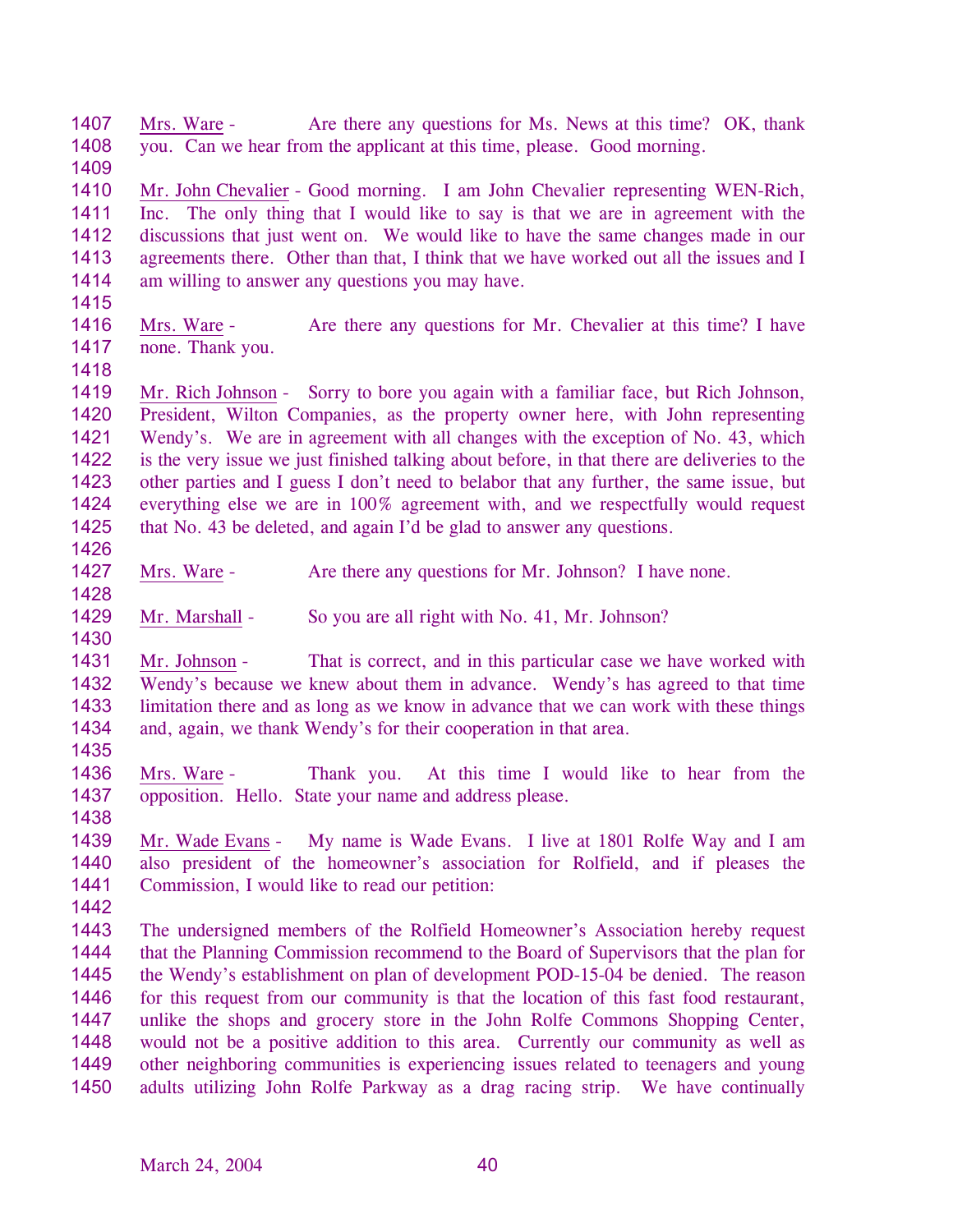1451 1452 1453 1454 1455 1456 1457 1458 1459 1460 1461 1462 1463 1464 contacted the police when this occurred and they have been responsive. However, bringing a fast food restaurant that advertises late night hours will only add to this situation by providing a location for teenagers and young adults to congregate. There are many fast food restaurants located 3.3 miles from the intersection to West Broad and Pump Road. The establishments on West Broad are easily accessible from our area and will become even more accessible, 2.5 miles, with the completion of John Rolfe Parkway, and I might add that there is a Wendy's located at Broad and Pump already. Additionally, unlike the fast food establishments located on Broad Street, this proposed establishment would be located in the middle of several single-family home communities. In addition to the concern with young adults and teenagers congregating at the site, the added late night traffic noise and lights generated at fast food establishments would be a nuisance to the adjacent community. We hope that you will take the serious concerns of your citizens into consideration with reviewing this plan. Thank you.

1465

1484

1486

1466 1467 1468 1469 Mr. Vanarsdall - Madam Chairman, I would like to call on the Secretary to explain to Mr. Evans that this does not go to the Board of Supervisors and it is a plan of development.

1470 1471 1472 1473 1474 1475 1476 1477 1478 1479 1480 1481 1482 1483 Mr. Silber - Yes, sir, Mr. Vanarsdall. Mr. Evans, Mr. Vanarsdall is referring to the first sentence in your petition that references the Planning Commission making a recommendation to the Board of Supervisors. They would not be making a recommendation to the Board of Supervisors on a plan of development. The way the process works is when a request for rezoning comes in, when the property is rezoned to determine appropriate uses for the property, the Planning Commission then does make recommendation to the Board of Supervisors on a request for rezoning of land. In this particular case, this property has been rezoned to business, B-2C, and at this particular time B-2C allows certain uses on this piece of property. The uses are fairly broad and one of those uses is a fast food restaurant. The Planning Commission's hands are virtually tied. They don't have the ability according to law to be able to deny a plan of development that complies with the permitted uses allowed in that zoning classification. So, unfortunately, that is not a right they have today to deny this POD based on that premise.

1485 Mr. Evans - OK. Thank you.

Mrs. Ware - I would just like to speak to a couple of the other issues that you brought up in your petition just so that I can explain. That is what we have been trying to do today is put some conditions on this plan of development that would help your neighborhood and the other adjacent neighborhoods, such as decreasing the lighting, the security level after business hours. The hours are limited here from 6 to 12 in a B-2, so it will not be open past midnight, and I can see where you'd be concerned about the drag racing and the speeding along the road, but I just suggest that you continue to contact the police so that they can enforce that. Any more questions 1487 1488 1489 1490 1491 1492 1493 1494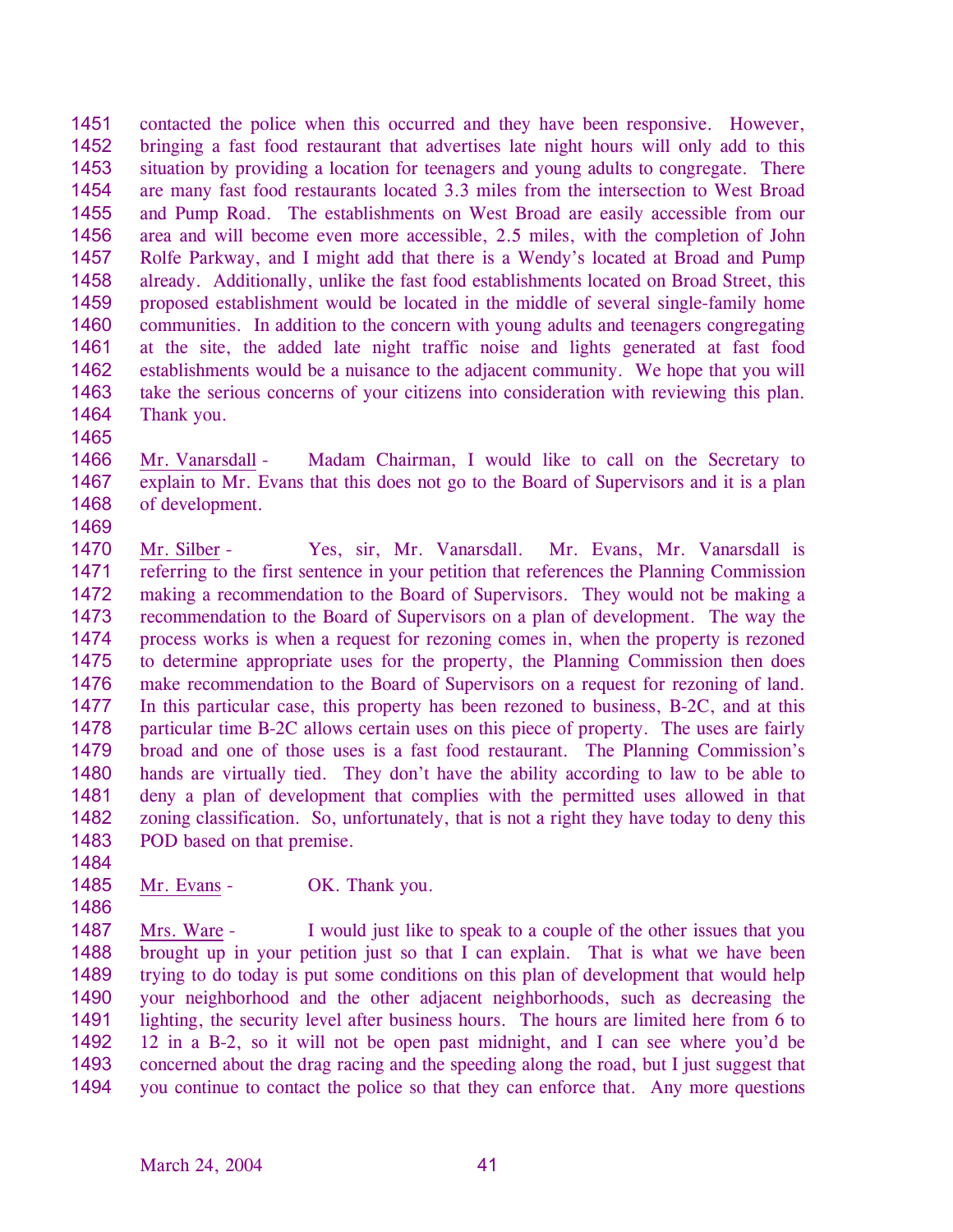| 1495         |                                                                                        | or comments? Thank you. All right. Any more opposition? OK, I am going to make                                                   |  |  |  |
|--------------|----------------------------------------------------------------------------------------|----------------------------------------------------------------------------------------------------------------------------------|--|--|--|
| 1496         | a motion at this time that POD-15-04 be approved subject to the annotations on the     |                                                                                                                                  |  |  |  |
| 1497         | plans, the standard conditions for developments of this type and added conditions Nos. |                                                                                                                                  |  |  |  |
| 1498         |                                                                                        | 23 through 42.                                                                                                                   |  |  |  |
| 1499         |                                                                                        |                                                                                                                                  |  |  |  |
| 1500         |                                                                                        | Mr. Vanarsdall -<br>Second.                                                                                                      |  |  |  |
| 1501         |                                                                                        |                                                                                                                                  |  |  |  |
| 1502<br>1503 | Mrs. Ware -                                                                            | Motion made by Mrs. Ware and seconded by Mr. Vanarsdall.<br>All in favor say aye. All opposed say no. The motion passes.         |  |  |  |
| 1504         |                                                                                        |                                                                                                                                  |  |  |  |
| 1505         | Mr. Silber -                                                                           | Just for the record, that would be with the changes as passed                                                                    |  |  |  |
| 1506<br>1507 |                                                                                        | out, the revisions to 38, 41 and 42, and the removal of 43.                                                                      |  |  |  |
| 1508         |                                                                                        | The Planning Commission approved POD-15-04, Wendy's @ John Rolfe Commons                                                         |  |  |  |
| 1509         |                                                                                        | Shopping Center (POD-79-01 Revised) 2120 John Rolfe Parkway, subject to the                                                      |  |  |  |
| 1510         |                                                                                        | annotations on the plans, the standard conditions for developments of this type and the                                          |  |  |  |
| 1511         |                                                                                        | following additional conditions:                                                                                                 |  |  |  |
| 1512         |                                                                                        |                                                                                                                                  |  |  |  |
| 1513         | 23.                                                                                    | The easements for drainage and utilities as shown on approved plans shall be                                                     |  |  |  |
| 1514         |                                                                                        | granted to the County in a form acceptable to the County Attorney prior to any                                                   |  |  |  |
|              |                                                                                        |                                                                                                                                  |  |  |  |
| 1515         |                                                                                        | occupancy permits being issued. The easement plats and any other required                                                        |  |  |  |
| 1516         |                                                                                        | information shall be submitted to the County Real Property Agent at least sixty                                                  |  |  |  |
| 1517         |                                                                                        | (60) days prior to requesting occupancy permits.                                                                                 |  |  |  |
| 1518         | 24.                                                                                    | The developer shall provide fire hydrants as required by the Department of                                                       |  |  |  |
| 1519         |                                                                                        | Public Utilities and Division of Fire.                                                                                           |  |  |  |
| 1520         | 25.                                                                                    | A standard concrete sidewalk shall be provided along the south side of the                                                       |  |  |  |
| 1521         |                                                                                        | interior access road.                                                                                                            |  |  |  |
| 1522<br>1523 | 26.                                                                                    | Employees shall be required to use the parking spaces provided at the rear of the<br>building(s) as shown on the approved plans. |  |  |  |
| 1524         | 27.                                                                                    | All repair work shall be conducted entirely within the enclosed building.                                                        |  |  |  |
| 1525         | 28.                                                                                    | Outside storage shall not be permitted.                                                                                          |  |  |  |
| 1526         | 29.                                                                                    | The proffers approved as a part of zoning case C-66C-88 shall be incorporated                                                    |  |  |  |
| 1527         |                                                                                        | in this approval.                                                                                                                |  |  |  |
| 1528         | 30.                                                                                    | The developer shall install an adequate restaurant ventilating and exhaust system                                                |  |  |  |
| 1529         |                                                                                        | to minimize smoke, odors, and grease vapors. The plans and specifications                                                        |  |  |  |
| 1530         |                                                                                        | shall be included with the building permit application for review and approval.                                                  |  |  |  |
| 1531         |                                                                                        | If, in the opinion of the County, the type system provided is not effective, the                                                 |  |  |  |
| 1532         |                                                                                        | Commission retains the rights to review and direct the type of system to be                                                      |  |  |  |
| 1533         |                                                                                        | used.                                                                                                                            |  |  |  |
| 1534         | 31.                                                                                    | Any necessary off-site drainage and/or water and sewer easements must be                                                         |  |  |  |
| 1535         |                                                                                        | obtained in a form acceptable to the County Attorney prior to final approval of                                                  |  |  |  |
| 1536         |                                                                                        | the construction plans.                                                                                                          |  |  |  |
|              |                                                                                        |                                                                                                                                  |  |  |  |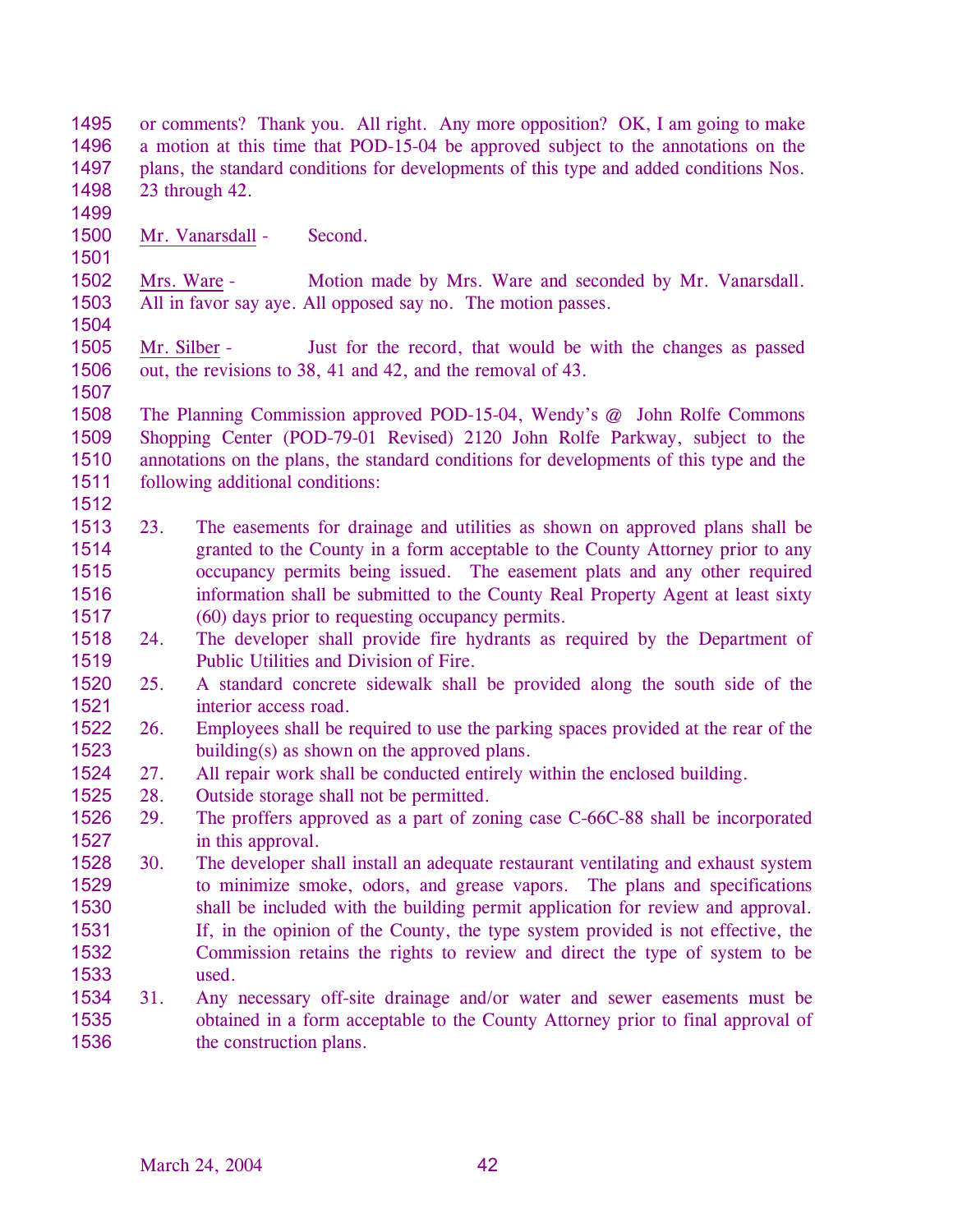- 1537 1538 1539 32. Deviations from County standards for pavement, curb or curb and gutter design shall be approved by the County Engineer prior to final approval of the construction plans by the Department of Public Works.
- 1540 1541 1542 1543 33. In the event of any traffic backup which blocks the public right-of-way as a result of congestion caused by the drive-up delivery facilities, the owner/occupant shall close the drive-up delivery facilities until a solution can be designed to prevent traffic backup.
- 1544 1545 1546 34. Insurance Services Office (ISO) calculations must be included with the plans and contracts and must be approved by the Department of Public Utilities prior to the issuance of a building permit.
- 1547 1548 35. The conceptual master plan, as submitted with this application, is for planning and information purposes only.
- 1549 1550 1551 1552 1553 36. The location of all existing and proposed utility and mechanical equipment (including HVAC units, electric meters, junction and accessory boxes, transformers, and generators) shall be identified on the landscape plans. All equipment shall be screened by such measures as determined appropriate by the Director of Planning or the Planning Commission at the time of plan approval**.**
- 1554 37. Service to the public is limited to 6:00 a.m. to 12:00 midnight.
- 1555 1556 38. Only retail business establishments permitted in a B-2 zone may be located in this center.
- 1557 1558 39. The ground area covered by all the buildings shall not exceed in the aggregate 25 percent of the total site area.
- 1559 1560 40. No merchandise shall be displayed or stored outside of the building(s) or on sidewalk(s).
- 1561 1562 41. All dumpsters shall be serviced, and all ground maintenance shall occur in the shopping center between the hours of 7:00 a.m. and 11:00 p.m.
- 1563 1564 42. Exterior lighting in the shopping center shall be reduced to security level only within one hour of the close of business.
- 1565 1566

1567

# **PLAN OF DEVELOPMENT**

POD-24-04 Hickory Corner – 5350 Twin Hickory Road **Jordan Consulting Engineers, P.C. for Hickory Corner, LC:** Request for approval of a plan of development, as required by Chapter 24, Section 24-106 of the Henrico County Code, to construct six, one-story office buildings totaling 56,900 square feet. The 5.135 acre site is located on the east line of Twin Hickory Road approximately 170 feet north of Nuckols Road on part of parcels 747-773-1506 and 746-772-8676. The zoning is O-2C, Office District (Conditional). County water and sewer. **(Three Chopt)** 

1568

1569 Mrs. Ware - Is there any opposition to this case? Good morning.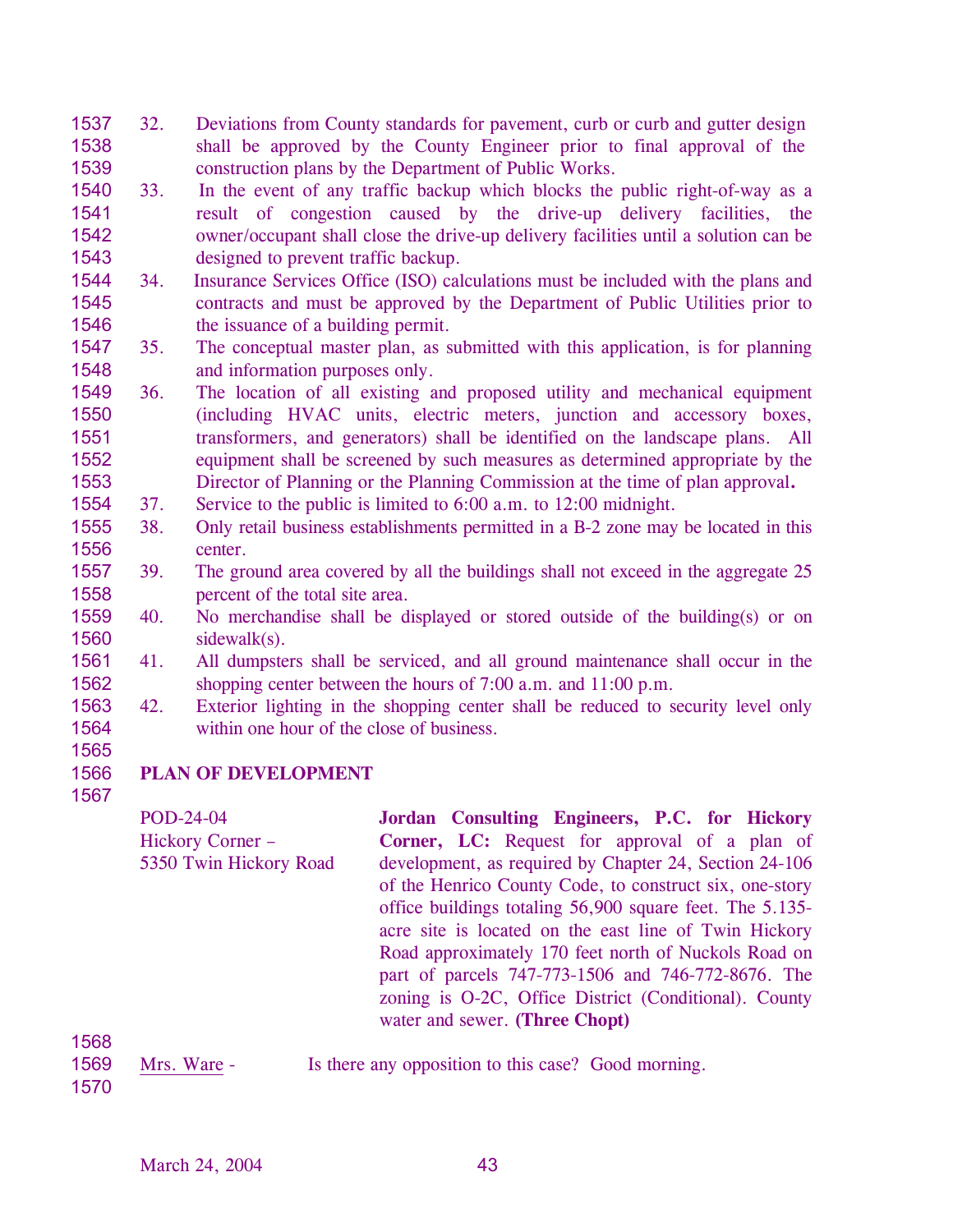1571 1572 1573 1574 1575 1576 1577 1578 1579 1580 1581 1582 Mr. Wilhite - Good morning, Madam Chairperson, and Commission members. This property was rezoned to 0-2 in 1999. Originally we had a POD approved back in the year 2000 for one 3-story office building. The POD before you today is a plan for six 1-story office buildings, which would be office condominiums with a mix of general office and medical office uses. We have just spoken with the adjacent property owner to the north, Mr. Andy Turner, who has some concern about the treatment of the buffer area adjacent to his property. What was proffered with the rezoning case was a 50 ft. wide buffer with Leyland Cyprus plantings in it and a chain-link fence, which would have a black vinyl-clad treatment on it. It seems from staff's understanding that he is satisfied with the treatment. I am sure if he still has any questions that he would like to ask the Commission though. I'd be happy to answer any questions that you would have.

1583

1584 1585 Mrs. Ware - Any questions of Mr. Wilhite by the Commission? Can we hear from the applicant? No applicant.

1586 1587

1588

1590

Mr. Andy Turner - I am Andy Turner.

1589 Mr. Marshall - How are you, Mr. Turner?

1591 1592 1593 1594 1595 1596 1597 1598 1599 1600 1601 1602 1603 1604 Mr. Turner - Fine. 5412 Twin Hickory Lane and anyway my concern has been since I was looking at one smaller set of drawings and then we have a larger set of drawings and things like that, I am trying to be a little bit…be general and have made me pretty comfortable. You know how fences are and things. I have heard some of them here today how they always get into all of this, and you know, when are they going to be put up and things like that. Right now I do feel pretty comfortable on the fence situation as far as the size of it along with adjacent to my property. There has to be a 6 ft. high fence, 10 ft. spacing between the containers to be set. The posts are to be in concrete and really I don't know much else that I can really say right now, no more than I wanted you all, the County, to be aware of the fencing situation and what is going on there and things like that, and like I say, I was looking at one thing and then I got an older drawing here that I am relating to, and that made it a little bit confusing for me, but anyway, I think we are doing OK right now and I appreciate your concern.

- 1605 Mr. Marshall - I was looking out for you, Mr. Turner.
- 1606

1608

1607 Mr. Turner - Thank you.

1609 1610 1611 Mr. Marshall - Madam Chairman, I move approval of POD-24-04 subject to the annotations on the plans, the standard conditions for developments of this type and additional conditions Nos. 23 through 34, unless there are any amended ones.

1612

1613 Mr. Silber - I think there may be changes to the numbering.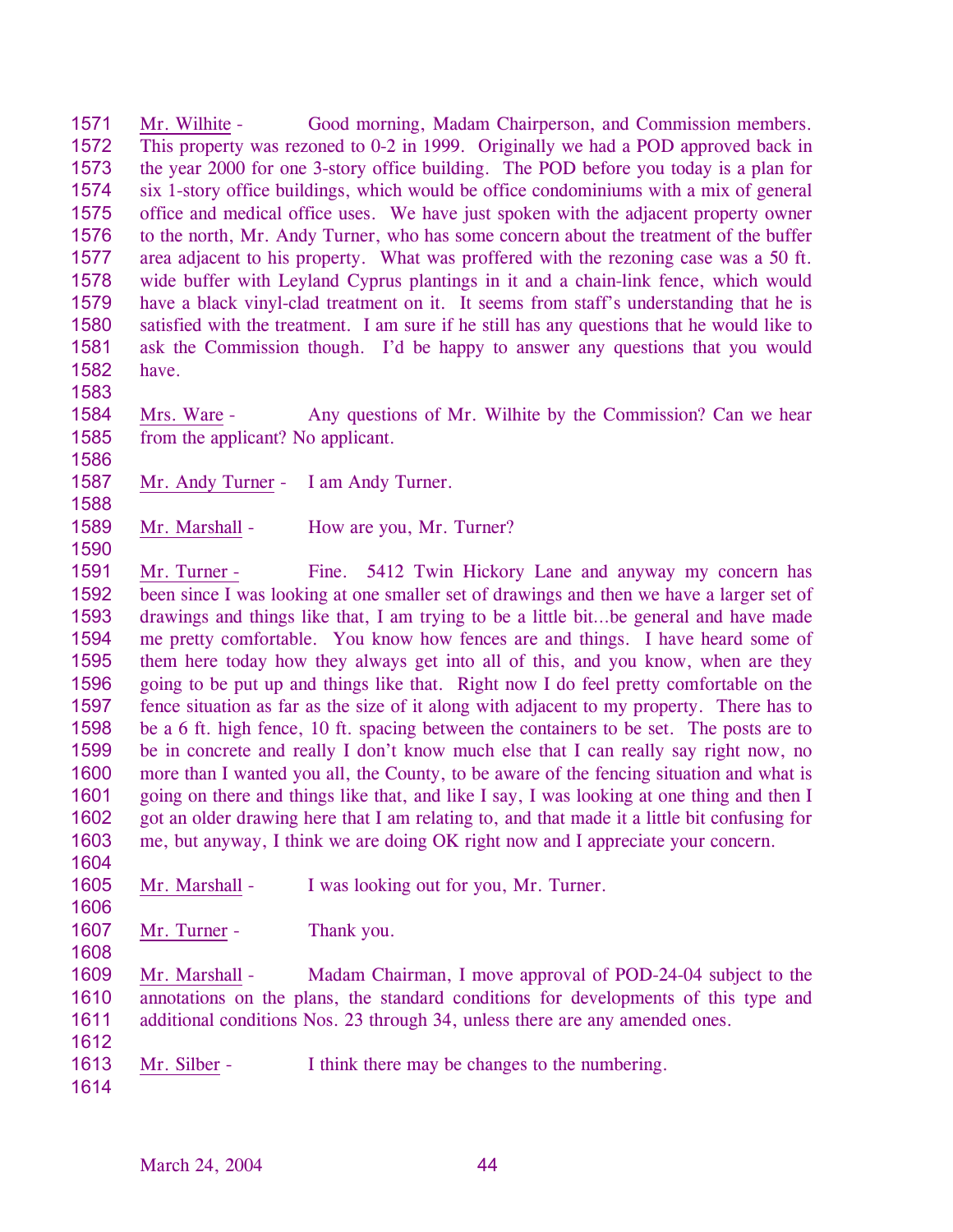| 1615         |     | Mr. Marshall -                                                            | So it is Nos. 23 through 34.                                                             |  |
|--------------|-----|---------------------------------------------------------------------------|------------------------------------------------------------------------------------------|--|
| 1616<br>1617 |     | Mr. Vanarsdall -                                                          | Second.                                                                                  |  |
| 1618         |     |                                                                           |                                                                                          |  |
| 1619         |     | Mrs. Ware -                                                               | Motion made by Mr. Marshall and seconded by Mr. Vanarsdall.                              |  |
| 1620         |     |                                                                           | All in favor say aye. All opposed say no. The motion passes.                             |  |
| 1621         |     |                                                                           |                                                                                          |  |
| 1622         |     |                                                                           | The Planning Commission approved POD-24-04, Hickory Corner – 5350 Twin Hickory           |  |
| 1623         |     |                                                                           | Road, subject to the standard conditions for developments of this type and the following |  |
| 1624         |     | additional conditions:                                                    |                                                                                          |  |
| 1625         |     |                                                                           |                                                                                          |  |
| 1626         | 23. |                                                                           | The easements for drainage and utilities as shown on approved plans shall be             |  |
| 1627         |     |                                                                           | granted to the County in a form acceptable to the County Attorney prior to any           |  |
| 1628         |     |                                                                           | occupancy permits being issued. The easement plats and any other required                |  |
| 1629         |     |                                                                           | information shall be submitted to the County Real Property Agent at least sixty          |  |
| 1630         |     |                                                                           | (60) days prior to requesting occupancy permits.                                         |  |
| 1631         | 24. |                                                                           | The developer shall provide fire hydrants as required by the Department of               |  |
| 1632         |     |                                                                           | Public Utilities and Division of Fire.                                                   |  |
| 1633         | 25. |                                                                           | A standard concrete sidewalk shall be provided along the north side of Nuckols           |  |
| 1634         | 26. |                                                                           | Road and the east side of Twin Hickory Road.                                             |  |
| 1635<br>1636 | 27. |                                                                           | All repair work shall be conducted entirely within the enclosed building.                |  |
| 1637         |     |                                                                           | The proffers approved as a part of zoning case C-70C-99 shall be incorporated            |  |
| 1638         | 28. | in this approval.                                                         | The certification of building permits, occupancy permits and change of                   |  |
| 1639         |     |                                                                           | occupancy permits for individual units shall be based on the number of parking           |  |
| 1640         |     | spaces required for the proposed uses and the amount of parking available |                                                                                          |  |
| 1641         |     | according to approved plans.                                              |                                                                                          |  |
| 1642         | 29. | Any necessary off-site drainage and/or water and sewer easements must be  |                                                                                          |  |
| 1643         |     |                                                                           | obtained in a form acceptable to the County Attorney prior to final approval of          |  |
| 1644         |     | the construction plans.                                                   |                                                                                          |  |
| 1645         | 30. |                                                                           | Deviations from County standards for pavement, curb or curb and gutter design            |  |
| 1646         |     |                                                                           | shall be approved by the County Engineer prior to final approval of the                  |  |
| 1647         |     |                                                                           | construction plans by the Department of Public Works.                                    |  |
| 1648         | 31. |                                                                           | Insurance Services Office (ISO) calculations must be included with the plans and         |  |
| 1649         |     |                                                                           | contracts and must be approved by the Department of Public Utilities prior to            |  |
| 1650         |     |                                                                           | the issuance of a building permit.                                                       |  |
| 1651         | 32. |                                                                           | Approval of the construction plans by the Department of Public Works does not            |  |
| 1652         |     |                                                                           | establish the curb and gutter elevations along the Henrico County maintained             |  |
| 1653         |     |                                                                           | right-of-way. The elevations will be set by Henrico County.                              |  |
| 1654         | 33. |                                                                           | Evidence of a joint ingress/egress and maintenance agreement must be submitted           |  |
| 1655         |     |                                                                           | to the Planning Office and approved prior to issuance of a certificate of                |  |
| 1656         |     |                                                                           | occupancy for this development.                                                          |  |
| 1657         | 34. |                                                                           | The location of all existing and proposed utility and mechanical equipment               |  |
| 1658         |     |                                                                           | (including HVAC units, electric meters, junction and accessory boxes,                    |  |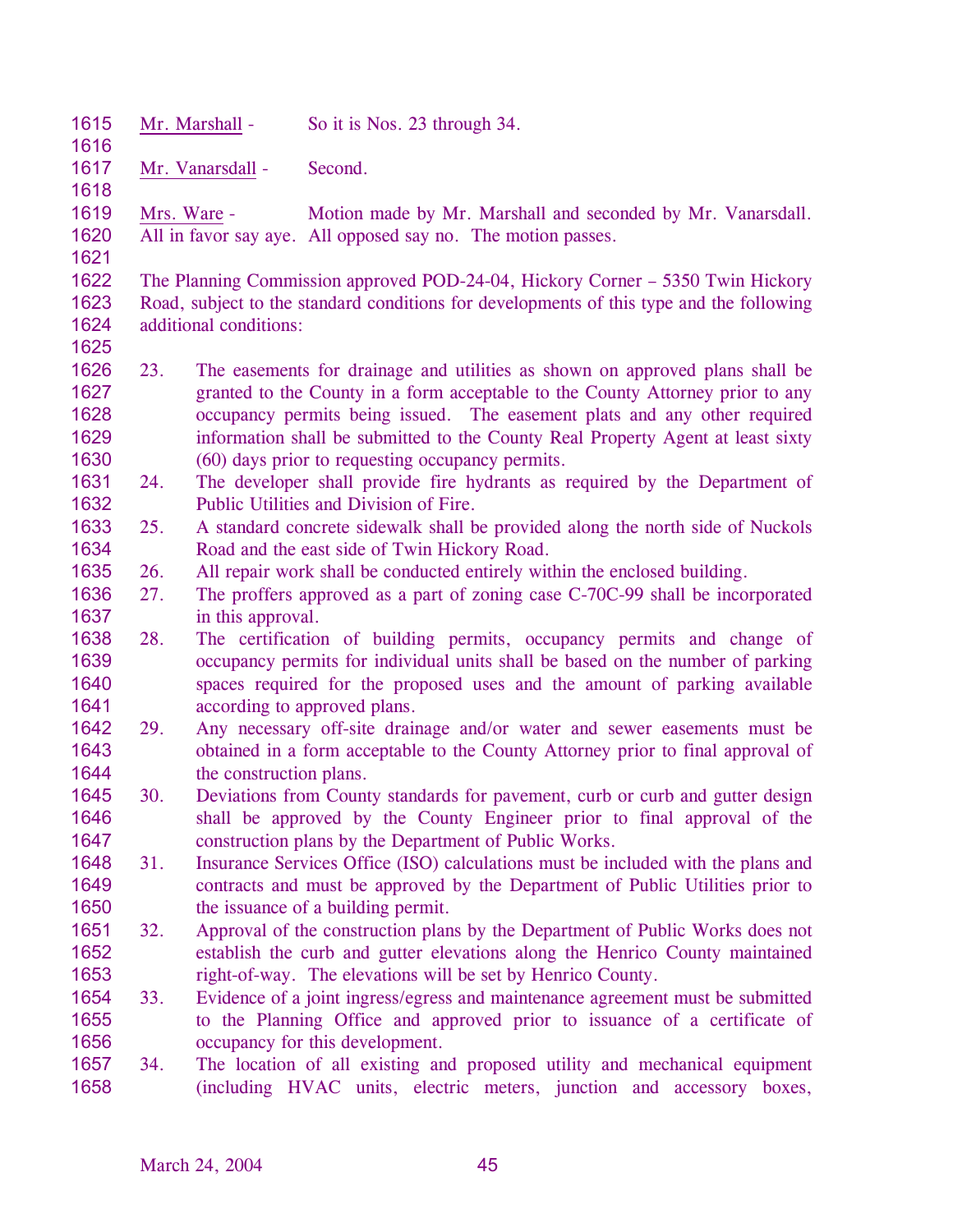| 1659 | transformers, and generators) shall be identified on the landscape plans. All |
|------|-------------------------------------------------------------------------------|
| 1660 | equipment shall be screened by such measures as determined appropriate by the |
| 1661 | Director of Planning or the Planning Commission at the time of plan approval. |
| 1662 |                                                                               |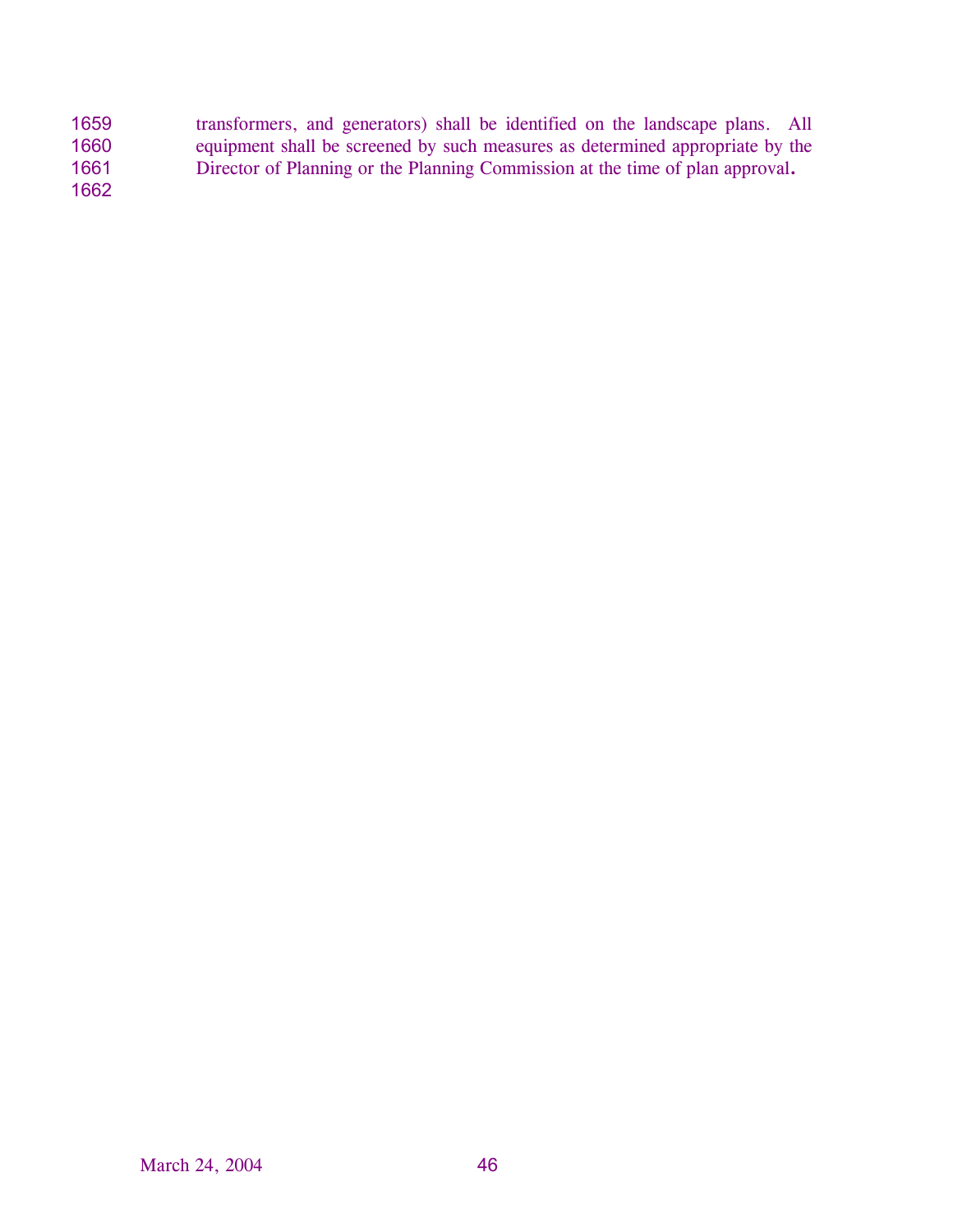#### 1662 **PLAN OF DEVELOPMENT**

# 1663

1664

1666

POD-26-04 The Cheesecake Factory @ Short Pump Town Center

**McKinney & Company for Short Pump Town Center, LLC and The Cheesecake Factory:** Request for approval of a plan of development, as required by Chapter 24, Section 24-106 of the Henrico County Code, to construct a one-story, 10,300 square foot restaurant with 1,200 square feet of outside dining area in an existing shopping center. The 2.59-acre site is located along the north line of W. Broad Street (U.S. Route 250) approximately 200 feet west of its intersection with Lauderdale Drive on parcel 737-763- 0900. The zoning is B-3C, Business District (Conditional) and WBSO (West Broad Street Overlay District). Private water and sewer. **(Three Chopt)** 

1665 Mrs. Ware - Is there any opposition to this case? No opposition. Mr. Wilhite.

1667 1668 1669 1670 1671 1672 1673 1674 1675 1676 1677 1678 1679 1680 1681 1682 Mr. Wilhite - Thank you. Last week staff received a revised site plan that addressed the staff's concerns pertaining to the location of the easternmost entrance to this out parcel, which shifted slightly to align with the drive aisles in the current existing mall area. It did require a slight modification of the parking lot with the loss of four parking spaces, but the parking on the out parcel still meets staff requirements or County requirements. They did also lengthen the drop-off valet area next to the building as well, and they have demonstrated that the 230 ft. setback from the Lauderdale Drive entrance into the mall has been met. The architectural plans submitted with the original application showed a building that was primarily of stucco construction and that would have required specific approval by the Planning Commission in order to use this type of material. As of yesterday, the applicant has informed us that they have switched to a brick veneer-type of construction. They also have a mix of stucco, granite, fiberglass, limestone and slate materials as well. The representatives are here both from McKinney & Company, the site engineer, and The Cheesecake Factory. They are in a position to provide some more detail on the brick veneer construction if the Commission wishes to hear it.

1683

1684 1685 Mr. Marshall - Mr. Wilhite, can you show the Board (sic) members what the previous material was?

1686

1690

1687 1688 Mr. Wilhite - This is a sample.

1689 Mrs. Ware - Can you pass that in?

Mr. Wilhite - This is a sample material of the stucco that was proposed to be used. At this point they do want to retain that just underneath the cornice of the building as a decorative accent. 1691 1692 1693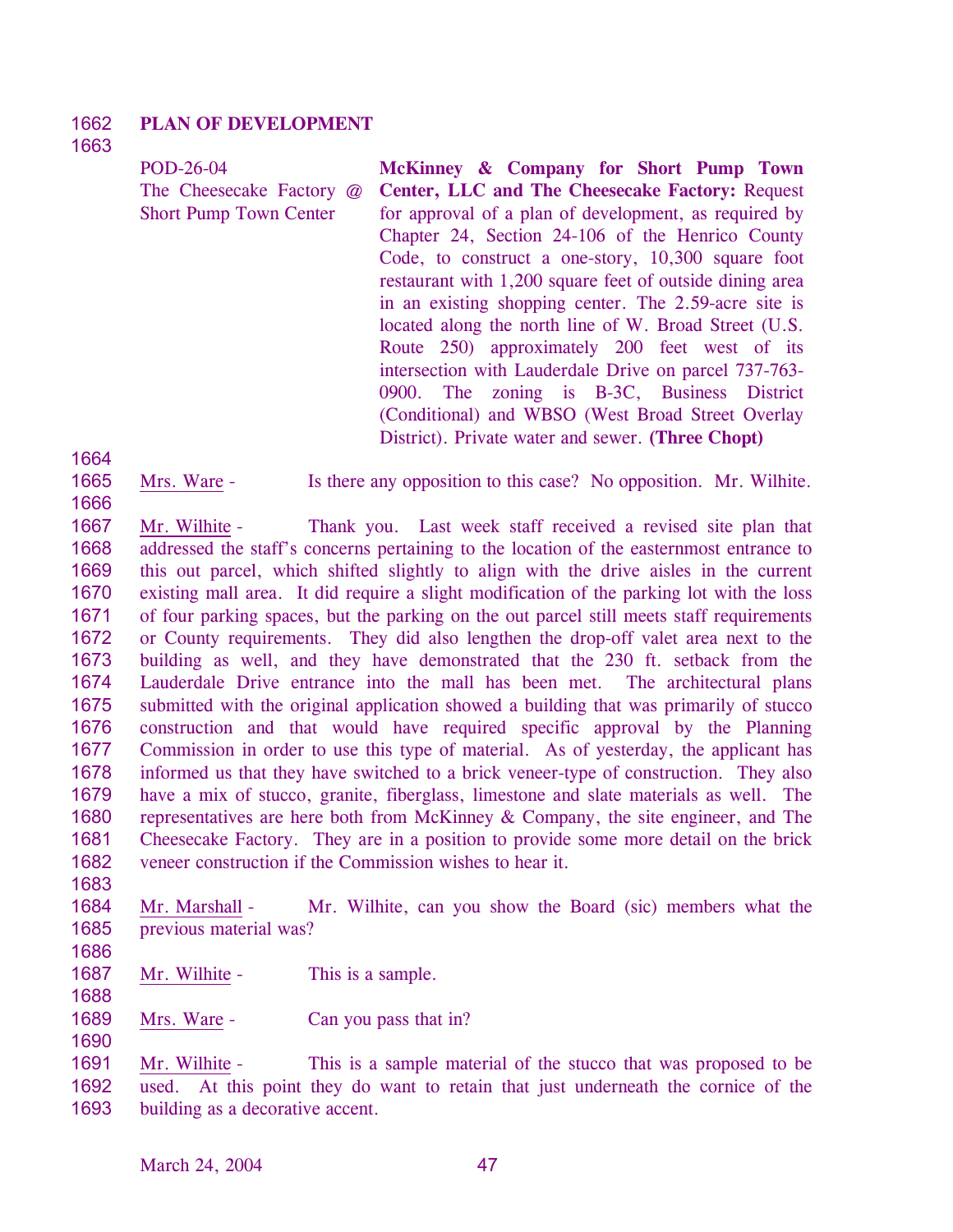| 1694<br>1695                         | Mr. Marshall -                                            | You have the other material, don't you?                                                                                                                                                                                                           |
|--------------------------------------|-----------------------------------------------------------|---------------------------------------------------------------------------------------------------------------------------------------------------------------------------------------------------------------------------------------------------|
| 1696<br>1697                         | Mr. Wilhite -<br>time.                                    | This is a sample showing the color of the proposed building this                                                                                                                                                                                  |
| 1698<br>1699<br>1700                 | Mr. Vanarsdall -                                          | Is it going to look like this, really look like this?                                                                                                                                                                                             |
| 1701<br>1702                         | Mrs. Ware -                                               | The building is going to look like that, but it is not going to have<br>really. It is going to be a little more subdued.                                                                                                                          |
| 1703<br>1704<br>1705<br>1706<br>1707 | Mr. Wilhite -                                             | The brick color is more or less in keeping with the adjacent<br>Seasons Restaurant. They have an old fashioned brick look with a white glaze over top<br>of it, so it will be in line with the adjacent building.                                 |
| 1708<br>1709                         | Mrs. Ware -                                               | Any more questions of Mr. Wilhite?                                                                                                                                                                                                                |
| 1710<br>1711<br>1712<br>1713<br>1714 | Mr. Marshall -<br>about the material, Mr. Silber.         | Madam Chairman, I am going to move approval of POD-26-04<br>subject to the annotations on the plans, the standard conditions for developments of this<br>type and added conditions Nos. 23 through 31. Is there anything we need to add in        |
| 1715<br>1716                         | Mr. Vanarsdall -                                          | Second.                                                                                                                                                                                                                                           |
| 1717<br>1718                         | Mr. Silber -                                              | Mr. Wilhite. I think that is covered through the annotation.                                                                                                                                                                                      |
| 1719<br>1720<br>1721<br>1722         | Mr. Wilhite -<br>record that this is a brick veneer type. | The way the proffer is written is that the buildings had to<br>primarily be of masonry brick and glass construction. I guess we ought to note for the                                                                                             |
| 1723<br>1724<br>1725                 | Mr. Silber -<br>that indicates the material.              | I think Mr. Marshall was asking if we needed to have a condition                                                                                                                                                                                  |
| 1726<br>1727                         | Mr. Wilhite -                                             | I think we are covered by the annotation.                                                                                                                                                                                                         |
| 1728<br>1729<br>1730                 | Mrs. Ware -                                               | Motion made by Mr. Marshall and seconded by Mr. Vanarsdall.<br>All in favor say aye. All opposed say no. The motion passes.                                                                                                                       |
| 1731<br>1732<br>1733<br>1734         |                                                           | The Planning Commission approved POD-26-04, The Cheesecake Factory $\omega$ Short<br>Pump Town Center, subject to the annotations on the plans, the standard conditions for<br>developments of this type and the following additional conditions: |
| 1735<br>1736<br>1737                 | 23.<br>24.                                                | The developer shall provide fire hydrants as required by the Department of<br>Public Utilities and Division of Fire.<br>Outside storage shall not be permitted.                                                                                   |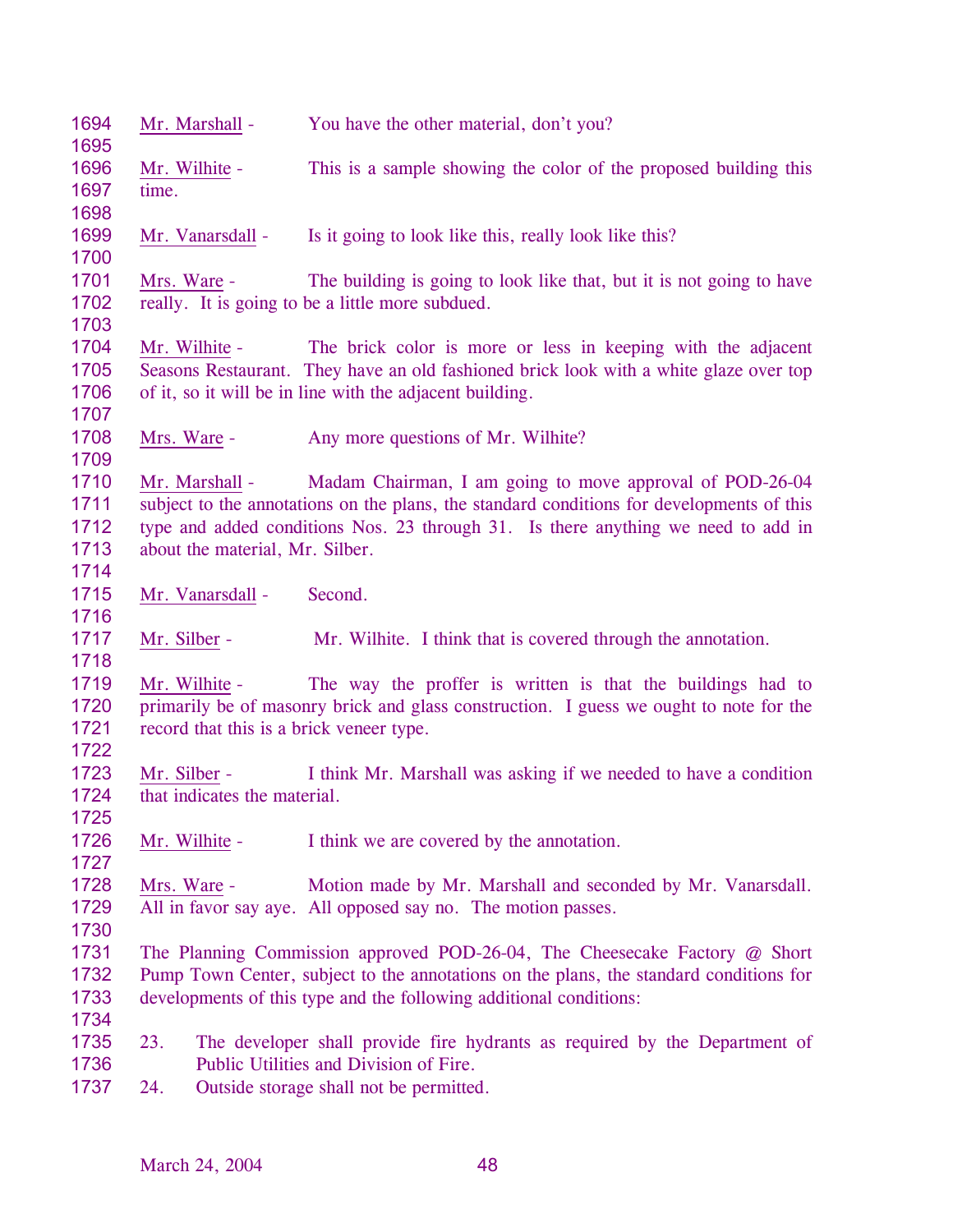- 1738 1739 25. The proffers approved as a part of zoning case C-29C-98 shall be incorporated in this approval.
- 1740 1741 1742 1743 1744 1745 26. The developer shall install an adequate restaurant ventilating and exhaust system to minimize smoke, odors, and grease vapors. The plans and specifications shall be included with the building permit application for review and approval. If, in the opinion of the County, the type system provided is not effective, the Commission retains the rights to review and direct the type of system to be used.
- 1746 1747 1748 27. Deviations from County standards for pavement, curb or curb and gutter design shall be approved by the County Engineer prior to final approval of the construction plans by the Department of Public Works.
- 1749 1750 1751 28. Insurance Services Office (ISO) calculations must be included with the plans and contracts and must be approved by the Department of Public Utilities prior to the issuance of a building permit.
- 1752 1753 1754 1755 1756 29. The location of all existing and proposed utility and mechanical equipment (including HVAC units, electric meters, junction and accessory boxes, transformers, and generators) shall be identified on the landscape plans. All equipment shall be screened by such measures as determined appropriate by the Director of Planning or the Planning Commission at the time of plan approval**.**
- 1757 1758 30. The ground area covered by all the buildings shall not exceed in the aggregate 25 percent of the total site area.
- 1759 1760 1761 31. No merchandise shall be displayed or stored outside of the building(s) or on sidewalk(s).

## 1762 **SUBDIVISION**

1763

Westcott @ Grey Oaks, Section C (March 2004 Plan) **Youngblood, Tyler & Associates, P. C. for Route 271 and Loftis Real Estate & Development, Inc.:** The 42.68-acre site purposed for a subdivision of 66 singlefamily homes is located on the south side of Grey Oaks Park Drive approximately 1,900 feet east of Pouncey Tract Road on part of parcel 738-772-9227 and 739- 770-0693. The zoning is R-2AC, One-Family Residence District (Conditional). County water and sewer. **(Three Chopt) 66 Lots** 

1765 1766 Mrs. Ware - Is there any opposition to this case? No opposition. Mr. Kennedy.

1767

1764

Mr. Kennedy - Good morning, again. Westcott  $\omega$  Grey Oaks is the third section of development to be proposed along Grey Oaks Park Drive, which is also known as Concept Road 17-1. A tentative plat for the concept road was approved by the Commission in November of last year. Construction Plans for the concept road have been submitted for administrative approval. In December of last year, tentative plats for 1768 1769 1770 1771 1772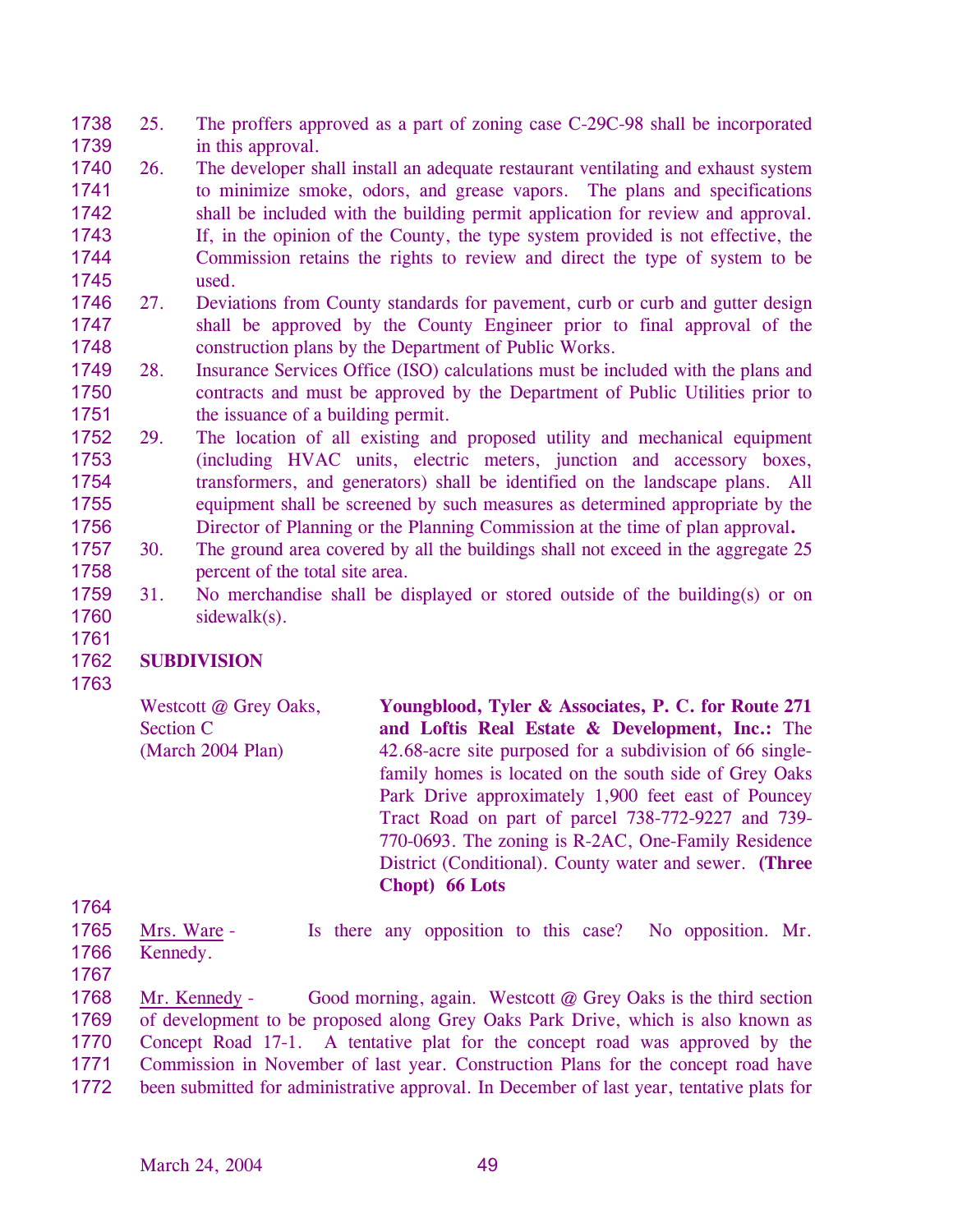1773 1774 1775 1776 1777 1778 Sections A and B, now know as Blairmont and Stonewick, were approved by the Commission. On the expedited agenda the Commission reconsidered a revised tentative plat for Section A, also known as Blairmont, that added an additional lot and also Section D, which is also known as Turnbridge was approved. Construction Plans for both Sections A & B have been submitted for administrative approval and are pending today's approval by the Planning Commission.

1779

1780 1781 1782 1783 1784 1785 1786 1787 1788 1789 1790 Planning staff's concerns are addressed by the plat, however, the Department of Public Works has recommended disapproval of the plat since the subdivision would consist of 68 lots served by a single point of access. Public Works' departmental policy limits a subdivision to a maximum of 50 lots from a single point of access. An exception to this policy would require specific Commission approval. It should be noted that a limited pedestrian and fire access and utility easement is provided to the property to the east. It is a 20-foot easement that connects this subdivision to the subdivision to the east. This easement reflects a similar easement which was approved by the Commission in January as the XYZ Subdivision. That subdivision also required the planning Commission to grant a similar waiver or exception to Public Works' policy which limits subdivisions to 50 lots for one point of access.

1791

1796

1798

1801

1804

1807

1810

1812

1814

1816

1792 1793 1794 1795 Given the emergency access easement, the Fire Marshall has expressed no opposition to the plan. The plan otherwise satisfies both the proffers on the property and all applicable ordinance requirements. The engineer and the developer are present and are both available to answer any questions you may have.

1797 Mrs. Ware - Any questions for Mr. Kennedy?

1799 1800 Mr. Marshall - Mr. Kennedy, do we need 19, since there has been the prior access easement. You pointed out that they have provided that.

1802 1803 Mr. Kennedy - They have provided. The agreement just has to be approved. If it is an easement agreement it has to be approved.

1805 1806 Mr. Marshall - So they can't do more than 50 until they get that easement agreement in?

1808 1809 Mr. Kennedy - Right. Once they go over 50 they have to have a second point of access.

- 1811 Mr. Vanarsdall - It doesn't guarantee it won't go through.
- 1813 Mr. Kennedy - It will be limited to fire access, basically.
- 1815 Mr. Marshall - So they are willing to tie their hands as far as that is concerned.
- 1817 Mr. Kennedy That is right.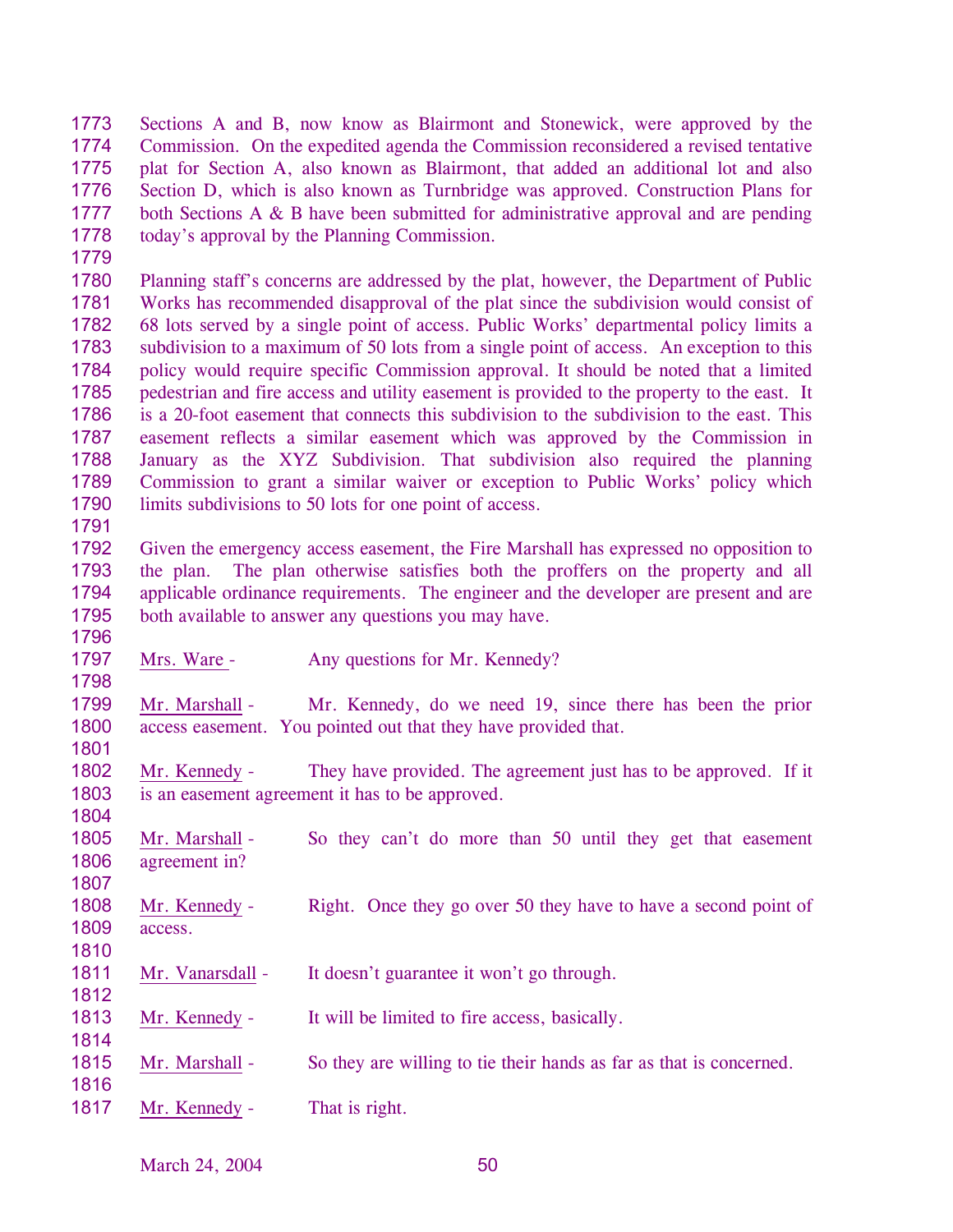1818

1823

1825

1832

1819 1820 1821 1822 Mr. Marshall - Madam Chairman, I move approval of Subdivision Westcott @ Grey Oaks, Section C (March 2004 Plan), subject to the annotations on the plan and standard conditions for subdivisions of this type and additional conditions Nos. 12 through 19.

1824 Mr. Vanarsdall - Second.

1826 1827 1828 Mrs. Ware - Motion made by Mr. Marshall, seconded by Mr. Vanarsdall. All in favor say aye. All opposed say no. The motion passes.

1829 1830 1831 The Planning Commission approved Subdivision Westcott @ Grey Oaks, Section C (March 2004 Plan), subject to the annotations on the plans, the standard conditions for subdivisions served by public utilities and the following additional conditions:

- 1833 1834 1835 1836 12. The detailed plant list and specifications for the landscaping to be provided within the 10**-**foot-wide planting strip easement along Grey Oaks Park Drive shall be submitted to the Planning Office for review and approval prior to recordation of the plat.
- 1837 1838 13. A County standard sidewalk shall be constructed along the north side of Grey Oaks Park Drive.
- 1839 1840 14. Any necessary offsite drainage easements must be obtained prior to approval of the construction plan by the Department of Public Works.
- 1841 1842 15. The proffers approved as part of zoning case C-16C-03 shall be incorporated in this approval.
- 1843 1844 1845 1846 1847 1848 16. Prior to requesting the final approval, a draft of the covenants and deed restrictions for the maintenance of the common area by a homeowners association shall be submitted to the Planning Office for review. Such covenants and restrictions shall be in form and substance satisfactory to the County Attorney and shall be recorded prior to recordation of the subdivision plat.
- 1849 1850 1851 1852 1853 17. Prior to recordation a development agreement for the proffered recreational area must be submitted for review and approval by the Director of Planning. The development agreement shall provide for the dedication of the recreational area, a master plan for the recreational area and a performance schedule or bond for the proffered recreational area amenities.
- 1854 1855 1856 1857 1858 1859 1860 18. Any future building lot containing a BMP, sediment basin or trap and located within the buildable area for a principal structure or accessory structure, may be developed with engineered fill. All material shall be deposited and compacted in accordance with the Virginia Uniform Statewide Building Code and geotechnical guidelines established by a professional engineer. A detailed engineering report shall be submitted for the review and approval by the Building Official prior to the issuance of a building permit on the affected lot. A copy of the report and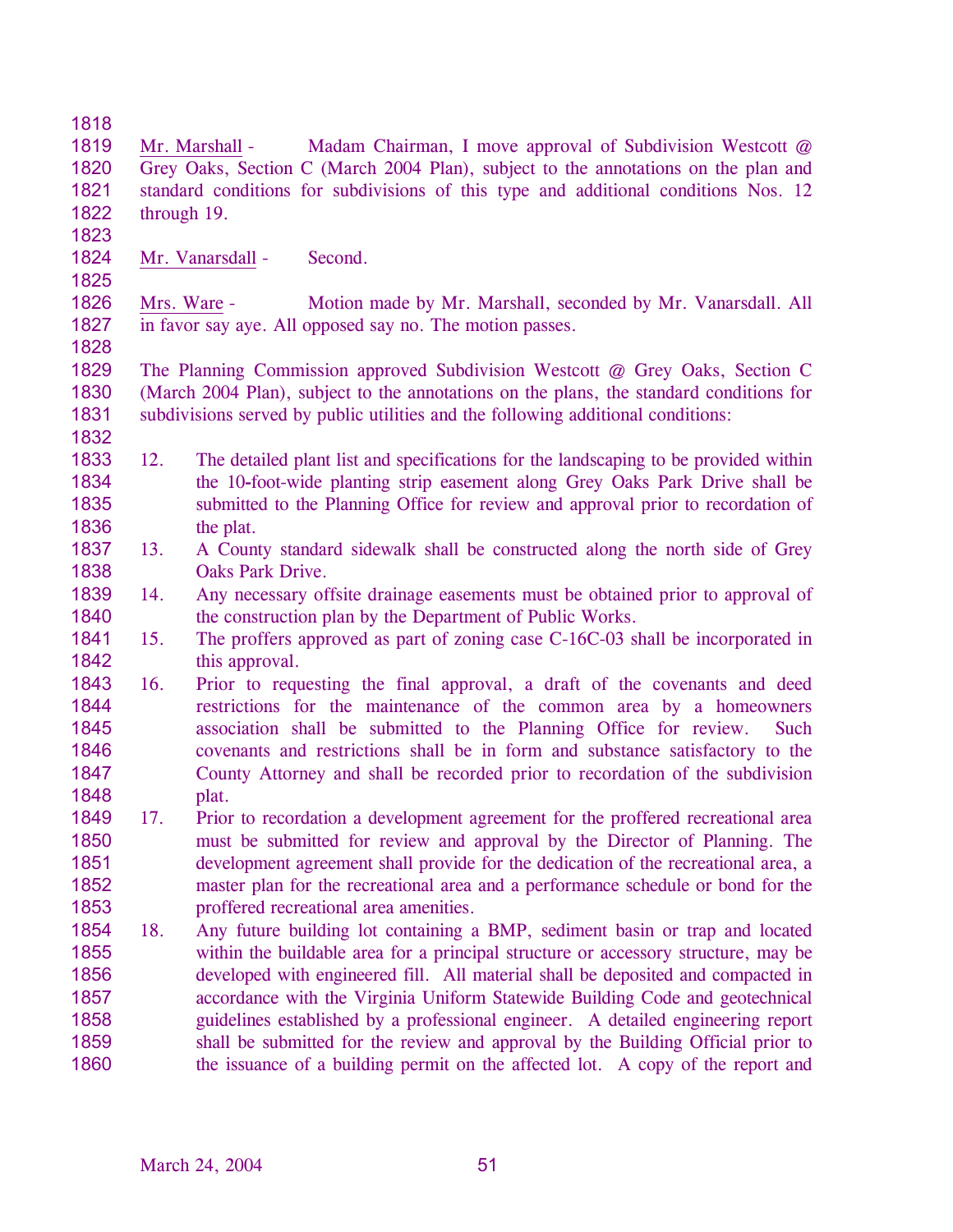- 1861 1862 recommendations shall be furnished to the Directors of Planning and Public Works.
- 1863 1864 1865 19. A maximum of 50 lots may be developed with a single point of access, unless a limited (pedestrian and fire) access and utility easement is provided to the property to the east.
- 1866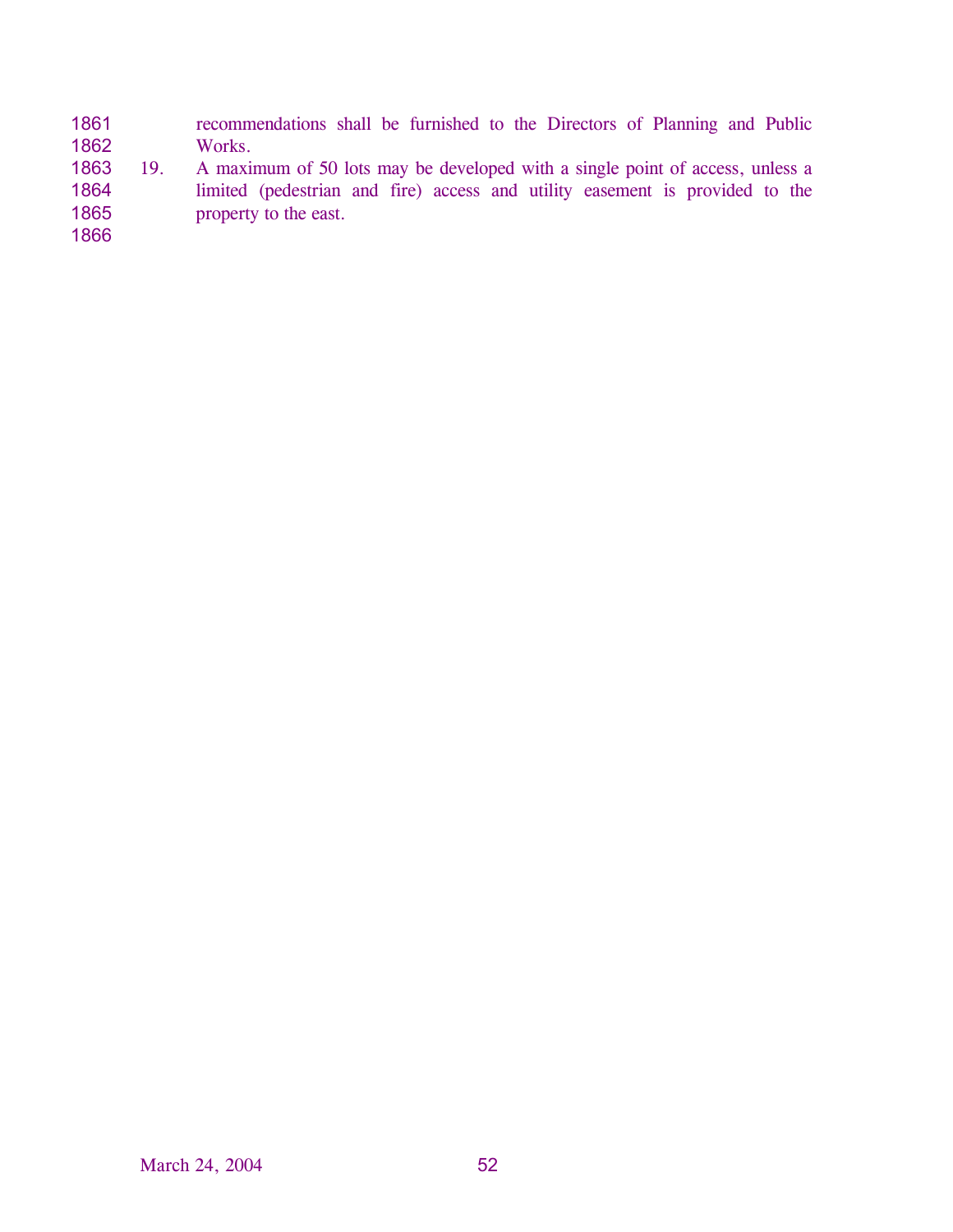#### 1866 1867 1868 1869 **PUBLIC HEARING: AMENDMENT TO THE MAJOR THOROUGHFARE PLAN OF THE COMPREHENSIVE PLAN: MTP-1-04 Proposed Deletion of Kara Drive, Forest Drive and Concept Road 219-1 between Yahley Mill Road and Charles City Road.**

1870

1871 1872 1873 1874 1875 1876 1877 Mr. Silber - That concludes review and consideration of plans of development and subdivisions. Next on the agenda is a public hearing on the Amendment to the Major Thoroughfare Plan of the Comprehensive Plan: MTP-1-04 Proposed Deletion of Kara Drive, Forest Drive and Concept Road 219-1 between Yahley Mill Road and Charles City Road. The Commission may recall that about a month or six weeks ago the Commission initiated the study. The staff has completed this study and has scheduled public hearing this morning. Mr. Bittner is going to explain staff's position.

- 1878
- 1879 1880 1881 Mrs. Ware - Was there anyone here to speak in opposition to this? Mr. Bittner, good morning.

1882 1883 1884 1885 1886 1887 1888 1889 1890 1891 1892 1893 1894 1895 1896 1897 1898 Mr. Bittner *-* Thank you, Madam Chairman. These roads are planned to provide roadway connections between anticipated future subdivisions in the area north of Darbytown Road, south of Charles City Road, east of Yahley Mill Road, and along Gill Dale Road. Elimination of these roads is requested by the applicant of a proposed subdivision in this area, Dorey Mill. This subdivision, in its present design form, would have access to Gill Dale Road and Darbytown Road via Bradbury Road. It would not connect to Kara Drive and Forest Drive as currently required by the MTP. The Department of Public Works has stated these roads are a vital link in the County's Major Thoroughfare Plan in this area and they should remain in the plan as currently shown. Staff, therefore, does not support this amendment and would prefer the MTP remain in its current form. If these roads are to be eliminated, the Department of Public Works also recommends consideration of a new Concept Road north of Kara Drive that would connect to Forest Drive and Concept Road 219-1. This road could also provide a Yahley Mill access to the Dorey Mill Subdivision. This new road would insure the Thoroughfare Plan remains intact and would eliminate the concern of traffic traversing through an existing established neighborhood. This concludes my presentation. I'd be happy to answer any questions you might have.

1900

1899

1901

1904

- Mr. Vanarsdall I already talked to Mr. Bittner.
- 1902 1903 Mrs. Ware - I don't have any questions. From what you said, you are suggesting an alternative.
- 1905 Mr. Bittner - Yes, we did suggest an alternative.
- 1907 Mrs. Ware - Yes, from what I read you suggested an alternative.
- 1908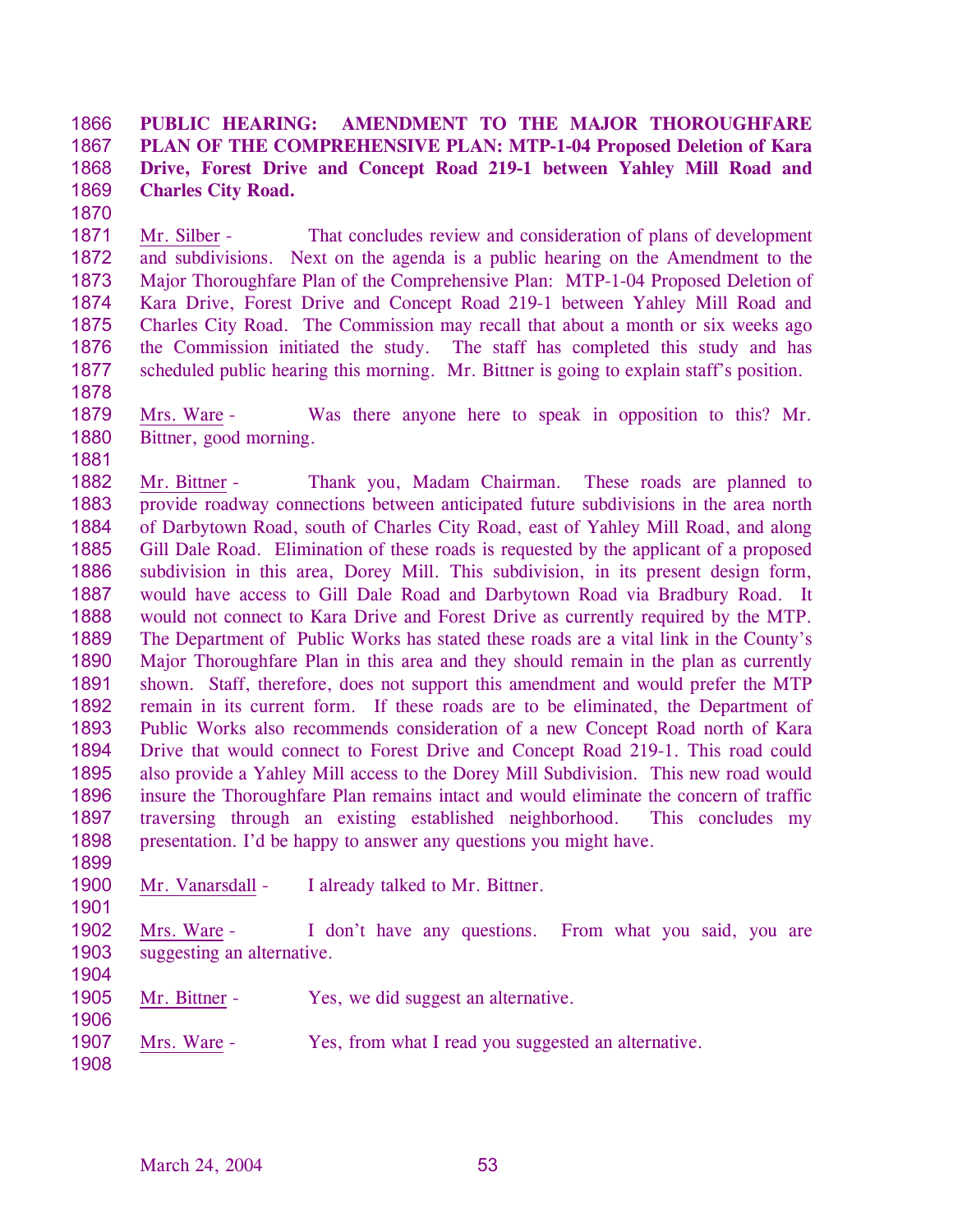1909 1910 Mr. Archer - Can you kind of show us that on here, Mark, where the alternative will go?

1911 1912 1913 1914 1915 1916 Mr. Bittner - Yes, if we could go to the Dorey Hill Road Subdivision slide, it is a little difficult to see, but basically the very top of this, right in that area is a strip of land that is part of the property that the subdivision will be on that extends out to Yahley Mill Road. There have been discussions on putting a road through there so the subdivision would have three accesses and not just the two that are currently being proposed. Public Works…

- 1918 Mr. Silber - Actually, it is further down, Mark. A little further to the east.
- 1920 Mr. Bittner - To the right.
- 1922 Mrs. Ware - To where that cul-de-sac is?
- 1924 Mr. Bittner - The very top of the plan. Maybe, Dave, you can point it out.
- 1926 Mr. Silber - Who is operating the hand?
- 1928 1929 Mr. O'Kelly - If we go to the insert at the northwest corner of this plat, there is a strip of land shown in that insert diagram.
- 1930

1917

1919

1921

1923

1925

1927

1931 1932 1933 1934 1935 1936 1937 1938 1939 1940 1941 1942 1943 1944 Mr. Silber - The laser pointer, I am going to have to point up here, and then you guys look at the screen. Sorry for the low technology we have. This is Yahley Mill along this side of the subdivision. This insert right here is sitting on top of this point right here, so what staff is recommending is that there be some other way of getting this subdivision traffic distributed to Yahley Mill, and we are suggesting that it go out in this direction, which would extend out through this stem to Yahley Mill, which is right here. What that would do then is distribute traffic that goes to Gill Dale, to Darbytown, and to Yahley Mill. The Major Thoroughfare Plan has adopted on the plan Kara Drive coming through in this fashion and coming to Forest to come down to tie into Gill Dale, and then an extension of 219-1 going over to Charles City Road. The County's position is that we do not support the deletion of these Concept Roads, but if that is going to be contemplated by the Planning Commission and the Board, then we are suggesting that this subdivision, when it is considered by the Planning Commission, have an excess out to Yahley Mill in this direction.

- 1945
- 1946 1947 1948 Mrs. Ware - So what that does is it opens up this area in question for the development of the subdivision, but it just gives another option of getting out that is in a different direction than all of the other ways.
- 1949

Mr. Silber - That is correct. It would not be a Major Thoroughfare Plan Road. The depth of the base material would be different. It does not have to be a straight shot. It can meander through the subdivision, but we believe that at least if the 1950 1951 1952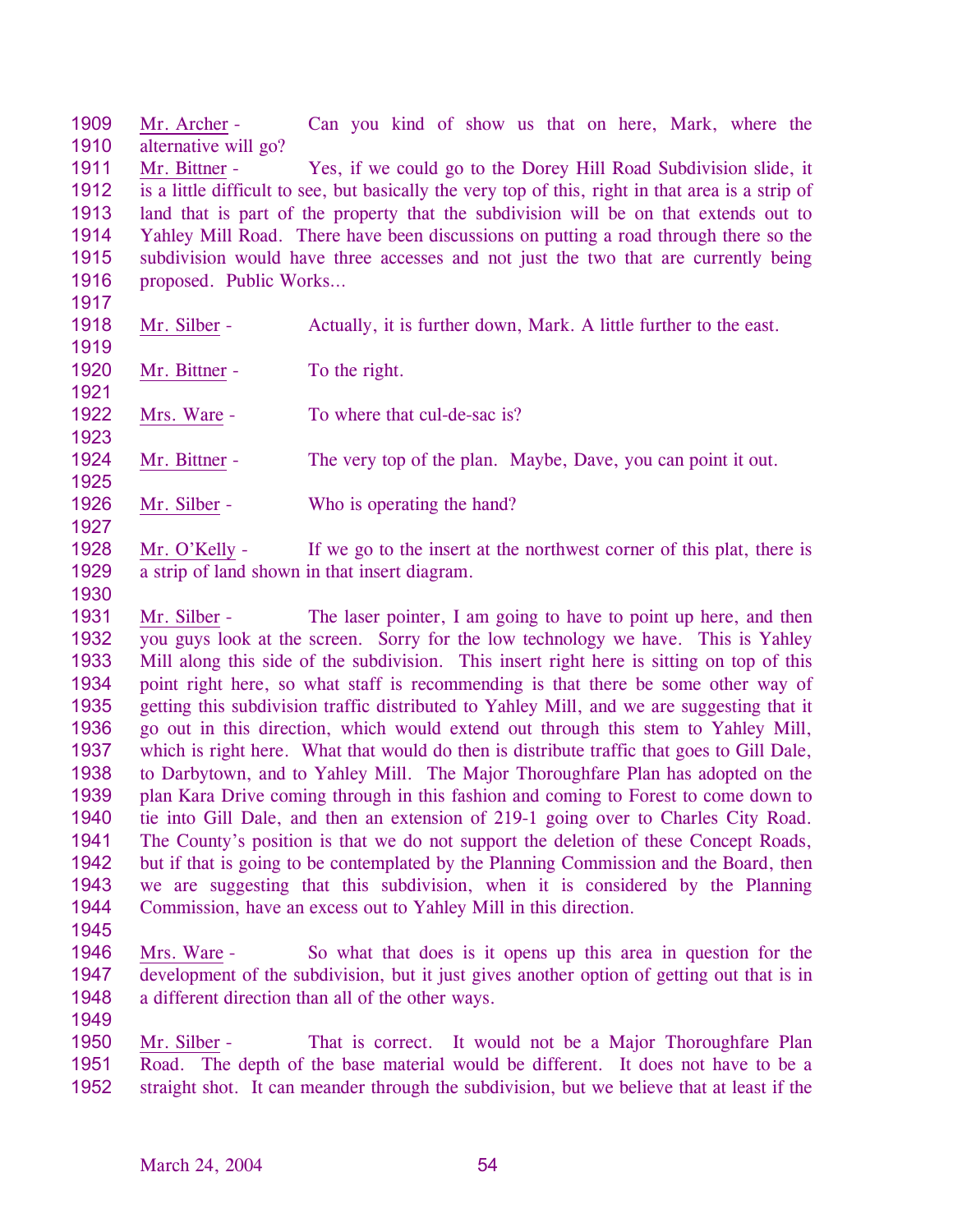MTP Road is deleted, we believe there should at least be a means of access out to Yahley Mill to distribute the traffic in three different directions. Mr. Marshall - How many lots is that? Mr. Silber- I believe it is 134. Mrs. Ware - It is a lot of lots. And the other... Mr. Marshall - And that land is owned by the developer? Mr. Silber - Yes. See this strip of land that goes out to Yahley Mill, that is owned and controlled by the developer. Mr. Marshall - But he is not proposing lots or anything for it? Mr. Silber - No, they are proposing the subdivision to have a cul-de-sac here and with just lots backing up. Mr. Marshall - So it is not that burdensome for him to run it out there? Mr. Silber - He can speak to that. It is our recommendation that it go through. Mrs. Ware - That it go through? The other consideration that I just want to mention from my perspective is roads have been removed from the Major Thoroughfare Plan in the past since I have been on the Commission, and there are some issues where a lot of the roads have been removed as far as traffic issues, traffic circulation that exists in areas of new development and I just don't want to see something like that happening in another area of the County that might be getting ready to experience growth perhaps. I mean it is important to… Mr. Marshall - I think what staff has proposed is reasonable. Mrs. Ware - You don't just cut everything off. Mr. Marshall - I think it is reasonable. Mrs. Ware - Yes, I do, too. Mr. Marshall - And it gives them three accesses for a little less than 50 lots for each access.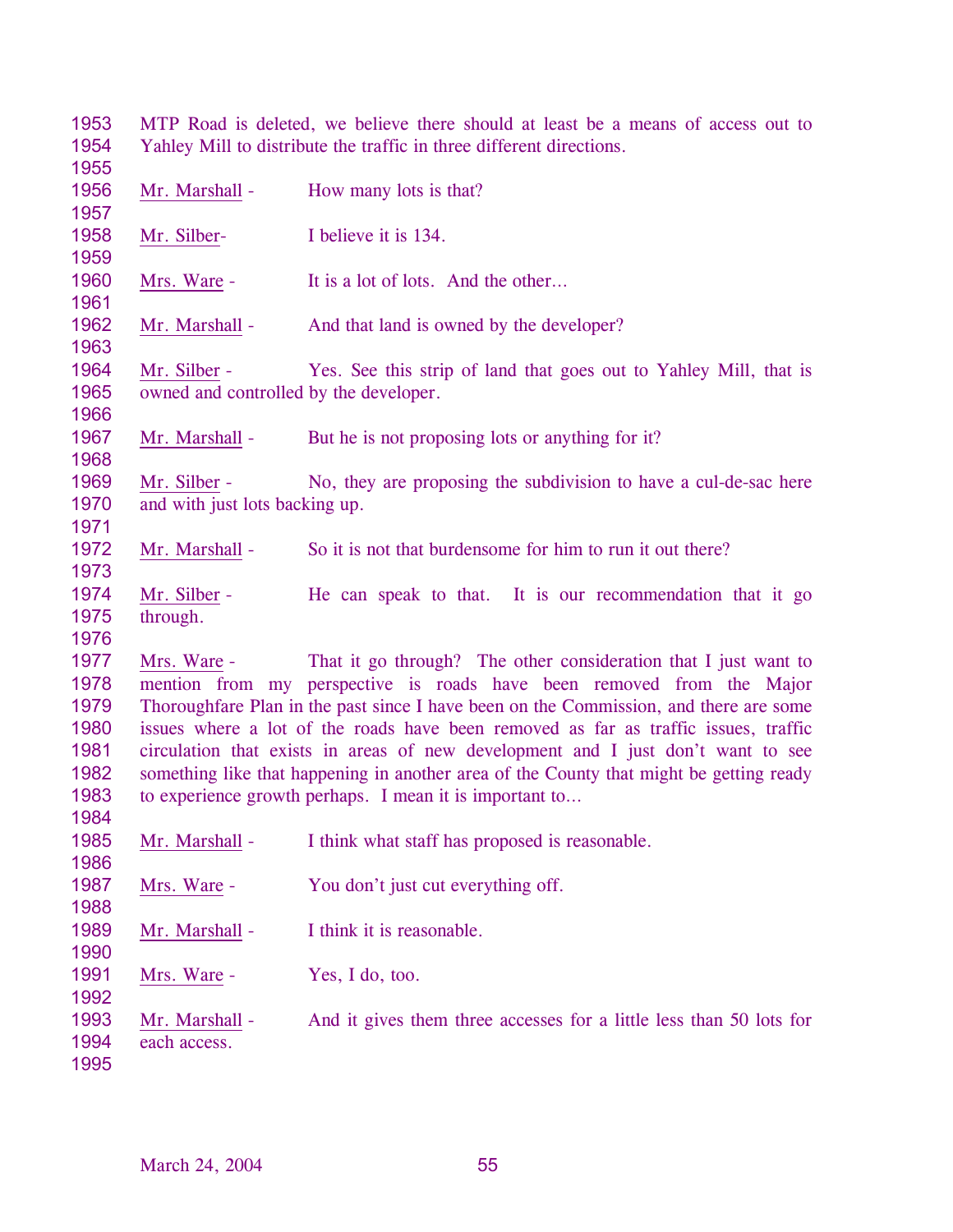| 1996 | Mr. Silber -                                                                        | There is a property owner that owns property in this vicinity,                                 |  |
|------|-------------------------------------------------------------------------------------|------------------------------------------------------------------------------------------------|--|
| 1997 |                                                                                     | also, that supports this position. He is concerned about a substantial portion of this         |  |
| 1998 | coming out onto Gill Dale and Gill Dale carrying so much of the traffic. This would |                                                                                                |  |
| 1999 |                                                                                     | allow for better distribution so they adopt three different collector roads.                   |  |
| 2000 |                                                                                     |                                                                                                |  |
| 2001 | Mrs. Ware -                                                                         | I can understand that.                                                                         |  |
| 2002 |                                                                                     |                                                                                                |  |
| 2003 | Mr. Silber -                                                                        | Now what is before the Commission today is simply this request                                 |  |
| 2004 | to amend the Major Thoroughfare Plan.                                               |                                                                                                |  |
| 2005 |                                                                                     |                                                                                                |  |
| 2006 | Mr. Marshall -                                                                      | You could require the subdivision – before approval of the                                     |  |
| 2007 |                                                                                     | subdivision – that they construct that road.                                                   |  |
| 2008 |                                                                                     |                                                                                                |  |
| 2009 | Mr. Silber -                                                                        | Yes. If the subdivision is not before you, the subdivision would                               |  |
| 2010 |                                                                                     | be on the Planning Commission's April 21 agenda. This matter, if the Commission                |  |
| 2011 |                                                                                     | takes action on this today, would go to the Board of Supervisors the first meeting in          |  |
| 2012 |                                                                                     | April and the subdivision would be on the Planning Commission's April 21 <sup>st</sup> agenda. |  |
| 2013 |                                                                                     |                                                                                                |  |
| 2014 | Mrs. Ware -                                                                         | OK, so we would either have to remove or not remove the road                                   |  |
| 2015 | at this point.                                                                      |                                                                                                |  |
| 2016 |                                                                                     |                                                                                                |  |
| 2017 | Mr. Vanarsdall -                                                                    | Today is to remove or not Kara Drive, Forest Drive and Concept                                 |  |
| 2018 | Road 219-1.                                                                         |                                                                                                |  |
| 2019 |                                                                                     |                                                                                                |  |
| 2020 | Mr. Archer -                                                                        | And bear in mind that there will be another public hearing to                                  |  |
| 2021 |                                                                                     | discuss this when it comes before the Board. Right?                                            |  |
| 2022 |                                                                                     |                                                                                                |  |
| 2023 | Mr. Silber -                                                                        | Correct.                                                                                       |  |
| 2024 |                                                                                     |                                                                                                |  |
| 2025 | Mrs. Ware -                                                                         | But we get the subdivision next month and can ask for the access.                              |  |
| 2026 |                                                                                     |                                                                                                |  |
| 2027 | Mr. Archer -                                                                        | Yes, but we can't tie the two things together.                                                 |  |
| 2028 |                                                                                     |                                                                                                |  |
| 2029 | Mr. Silber -                                                                        | I think today you may make some comment that you could                                         |  |
| 2030 |                                                                                     | perhaps support the removal of the Major Thoroughfare Plan roads with the                      |  |
| 2031 |                                                                                     |                                                                                                |  |
| 2032 |                                                                                     | understanding that you think there is benefit to seeing better distribution with this          |  |
|      |                                                                                     | Dorey Mill Subdivision when it comes before you.                                               |  |
| 2033 |                                                                                     |                                                                                                |  |
| 2034 | Mr. Archer -                                                                        | Well, I would like to suggest then that if the Commission should                               |  |
| 2035 |                                                                                     | see fit to make this recommendation to the Board that it be with a condition that the          |  |
| 2036 |                                                                                     | proposed road be a part of that subdivision.                                                   |  |
| 2037 |                                                                                     |                                                                                                |  |
| 2038 | Mr. Marshall -                                                                      | I think it would be better to defer to the same meeting as to when                             |  |
| 2039 | the subdivision comes up.                                                           |                                                                                                |  |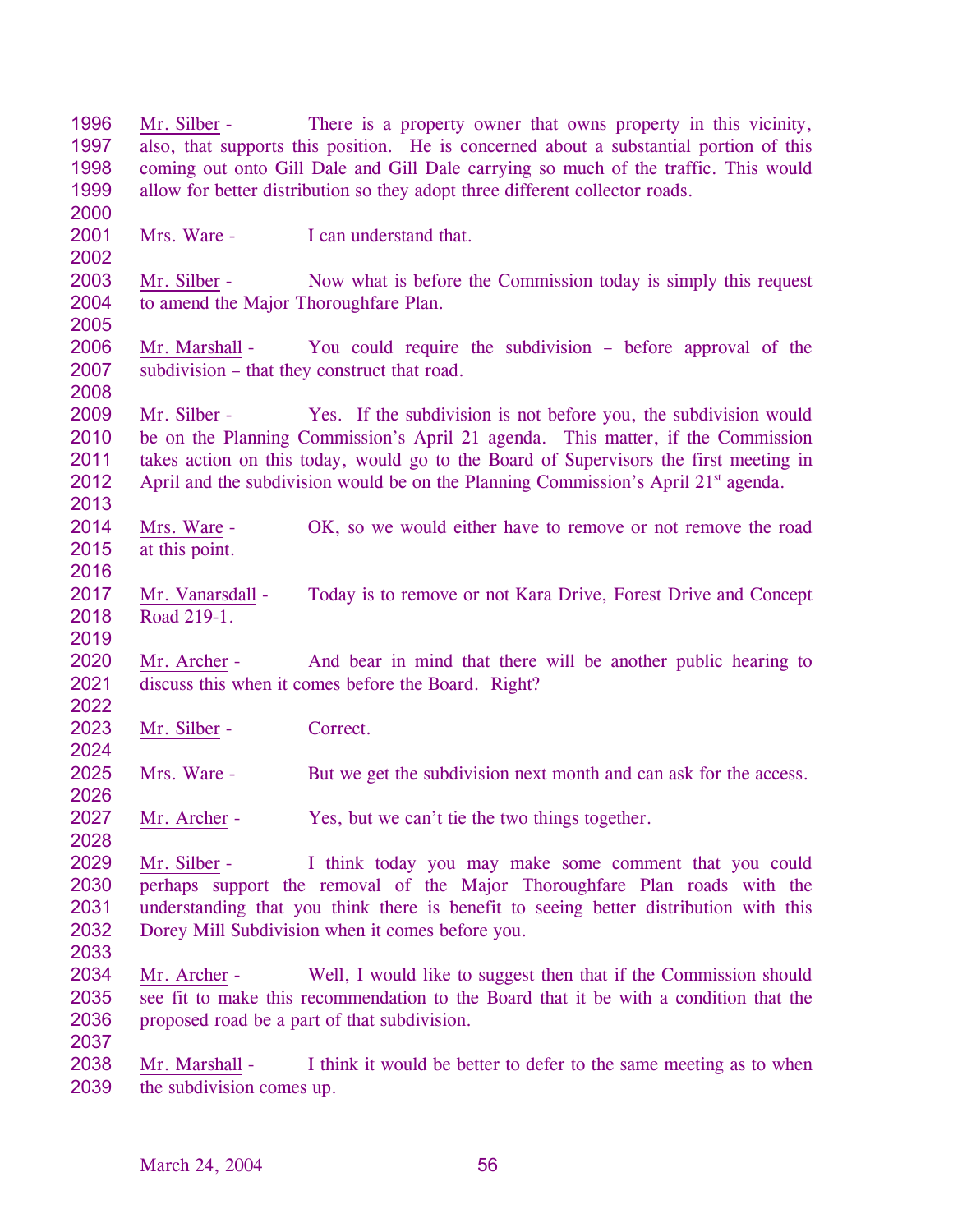| 2040 |                               |                                                                                             |
|------|-------------------------------|---------------------------------------------------------------------------------------------|
| 2041 | Mr. Silber -                  | Well, except that what they propose to do here is not in                                    |
| 2042 |                               | compliance with the Major Thoroughfare Plan. You cannot act on this subdivision,            |
| 2043 |                               | because it conflicts with the Major Thoroughfare Plan. So, the Major Thoroughfare           |
| 2044 | Plan has to be amended.       |                                                                                             |
| 2045 |                               |                                                                                             |
| 2046 | Mr. Marshall -                | Right, but at our meeting on the $21st$ , it is, if we act on the Major                     |
| 2047 |                               | Thoroughfare Plan and then act on the subdivision.                                          |
| 2048 |                               |                                                                                             |
| 2049 | Mr. Silber -                  | But the Board of Supervisors would not have acted on the Major                              |
| 2050 | Thoroughfare Plan.            |                                                                                             |
| 2051 |                               |                                                                                             |
| 2052 | Mr. Vanarsdall -              | I think we should send it on to the Board and let them do                                   |
| 2053 |                               | something with it, whatever they want to do.                                                |
| 2054 |                               |                                                                                             |
| 2055 | Mrs. Ware -                   | But then we have also stated for the record that we want to see                             |
| 2056 |                               | the developer provide another access. Would that be a part of the motion?                   |
| 2057 |                               |                                                                                             |
| 2058 | Mr. Archer -                  | If we do it, then I think that condition should be stated                                   |
| 2059 | somewhere.                    |                                                                                             |
| 2060 |                               |                                                                                             |
| 2061 | Mr. Vanarsdall -              | Yes, I do, too.                                                                             |
| 2062 |                               |                                                                                             |
| 2063 | Mr. Silber -                  | I think it could be a statement of intent, the subdivision is not                           |
| 2064 |                               | before you today, but I think it could be a statement of intent that you would like to see  |
| 2065 |                               | distribution of traffic to Yahley Mill when you consider the subdivision.                   |
| 2066 |                               |                                                                                             |
| 2067 | Mrs. Ware -                   | That can be a part of the motion that you are making.                                       |
| 2068 |                               |                                                                                             |
| 2069 | Mr. Vanarsdall -              | I am ready for a motion. I had thought Mr. Donati was going to                              |
| 2070 |                               | be here today because Mr. Jernigan said that he was going to check with Mr. Donati,         |
| 2071 |                               | which he did, and Mr. Donati wanted this all removed, but I think it is a good              |
| 2072 |                               | suggestion that we have a way out, so I recommend to the Board of Supervisors that the      |
| 2073 |                               | Kara Drive, Forest Drive and Concept Road 219-1 be removed, but that we have                |
| 2074 | another access point.         |                                                                                             |
| 2075 |                               |                                                                                             |
| 2076 | Mr. Marshall -                | Second.                                                                                     |
| 2077 |                               |                                                                                             |
| 2078 | Mrs. Ware -                   | Motion made by Mr. Vanarsdall and seconded by Mr. Marshall.                                 |
| 2079 |                               | All in favor say aye. All opposed say no. The motion passes.                                |
| 2080 |                               |                                                                                             |
| 2081 |                               | The Planning Commission recommended to the Board of Supervisors for approval the            |
| 2082 | <b>AMENDMENT</b><br><b>TO</b> | <b>THE</b><br><b>MAJOR</b><br><b>THOROUGHFARE</b><br><b>PLAN</b><br><b>OF</b><br><b>THE</b> |
|      |                               |                                                                                             |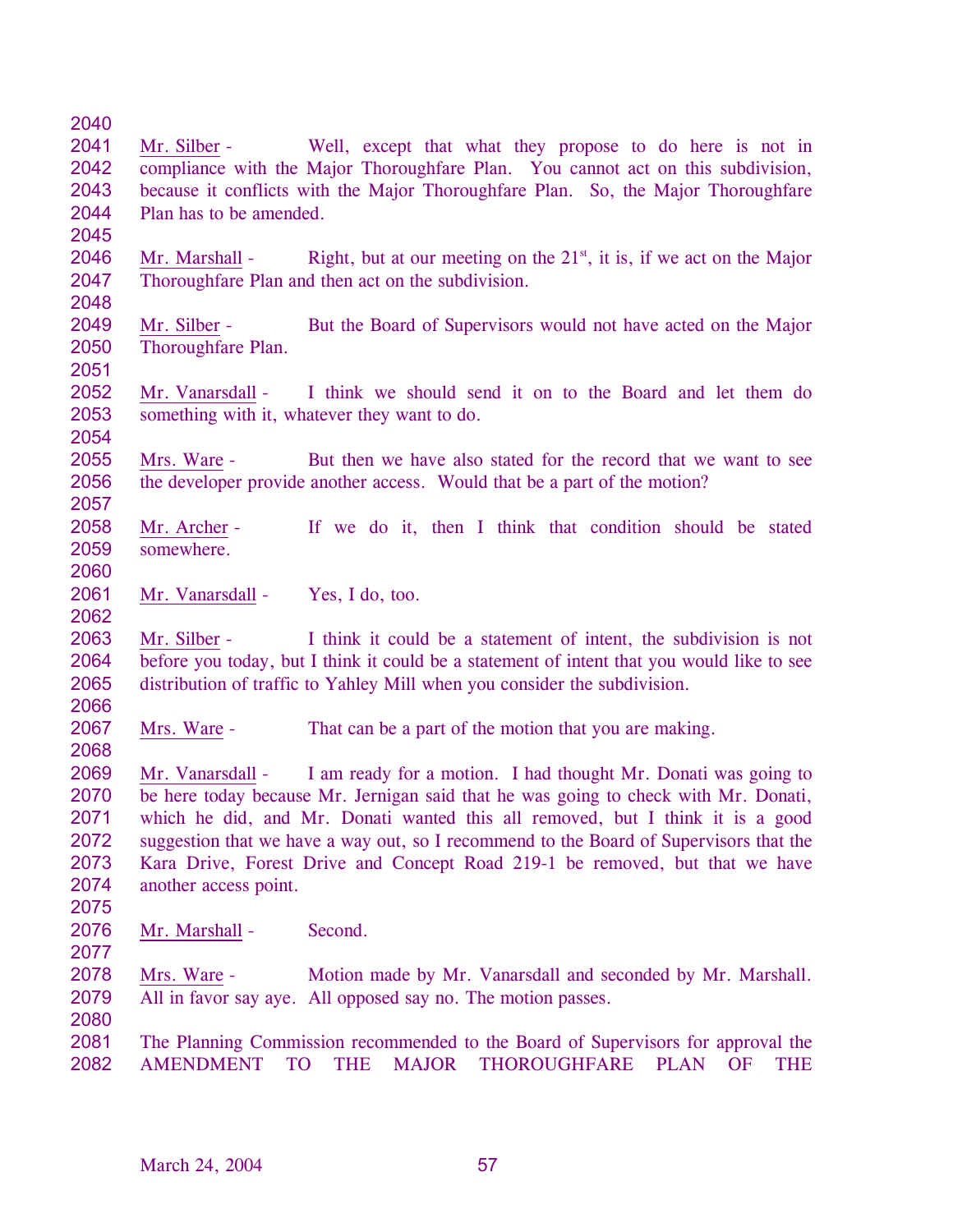| 2083<br>2084<br>2085                 |                                        | COMPREHENSIVE PLAN: MTP-1-04 Proposed Deletion of Kara Drive, Forest<br>Drive and Concept Road 219-1 between Yahley Mill Road and Charles City Road.                                                                                                                                                                          |
|--------------------------------------|----------------------------------------|-------------------------------------------------------------------------------------------------------------------------------------------------------------------------------------------------------------------------------------------------------------------------------------------------------------------------------|
| 2086<br>2087<br>2088<br>2089         |                                        | Mr. Vanarsdall - Another thing, I don't know if you all, somebody mentioned<br>before this is already advertised in the paper. Of course, it doesn't say it was<br>advertised because the Planning Commission wanted to do it or not do it.                                                                                   |
| 2090<br>2091<br>2092                 | Mr. Marshall -<br>have not acted on.   | It is presumptuous by the Board to advertise something that we                                                                                                                                                                                                                                                                |
| 2093<br>2094<br>2095                 | Mr. Vanarsdall -                       | You can't develop the subdivision with all of those streets in it<br>and it probably wouldn't be as good as it is now if we hadn't.                                                                                                                                                                                           |
| 2096<br>2097<br>2098                 | Mr. Silber -<br>announcements.         | Members of the Commission, I do have a couple<br><sub>of</sub>                                                                                                                                                                                                                                                                |
| 2099<br>2100                         | Mr. Vanarsdall -                       | How about the minutes?                                                                                                                                                                                                                                                                                                        |
| 2101<br>2102                         | Mr. Silber -                           | Oh, yes, of February 25, 2004.                                                                                                                                                                                                                                                                                                |
| 2103<br>2104                         | Mr. Vanarsdall -                       | I move that we approve the minutes.                                                                                                                                                                                                                                                                                           |
| 2105<br>2106                         | Mr. Archer -                           | Second.                                                                                                                                                                                                                                                                                                                       |
| 2107<br>2108<br>2109<br>2110         | Mrs. Ware -<br>approved.               | Motion made by Mr. Vanarsdall and seconded by Mr. Archer.<br>All in favor say aye. All opposed say no. The motion passes. The minutes are                                                                                                                                                                                     |
| 2111<br>2112<br>2113                 | Mr. Vanarsdall -<br>them like we said. | I have faith in those ladies back there, that Diana is going to type                                                                                                                                                                                                                                                          |
| 2114<br>2115<br>2116<br>2117<br>2118 | Mrs. Ware -                            | I need to mention something. We were planning on meeting after<br>the plan of development meeting next month for a discussion session of various issues<br>that affect the Planning Commission. I have a conflict that day and will not be at the<br>Planning Commission meeting. Mr. Vanarsdall will have to step in for me. |
| 2119<br>2120<br>2121                 | Mr. Vanarsdall -                       | I suggest that we set it on a day or night that you can be here,<br>because that was the reason Randy wouldn't change it before, because                                                                                                                                                                                      |
| 2122<br>2123<br>2124                 | Mrs. Ware -                            | No, if was for today but Ray could not be here. What about<br>prior to the rezoning meeting that month? April 15 <sup>th</sup> .                                                                                                                                                                                              |
| 2125<br>2126                         | Mr. Silber -                           | I don't know if we could be ready by then. How about the<br>rezoning meeting in May and perhaps we can feed you dinner and talk with you.                                                                                                                                                                                     |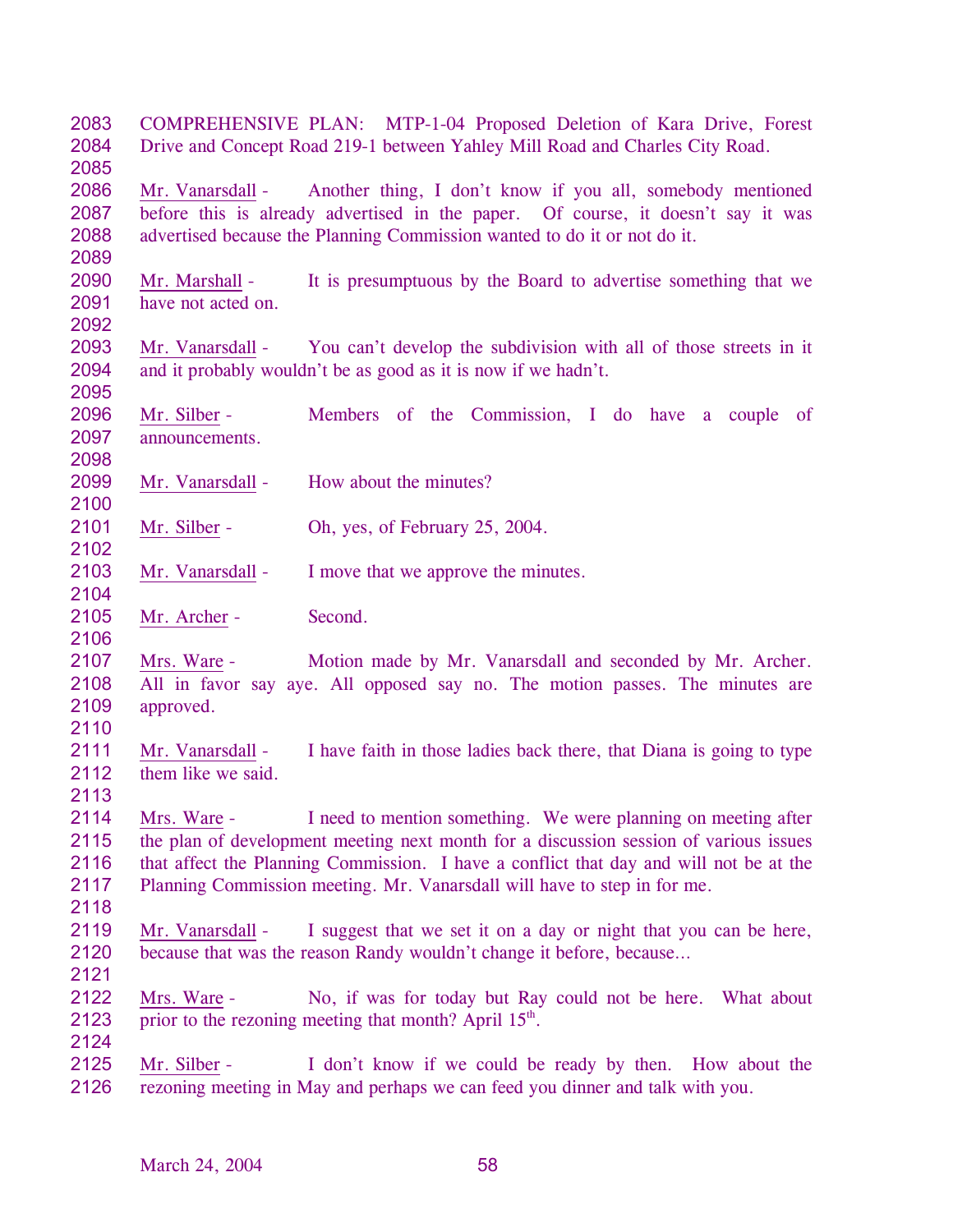| 2127 |                                     |                                                                                           |
|------|-------------------------------------|-------------------------------------------------------------------------------------------|
| 2128 | Mr. Vanarsdall -                    | May $13th$ , right?                                                                       |
| 2129 |                                     |                                                                                           |
| 2130 | Mrs. Ware -                         | Yes, May $13th$ , that is correct.                                                        |
| 2131 |                                     |                                                                                           |
| 2132 | Mr. Vanarsdall -                    | And did I hear meal?                                                                      |
| 2133 |                                     |                                                                                           |
| 2134 | Mr. Silber -                        | Yes, what time would you like to start?                                                   |
| 2135 | Mr. Archer -                        | Depends on how much we have to eat.                                                       |
| 2136 |                                     |                                                                                           |
| 2137 | Mr. Silber -                        | Maybe we need to determine how long we are going to talk. We                              |
| 2138 |                                     | also wanted to, Mr. Archer, several months ago mentioned that he would like the staff     |
| 2139 |                                     | to take a look at standards for tot lots in residential subdivisions, so staff has been   |
| 2140 |                                     | working diligently on this. We almost have it finished, but not quite. We would like to   |
| 2141 |                                     | add that to the discussion item at that dinner, so we would have both the tot lot         |
| 2142 |                                     | discussion and the Planning Commission discussion, so I suppose if we start at 5:30       |
| 2143 |                                     | p.m. we can get through both of those. Mr. Emerson or Mr. O'Kelly, would that seem        |
| 2144 |                                     | appropriate based on information you guys have to present?                                |
| 2145 |                                     |                                                                                           |
| 2146 | Mr. Vanarsdall -                    | I thought we were just going to have a Planning Commission                                |
| 2147 |                                     | meeting and nothing else. Are you saying incorporate the tot lots in with the Planning    |
| 2148 | Commission meeting?                 |                                                                                           |
| 2149 |                                     |                                                                                           |
| 2150 | Mr. Silber -                        | We are going to have a discussion with the Planning Commission                            |
| 2151 |                                     | to talk about some of the procedures and matters, and we are hoping to be able to talk,   |
| 2152 |                                     | if the Commission wants to talk, about the tot lot standards.                             |
| 2153 |                                     |                                                                                           |
| 2154 | Mr. Vanarsdall -                    | OK, suits me.                                                                             |
| 2155 |                                     |                                                                                           |
| 2156 | Mr. Silber -                        | If we start at 5:30 I think we can get through both of those items                        |
| 2157 |                                     | and feed you and come down here to the 7:00 meeting.                                      |
| 2158 |                                     |                                                                                           |
| 2159 | Mrs. Ware -                         | We can eat and talk at the same time.                                                     |
| 2160 |                                     |                                                                                           |
| 2161 | Mr. Silber -                        | OK, we will do that on the $13th$ at 5:30 p.m. One other item, you                        |
| 2162 |                                     | probably all have received this by now and have read this, but the County Attorney was    |
| 2163 |                                     | served with suit papers in the case of Camp Holly Springs, Inc. versus Henrico County     |
| 2164 |                                     | Planning Commission. So Camp Holly is seeking a court order declaring the Planning        |
| 2165 |                                     | Commission acted improperly in approving the preliminary plan for the subdivision. I      |
| 2166 |                                     | have not had a chance to talk to the County Attorney regarding this. I just received this |
| 2167 |                                     | late yesterday afternoon. I do intend to talk to him to find out what needs to be done at |
| 2168 |                                     | this point. He does have to prepare a response to this suit by Friday, April 9, 2004.     |
| 2169 | Did you all receive a copy of this? |                                                                                           |
| 2170 |                                     |                                                                                           |